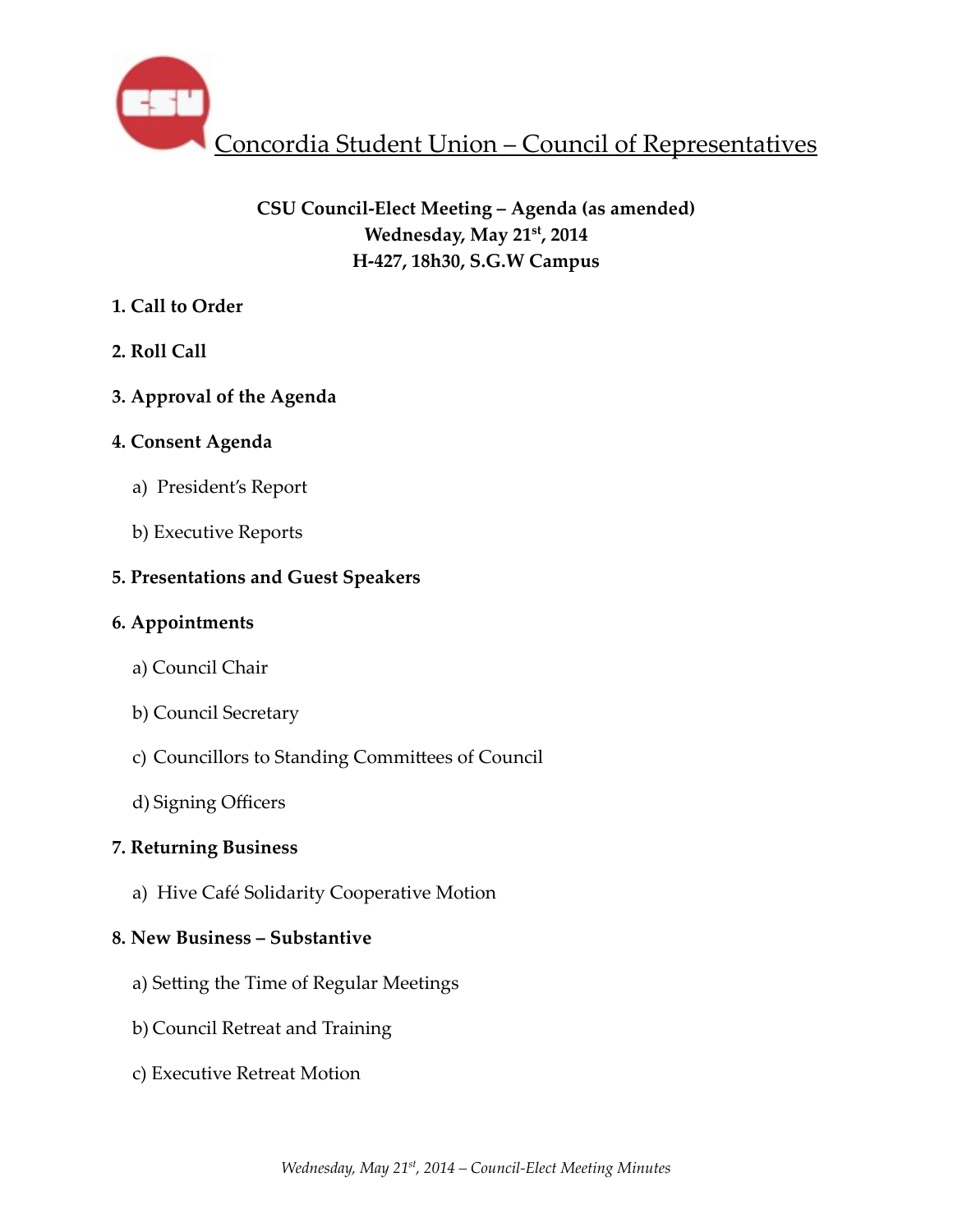

- d) CSU Email Addresses and Council Communications
- e) Indigenous
- f) CJLO Motion
- g) \$4 500 for Researcher
- h)Work Plans
- **9. New Business Informational**
- **10. Question Period & Business Arising**
- **11. Announcements**
- **12. Adjournment**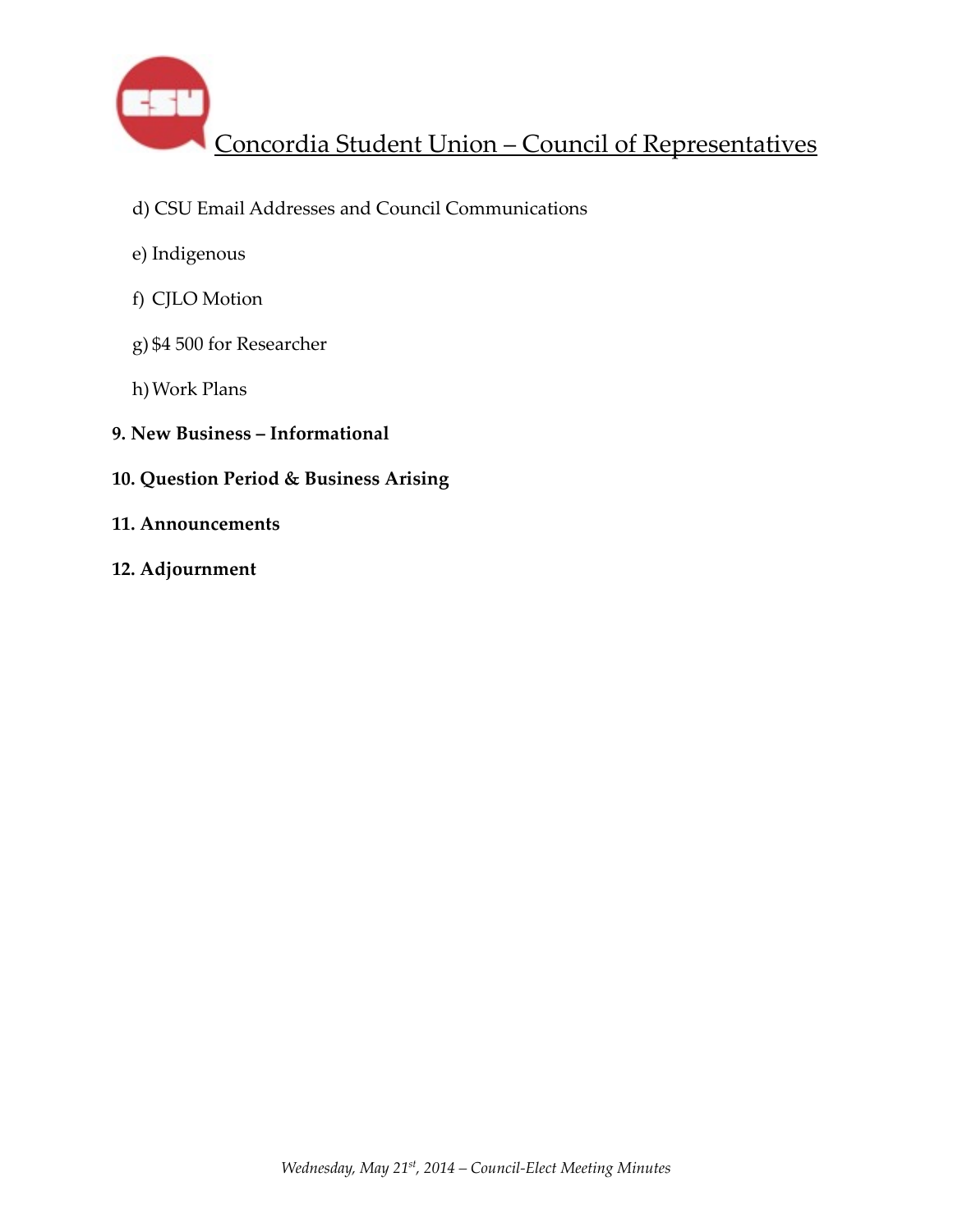

# **CSU Council-Elect Meeting – Minutes Wednesday, May 21st, 2014 H-427, 18h30, S.G.W Campus**

# **1. CALL TO ORDER**

Meeting is called to order at 18h43.

## **2. ROLL CALL**

Council Chairperson: *Benjamin Prunty* Council Secretary: *Caitlin Robinson*

Executives present for the duration of the meeting consisted of *Kate Bellini* (VP Clubs & Internal Affairs), *Charles Bourassa* (VP Student Life), *Jessica Cabana* (VP Sustainability), *Anthony Garoufalis-Auger* (VP External Affairs & Mobilization), *Heather Nagy* (VP Finance), *Benjamin Prunty* (President), *Gabriel Velasco* (VP Loyola), and *Terry Wilkings* (VP Academic & Advocacy).

Councillors present for the duration of the meeting consisted of *Gemma Acco* (Arts & Science), Kabir *Bindra* (JMSB), *Jeremy Blinkhorn* (Fine Arts), *Jenna Cocullo* (Arts & Science), *Emily Fisher* (Arts & Science), *Paul Jerajian* (Arts & Science), *Lucinda Marshall-Kisparissis*  (Arts & Science), *Caroline Messier-Gemes*  (JMSB), *Marion Miller* (Fine Arts), *Nicholaos Mouzourakis*  (ENCS), *Angelica Novielli* (Arts & Science), *Virginia Law* (JMSB), Matthew Palynchuk (Arts & Science), Thomas Radcliffe (Arts & Science), Michael *Richardson*  (JMSB), *Vicky Rodgers*  (JMSB), *Anita Sarkissian*  (ENCS), *Alanna Stacey*  (Arts & Science), *Jeremy Tessier* (Arts & Science), *James Tyler Vaccaro* (Arts & Science), *Chloe Williams* (Arts & Science), *Emma Wilson* (Fine Arts) and *Rami Yahia (*ENCS).

Councillors absent for the duration of the meeting not granted reprieve consisted of *Terry Ngala* (Independent), *Marcus Peters* (Arts & Science) and *John Talbot* (Arts & Science).

## **3. APPROVAL OF THE AGENDA**

**Lucinda Marshall-Kisparissis** adds three (3) points under *8. New Business* – Substantial called *8. e) Indigenous, 8. f)* CJLO Motion and *8. g)* \$4 500 for Researcher. Seconded by **Michael Richardson**.

**VOTE** In favour: 17 Opposed: 0 Abstentions: 4

*Motion carries.*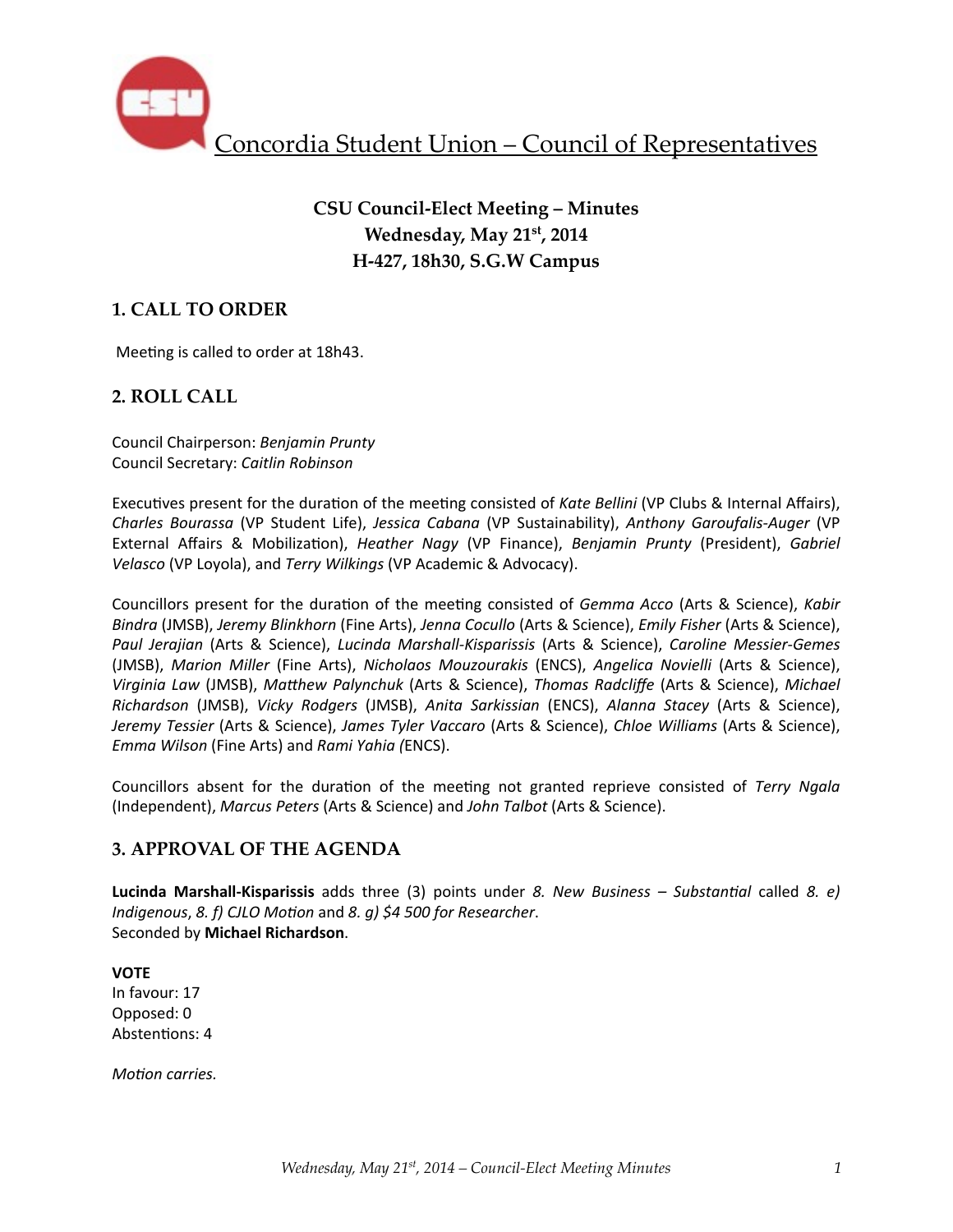

**Michael Richardson** moves to table 6. d) Councillors to University Senate, 6. f) Concordia Council on *Student Life (CCSL)* and 6. g) Library Services Fund Committee. Seconded by **Vicky Rodgers**.

#### **VOTE**

In favour: 19 Opposed: 2 Abstentions: 0

*Motion carries.* 

**Vicky Rodgers** moves to approve the agenda as amended and all points under 4. Consent Agenda. Seconded by **James Tyler Vaccaro**.

#### **VOTE**

In favour: 21 Opposed: 0 Abstentions: 0

*Motion carries.* 

## **4. CONSENT AGENDA**

### **a) President's Report**

*Ratified by consent.* 

## **b) Executive Reports**

## **5. PRESENTATIONS & GUEST SPEAKERS**

**Benjamin Prunty**: First of all, happy birthday **Vicky**. There were a few complications with the documents for this council – the agenda and documents were sent to the student media, council-elect and no one else. There was a bit of a complication when we were switching from Zimbra to Outlook at that time and they did not go out to the staff of the CSU. Also, **Terry Ngala** the independent councillor is in a class right now so perhaps someone could move to excuse him. I would also like to thank those who did for meeting with me and I am looking forward to meeting with the others and to continue having these meetings throughout the year. Without the intention of lessening the accomplishments of last year, this is a new beginning this year. After many long deliberations, the CSU's membership voted on major issues and are seeking a fee levy reform. We represent the student body and the CSU makes up the collective will of the membership so we need to pay consideration to all parts. There exists the complex issue of a not-for-profit democratically run food system on campus. The students voted directly first in mandating the CSU to support it, second in mandating the CSU to run something in Java U space and to create new fee levy organizations, and third to approve the use of the funds in the Student Space,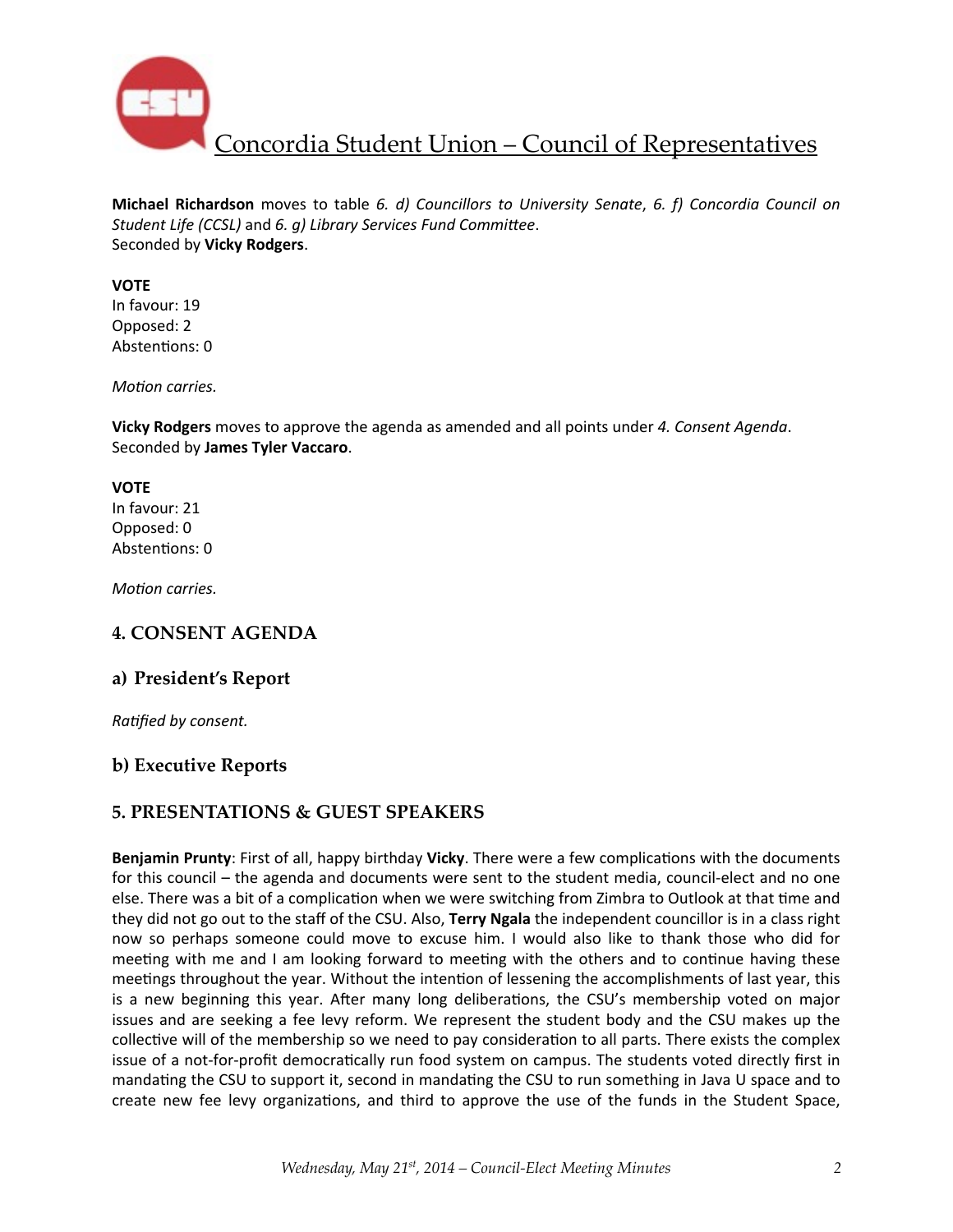

Accessible Education and Legal Contingency (SSAELC) Fund. Each of these referendum questions garnered more than 80% support with most close to 90%. Four (4) consecutive votes represent a clear mandate to reform the way students interact with food. The Executive team took a firm stance in the fee levy structure and is involved in five (5) fee levies. We ran on the mandate to build a community and community means listening to each other, working together and building from what we hear both in terms of the louder messages and quieter messages as both need to be heard. The loudest I have heard since the strike is community building, and food can build a community. A food system reform can build a community at Concordia much like the Peoples' Potato and our team has a plan to build on these things. We cannot allow ourselves to be bogged down by debates at the core as these narrowed our focus, and if we want to be effective we must work together. We cannot let disagreements stop our progress. Students made these decisions for us and my request as Present for the 2014-2015 academic year is to take action on these messages to move forward. We would like to continue the Concordia Student Congress and expand the clubs portfolio, strengthening involvement and democracy through a proactive approach and socially active campaigns. We would like to increase parties and student events like Orientation and a World Cup event and collaborate with other campus organizations including fraternities and sororities to build a stronger community at Concordia. Let's work together to make the most of our time and bring these projects forward.

## **6. APPOINTMENTS**

## **a) Council Chair**

**Nicholas Pidiktakis:** I am the outgoing chair of the Appointments Committee. I am here at the invitation of Ben to guide the process of appointing the Council Chair and Secretary. These two are the most important appointments you will make in your mandate. In terms of number of candidates, we have a total of fourteen (14) appointments for Council Secretary and five (5) for Council Chairperson. Before we do that, I would like to bring you up to speed on the nature of appointments at the CSU. The appointments process is just about paperless in terms of not being in the business of printing out CVs and cover letters. Nicholas Cuillerier, the outgoing Council Chair co-created a Dropbox for the appointments process where all CVs and cover letters were put into folders for each and every candidate. It is meticulously organized according to appointments and there are folders for Board of Governors, CCSL, SAF, LSFS, students-at-large on standing committees, etc. We went about making the process paperless because we were trying to be as environmentally sustainable as possible and this saves us a lot of time in terms of going forward. The Appointments Committee use the Appointments Committee email and a username and password will be forwarded by **Charles Bourassa**. Concerning interviews, for any candidate for Council Secretary, Council Chair and Judicial Board are done at Council. All other interviews for committees and Senators are done at the Appointments Committee itself. This year the Appointments Committee made that so because last year and years before, the process was so inefficient and ineffective that it took hours on-end to interview so many candidates. We did that with the stipulation of making the process more efficient and more effective. In terms of the questions asked to candidates interviews at the Appointments Committee, there will be a detailed transcript of all questions asked. The transcript will be placed in the Dropbox and emailed 48 hours prior to the appointments being made so that councillors and executives can make that decision. In order to assure the continued quality of work being done, I will not get into motivations but I suggest that Council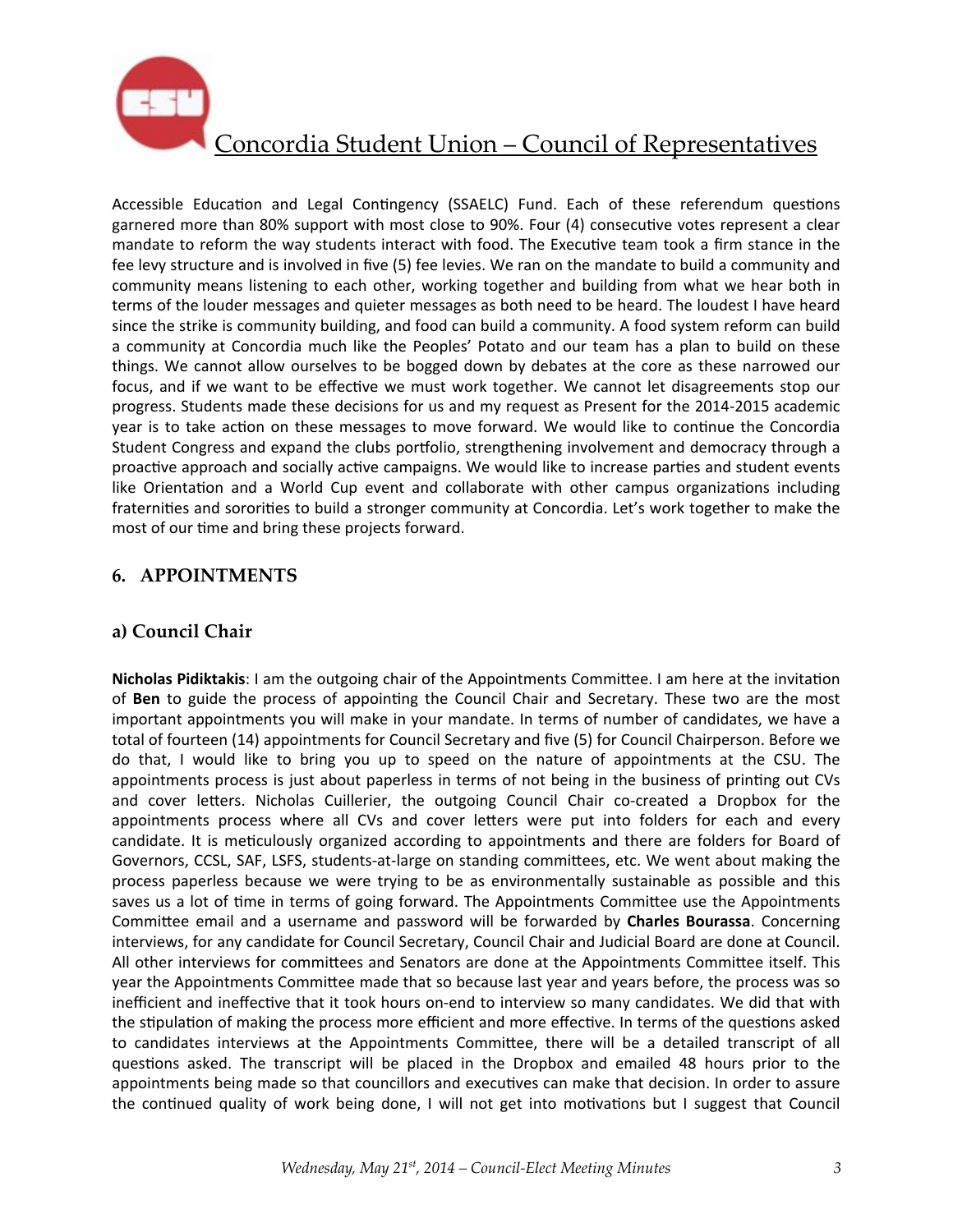

appoint Gemma, Virginia and John to the Appointments Committee. On the issue of appointments, the nest greatest priority which must take precedence is that the Judicial Board be up and running during the summer and October as currently they are operating with three (3) members.

**Vicky Rodgers** moves to enter closed session. Seconded by **Nicholaos Mouzourakis**.

**VOTE** In favour: 18 Opposed: 0 Abstentions: 3 (Michael, Paul, Rami)

*Motion carries.* 

*Meeting enters closed session at 19h05.* 

**Vicky Rodgers** moves to have Nicholas Pidiktakis included in closed session. Seconded by **Nicholaos Mouzourakis**.

**Michael Richardson** calls the question. Seconded by **Anita Sarkissian**.

**Question** is called.

*Motion is rejected.* 

**Vicky Rodgers** moves to enter a twenty (20)-minute recess to review resumes. Seconded by **Jeremy Blinkhorn**.

*Motion carries.* 

*Meeting enters recess at 19h15.* 

**Gemma Acco** moves to extend the recess by ten (10) minutes. Seconded by **Nicholaos Mouzourakis**.

*Motion carries.* 

*Meeting reconvenes at 19h49.* 

**James Tyler Vaccaro** moves to adopt the following procedure – ask pre-determined questions to the candidates, ask additional questions from Council, ask the candidates to leave, discuss the prior interviews and then and make a decision.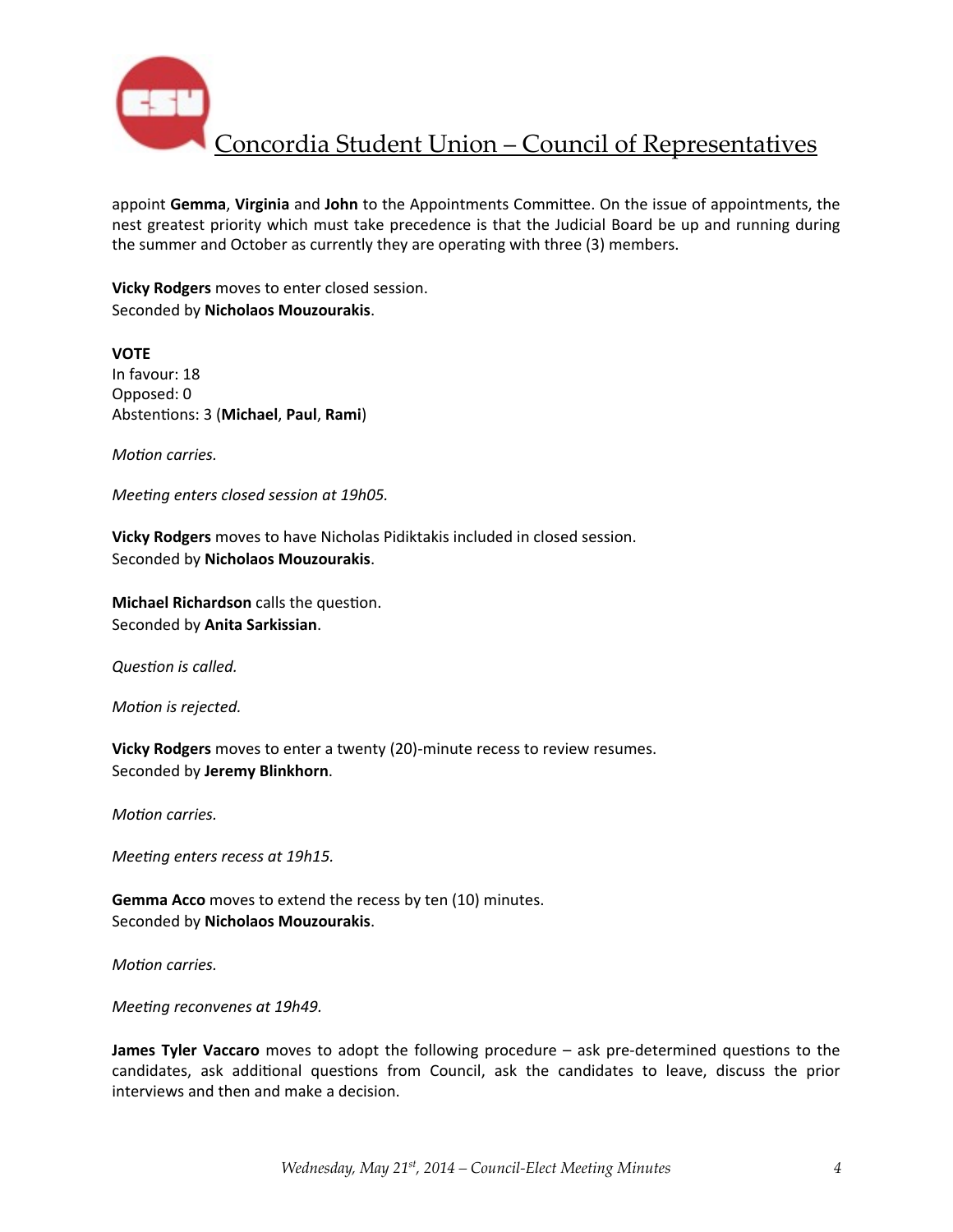

Seconded by **Alanna Stacey**.

Anita Sarkissian amends the motion to limit candidates' answers to one (1) minute. Seconded by **James Tyler Vaccaro**.

**Jeremy Blinkhorn** moves to amend that answers be allowed to reach two (2) minutes. Seconded by **Lucinda Marshall-Kisparissis**.

*Amended amendment is adopted by unanimous consent.*

*Motion carries.* 

**James Tyler Vaccaro** moves to add an eighth question which reads as follows: *Do you know what the CFS* is? If so, what if your relationship with the CFS? Seconded by **Alanna Stacey**.

*Motion carries.* 

**James Tyler Vaccaro** moves to limit the additional question period to seven (7) minutes. Seconded by **Charles Bourassa**.

**Matthew Palynchuk** moves to amend the question period to reach eight (8) minutes. Seconded by **Vicky Rodgers**.

#### Amended motion carries.

**James Tyler Vaccaro** moves to interview the next candidate and, following the last interview, decide when to contact them. Seconded **Vicky Rodgers**.

*Motion carries.* 

**James Tyler Vaccaro** moves to vote by secret ballot. Seconded by **Vicky Rodgers**.

*Motion carries.* 

**Chloe Williams** moves to allow the candidates to leave. Seconded by **Vicky Rodgers**.

*Motion carries.*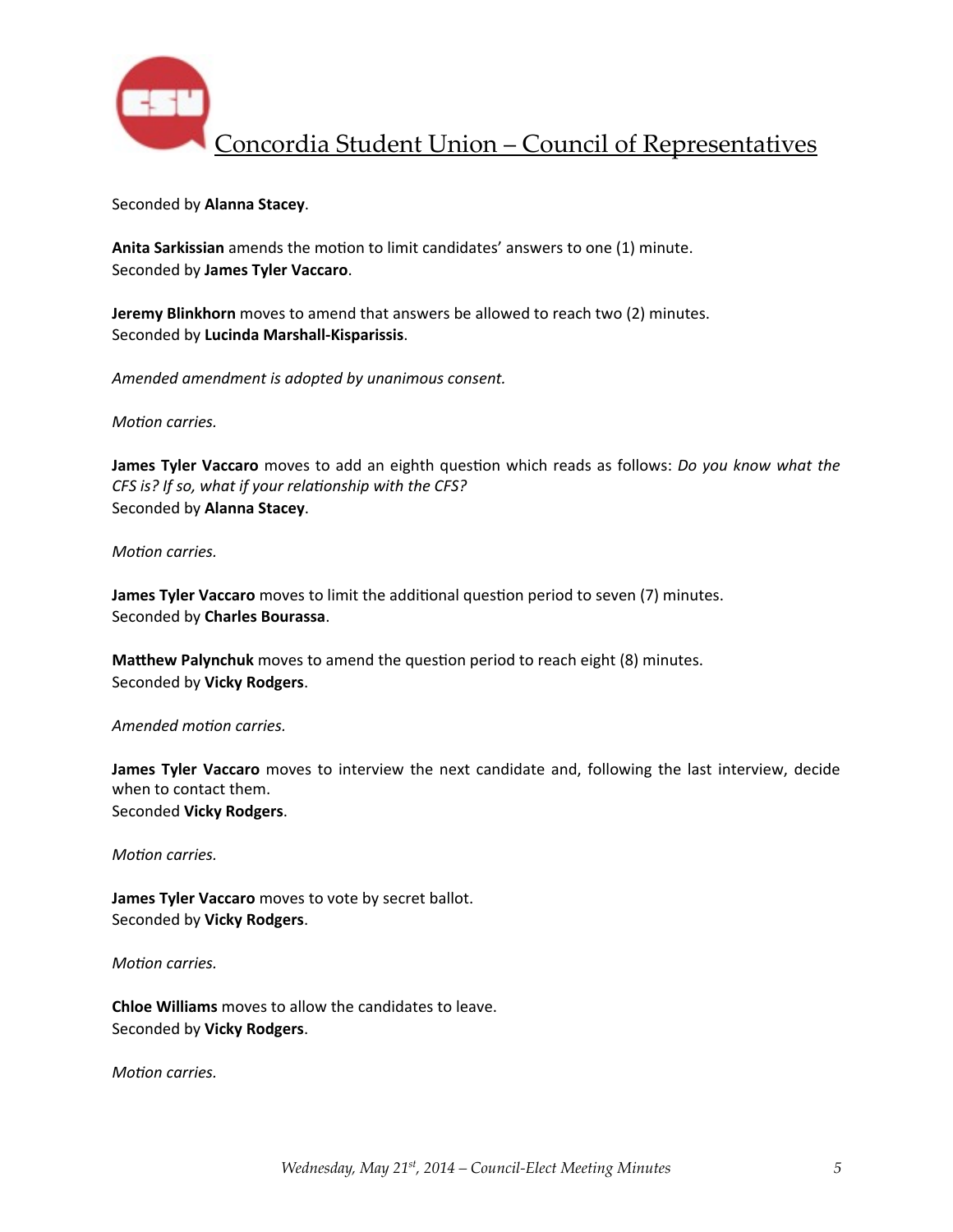

**Charles Bourassa** moves to extend the Council Chair job posting to June 6<sup>th</sup>, 2014. Seconded by **Alanna Stacey**.

**James Tyler Vaccaro** calls the question. Seconded by **Thomas Radcliffe**.

**Question** is called.

*Motion carries.* 

**Charles Bourassa** moves to re-invite both candidates back for a second interview with a new round of questions.

Seconded by **Alanna Stacey**.

Alanna Stacey moves to amend the motion to have the Appointments Committee draft the questions. Seconded by **Virginia Law**.

*Amendment adopted by unanimous consent.* 

**Vicky Rodgers** calls the question. Seconded by **Alanna Stacey**.

**Question** is called.

*Motion carries.* 

**James Tyler Vaccaro** moves to take minutes in closed session and have the closed session minutes distributed in a separate document. Seconded by **Michael Richardson**.

#### **VOTE**

In favour: 15 Opposed: 4 Abstentions: 2

*Motion carries.* 

### **b) Council Secretary**

**James Tyler Vaccaro** nominates **Heather Nagy** act as interim secretary for the duration of this agenda point.

Seconded by **Alanna Stacey**.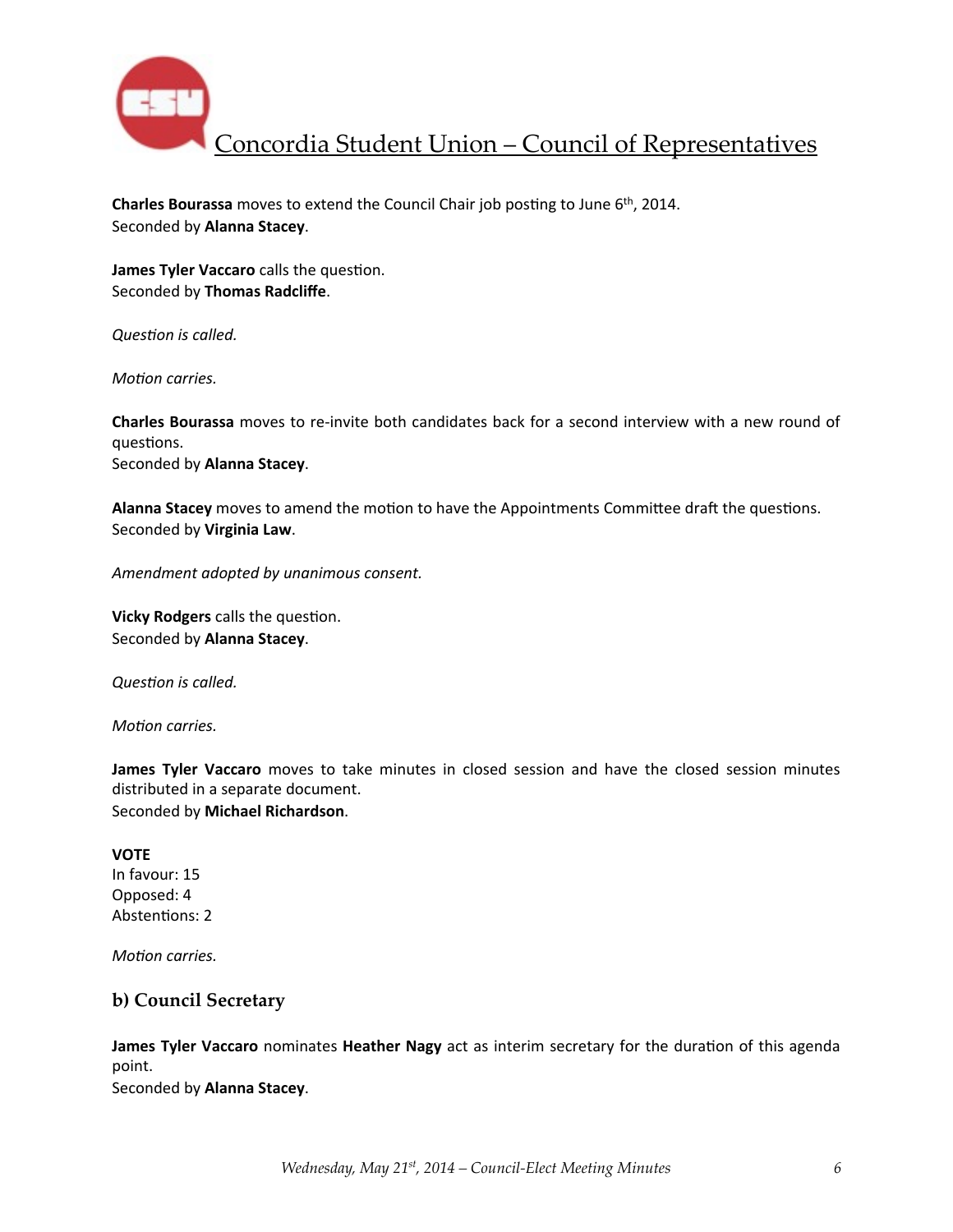

**VOTE** In favour: 21 Opposed: 0 Abstentions: 1

*Motion carries.* 

**James Tyler Vaccaro** moves to enter open session. Seconded by **Thomas Radcliffe**.

*Motion carries.* 

*Meeting enters open session at 22h22.* 

**Jeremy Blinkhorn** moves to ratify the following decisions made in closed session – to extend the job posting for Council Chairperson to June 6<sup>th</sup> and have the Appointments Committee draft a second set of questions to re-interview the candidates, to appoint Caitlin Robinson as the CSU secretary, and to keep track of all minutes taken in closed session and have them distributed in a separate document. Seconded by **Michael Richardson**.

**VOTE** In favour: 21 Opposed: 0 Abstentions: 1

*Motion carries.* 

**James Tyler Vaccaro** moves to enter recess. Seconded by **Alanna Stacey**.

**VOTE**

In favour: 18 Opposed: 4 Abstentions: 2

*Motion carries.* 

*Meeting enters recess at 22h26.* 

*Meeting reconvenes at 22h40.* 

## **c) Councillors to Standing Commibees of Council**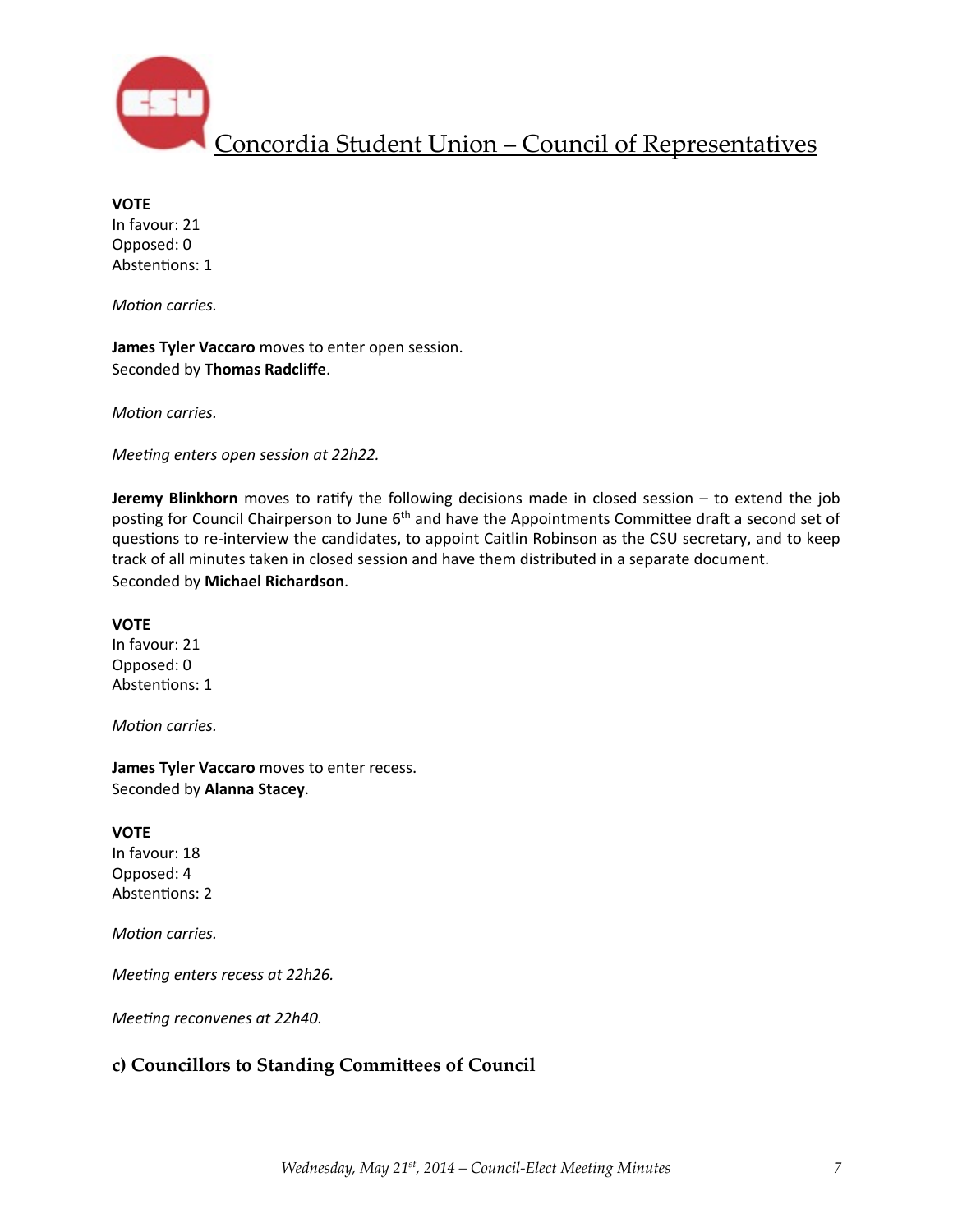

## *Clubs & Space Committee*

**Benjamin Prunty**: The composition of Standing Committees is a maximum of four (4) councillors, one (1) executive and two (2) student-at-large committee members. This is a total of six (6) voting members and the President who sits *ex officio*. The procedure I recommend is going by committee in the order of the Bylaws moving downward.

**Chuck Wilson**: The Clubs & Space Committee is most likely going to become the Clubs Committee and the Space part is going to be moved to a different committee. The other change happening is that the committee will meet every two (2) weeks in the summer and once a month in the fall. A bunch of changes are coming to the current CSU Council next meeting.

**Alanna Stacey** nominates herself.

**Charles Bourassa** nominates **John Talbot** *in absentia*.

**James Tyler Vaccaro**: The Clubs & Space Committee is currently working on both clubs and space. If you have interest in one, you will do both until the committees split.

**Rami Yahia** nominates himself.

**Anita Sarkissian** nominates **James Tyler Vaccaro**. **James** accepts.

**Angelica Novielli** nominates herself.

**Chuck Wilson**: Considering that all decisions by this Council have to be ratified in June, decide what you want to do and then at that point the new committee will be in place and you can do it at that point.

Terry Wilkings: In terms of restructuring, the current Policy Committee has not met to review the changes and I am not sure they will be able to. It is not a guarantee that these changes will be implemented, so just for the sake of conversation assume that this is the Clubs & Space Committee.

**James Tyler Vaccaro**: There is a Standing Regulation which stipulates that members of the Clubs & Space Committee cannot be clubs executives. This is deemed an automatic resignation.

**Jeremy Blinkhorn** moves to limit speaking time for motivations to one (1) minute. Seconded by **Anita Sarkissian**.

**VOTE** In favour: 20 Opposed: 0 Abstentions: 2 (Nicholaos)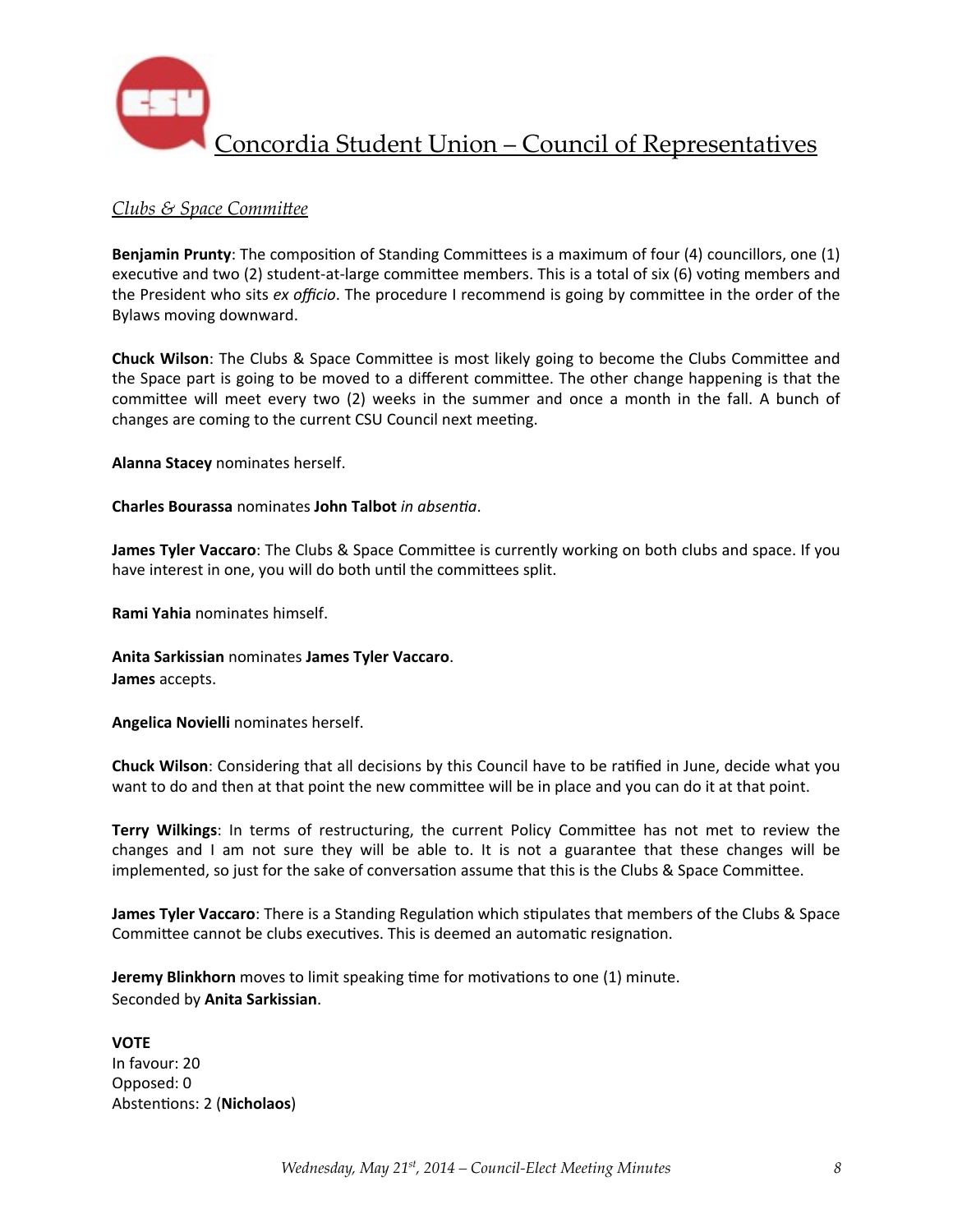

#### *Motion carries.*

Alanna Stacey: I sat on the Clubs & Space Committee last year with James as the VP Clubs & Internal Affairs and it was a great time. I got to know about clubs and the different opportunities at Concordia. I have been able to familiarize myself with the clubs, the committee's mandates and what is required in their constitutions, and have been responsible for Special Clubs Funding and the criteria we followed in allocating money and the best things to support in initiatives. I learned about space and my interest in sitting on this committee is to continue and provide institutional memory.

**Gemma Acco** (for John Talbot): Not only did this committee seem super awesome last year and Kate seems like a wicked executive, the C Clubs & Space Committee is a solid fit for my ethic and attitude.

**Rami Yahia**: I have been involved as an observer in many clubs like the Muslim Students Association, the Syrian Students Association and the Lebanese Students Association and have noticed budget cuts on major clubs that limited their incentives to perform and do activities, and that is something I look forward to solving.

**Angelica Novielli:** When I read out the descriptions of each committee, this one stood out – my motivation for being on Council is to become more involved and this committee improves the lives of people who want to be more involved. I would like to gain more knowledge and get a pretty good understanding of clubs that exist and I would like to become more knowledgeable.

**James Tyler Vaccaro**: I am the current chair of this committee and the VP Clubs & Internal Affairs for another ten  $(10)$  days. During the last year with this committee I began the process of six  $(6)$  student space initiatives. We allocated funds to over 200 projects totalling over \$150 000. We reset the budget allocation process and implemented policies and procedures for clubs spending, SPFs, budget allocations, requisitions, office space management and shared office space projects. I have a lot of experience and I do not think anyone in the university knows CSU clubs better than I do.

**Nicholas Pidiktakis** motivates for **James** and **Alanna** – it is self-evident.

**Charles Bourassa** motivates for John – I work with him on the External & Campaigns Committee and he was helpful with the speakers series. His motivation and the way Gemma read it does a good job of catching his enthusiasm. Consider him.

**Lucinda Marshall-Kisparissis** motivates for John. I worked with him doing Member Association stuff and he has really god knowledge of the university and more enthusiasm than anyone I know.

**Matthew Palynchuk** motivates for **Rami** – as a president of a club for the last two (2) years you learn quite a bit about how to interact with the community and he knows the demands and he seems to know what the problems are from a clubs perspective.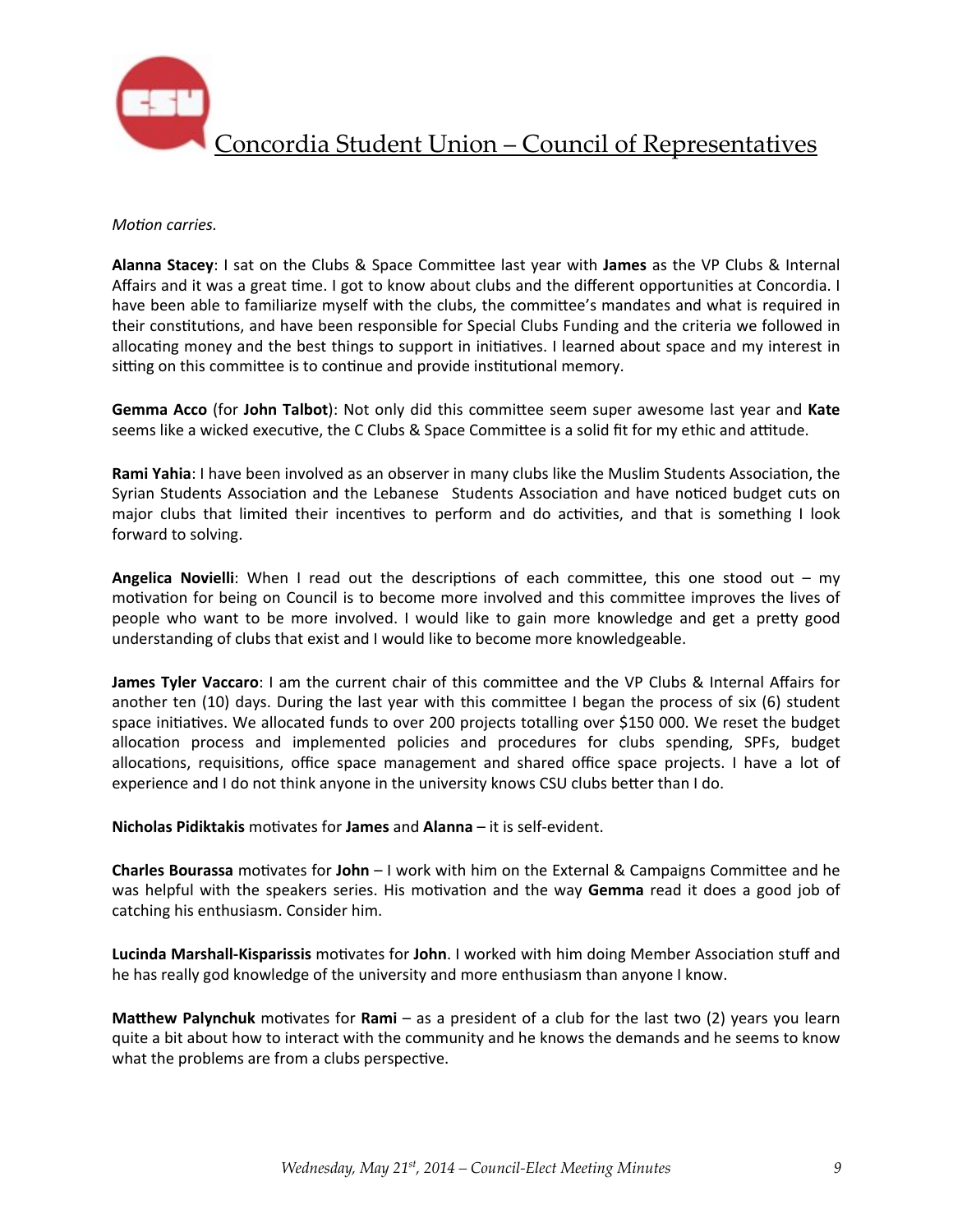

**Michael Richardson** motivate for **Alanna** and **James** – **James** because he is the current committee chair and knows it best, and **Alanna** because she has worked with **James** and she is one of the very few people I know who enjoys doing this stuff and is very good at it.

**James Tyler Vaccaro** motivates for Alanna and Rami – Alanna has been on the committee all year with only two (2) councillors and a lot of work to be done. She is very diligent and fair and I agree with **Matthew** that having a clubs perspective is beneficial. Finally, I do believe that with Alanna's institutional memory this committee will be really well-equipped. I rescind my own nomination but will still be there to help out the committee.

**Nicholas Pidiktakis:** I understand how some people want to motivate for John but I motivate against him because he was less than forthcoming in terms of answering emails and has a less than perfect attendance record.

**Paul Jerajian** moves to vote omnibus. Seconded by **Michael Richardson**.

**VOTE** In favour: 21 Opposed: 1 Abstentions: 1 (Alanna, Nicholaos)

*Motion carries.* 

*Angelica Novielli, Alanna Stacey, John Talbot and Rami Yahia are appointed to the Clubs & Space*  Committee.

### *Appointments Committee*

Gabriel Velasco: People need to attend meetings and be organized, and some positions are essentially all student-at-large positions and bodies such as the Sustainable Action Fund (SAF), the Concordia Council on Student Life (CCSL), the Library Services Fund Committee (LSFC) and the Socially Responsible Investment (SRI) working group.

**Nicholas Pidiktakis** nominates **Virginia Law** and **Gemma Acco**. **Virginia** accepts. **Gemma** accepts.

**Marion Miller** nominates **Jeremy Blinkhorn**. **Jeremy** accepts.

**Jeremy Tessier** nominates himself.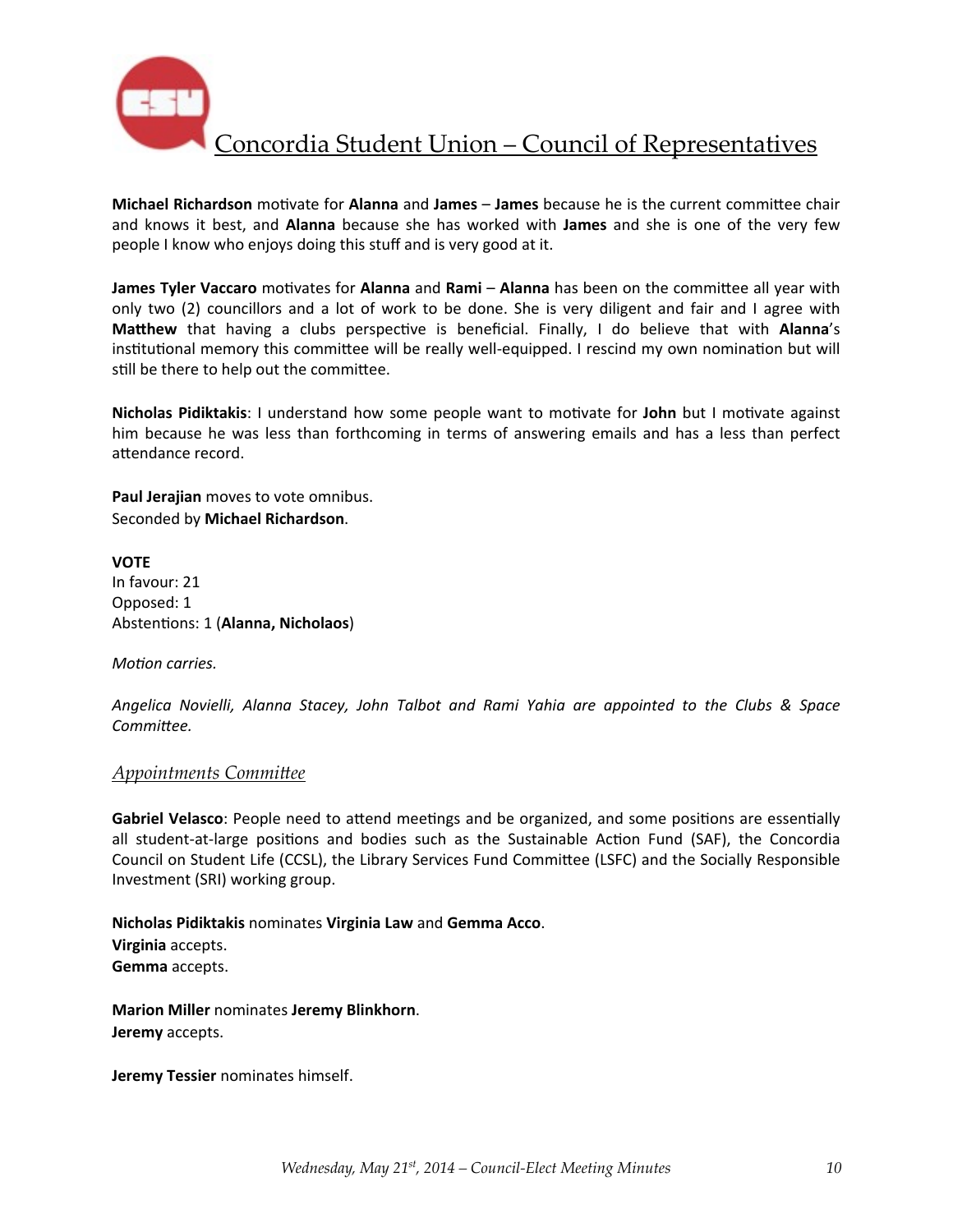

**Alanna Stacey** motivates for Gemma – she came in for Judicial Board in July with nothing but excitement and interest in getting involved and she is nothing but competent and diligent in her job and she has done an incredible job. I work with her in the Political Science Student Association (PSSA) and she always gets the job done.

**Nicholas Pidiktakis** motivates for **Gemma** and **Virginia** – both were prompt when I sent out emails calling for an initial session of the committee, both contributed to deliberations and both played a fundamental role in the reform process. The prior one was inefficient and ineffective, and their contributions, intellectual and otherwise, led to the reforms in place right now.

**James Tyler Vaccaro** moves to appoint Gemma Acco, Jeremy Blinkhorn, Virginia Law and Jeremy Tessier to the Appointments Committee omnibus. Seconded by **Michael Richardson**.

**VOTE** In favour: 18 Opposed: 0 Abstentions: 5 (Nicholaos, Virginia, Jeremy B., Gemma, Jeremy T.)

*Motion carries.* 

Gemma Acco, Jeremy Blinkhorn, Virginia Law and Jeremy Tessier are appointed to the Appointments Committee.

### **Policy Committee**

**Terry Wilkings**: I am the executive member designated to sit on this committee. The Policy Committee maintains the Standing Regulations and Bylaws. This year there were substantial revisions made which in my view were quite robust and the committee did a lot of good work, but a few books are left to be revised. The implementation of the Newtown recommendations was left undone as well. Throughout the year, Council may recommend that Policy Committee review these recommendations as well for feasibility. It is important for the Policy Committee to meet weekly as a time commitment and there is a lot of dry work and having some policies allows for the smooth functioning of the Union. This committee affects the longterm direction in which the Union goes.

**Jeremy Blinkhorn** nominates **Marion Miller**. **Marion** accepts.

**Vicky Rodgers** nominates herself.

**Lucinda Marshall-Kisparissis** nominates herself.

**Alanna Stacey** nominates **Jenna Cocullo**.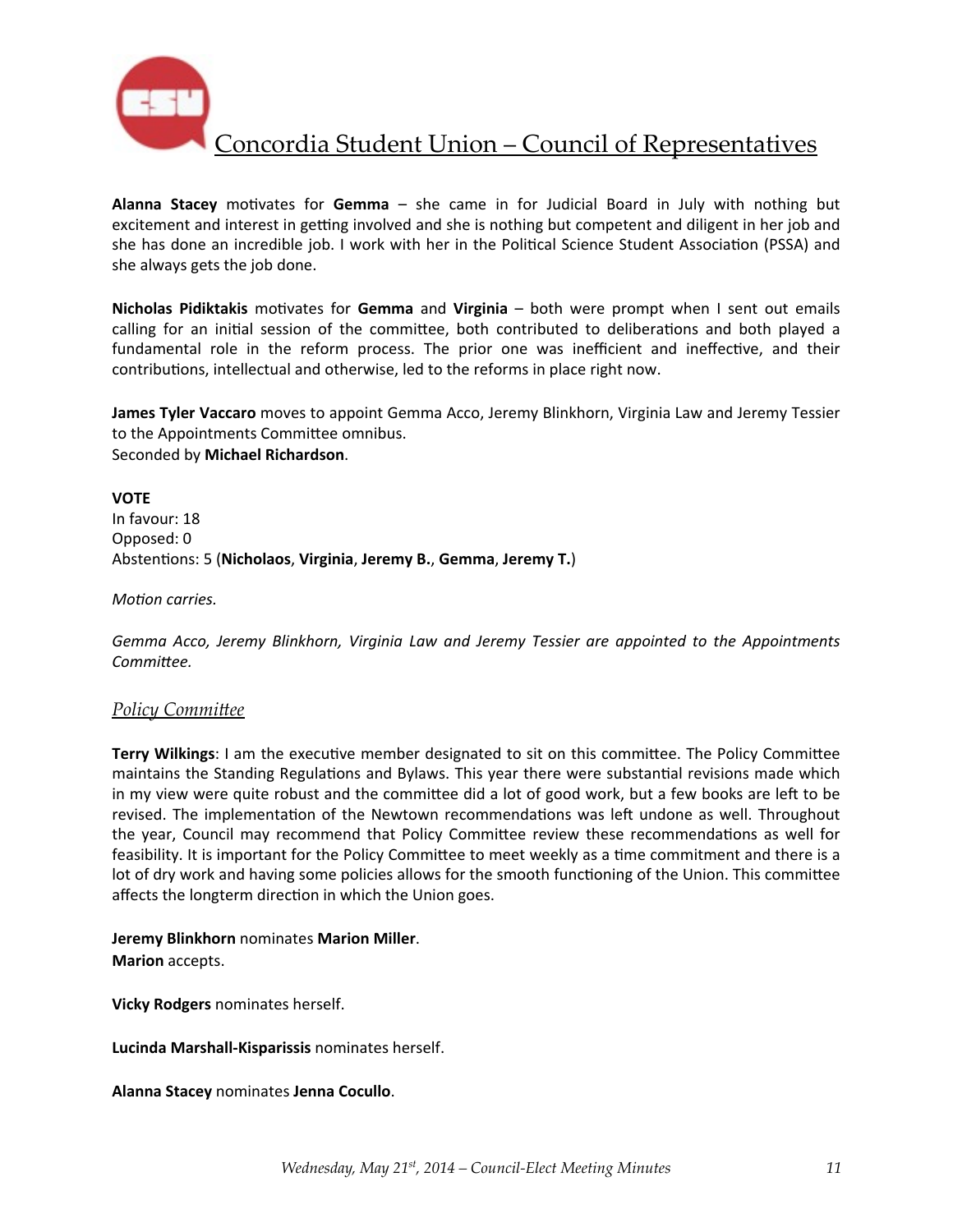

**Jenna** accepts.

**Matthew Palynchuk** nominates himself.

Paul Jerajian nominates himself.

**Marion Miller**: This year at FASA I helped to revise and change bylaws but my greatest experience was the previous school year where I helped to found the first student association using direct democracy which was a lot of bylaw writing and constitutions writing so I have experience doing this for student associations.

**Vicky Rodgers**: I am a JMSB councillor and I would love to be on the Policy Committee for the following reason: I have somewhat of an Aspergers profile which means I am extremely detail-focused which means I take everything to the letter. I have met with Martine Desjardins while she was the FEUQ president and I pointed out to her the fact that the FEUQ bylaws refer to certain laws that do not exist anymore such as the law on chartered accountants given the fact that the three accounting orders merged which means that I am someone who is perfect for the position.

**Lucinda Marshall-Kisparissis**: My program is honours in political science and I am finishing up a major in SCPA. Writing policy is my academic bread and butter, and I have the skills and would like to apply them in the CSU context. I am the outgoing secretary of the SCPASA and we have worked on this there and I have a good knowledge of the CSU Standing Regulations and Bylaws. It is a pretty big year ahead in terms of interpreting documents and I am really excited if I am appointed to put in the time to get into the meat of it.

**Paul Jerajian**: Two year ago I was a CSU councillor and I joined every committee except the Policy Committee and Appointments Committee. At the time I was the President of MASSA and redid their bylaws and saw the CSU regulations and saw that they were also crap and gave recommendations to Melanie Hotchkiss. I have experience in terms of what was missing at the time. This year as ASFA president I wrote 100 pages of policy and I have experience there to. I have experience with policies coming from the Quebec Companies Act and the CSU letters of patent to make sure that things match up. There is an order to those documents and I know where to look, to start and to finish. Experience speaks for itself.

**Matthew Palynchuk**: I have been on SoPhia for the past two (2) years and as a part of SoPhia we had to rewrite bylaws as a part of that and that is where I came into policy. In particularly in philosophy I am interested in public policy and the way philosophy shapes it in terms of the precision policy needs to have like its logical consistency, potential effects, justifications and academic background. I think I could bring a different perspective to the whole thing and I am used to a lot of reading. I am fine for weekly meetings. Policy is dry but philosophy is dryer.

**Jenna Cocullo**: I have experience in CEGEP where I used to manage a lot of the clubs and the radio station and I had to re-write laws and regulations and I just recently did a research project on broadcast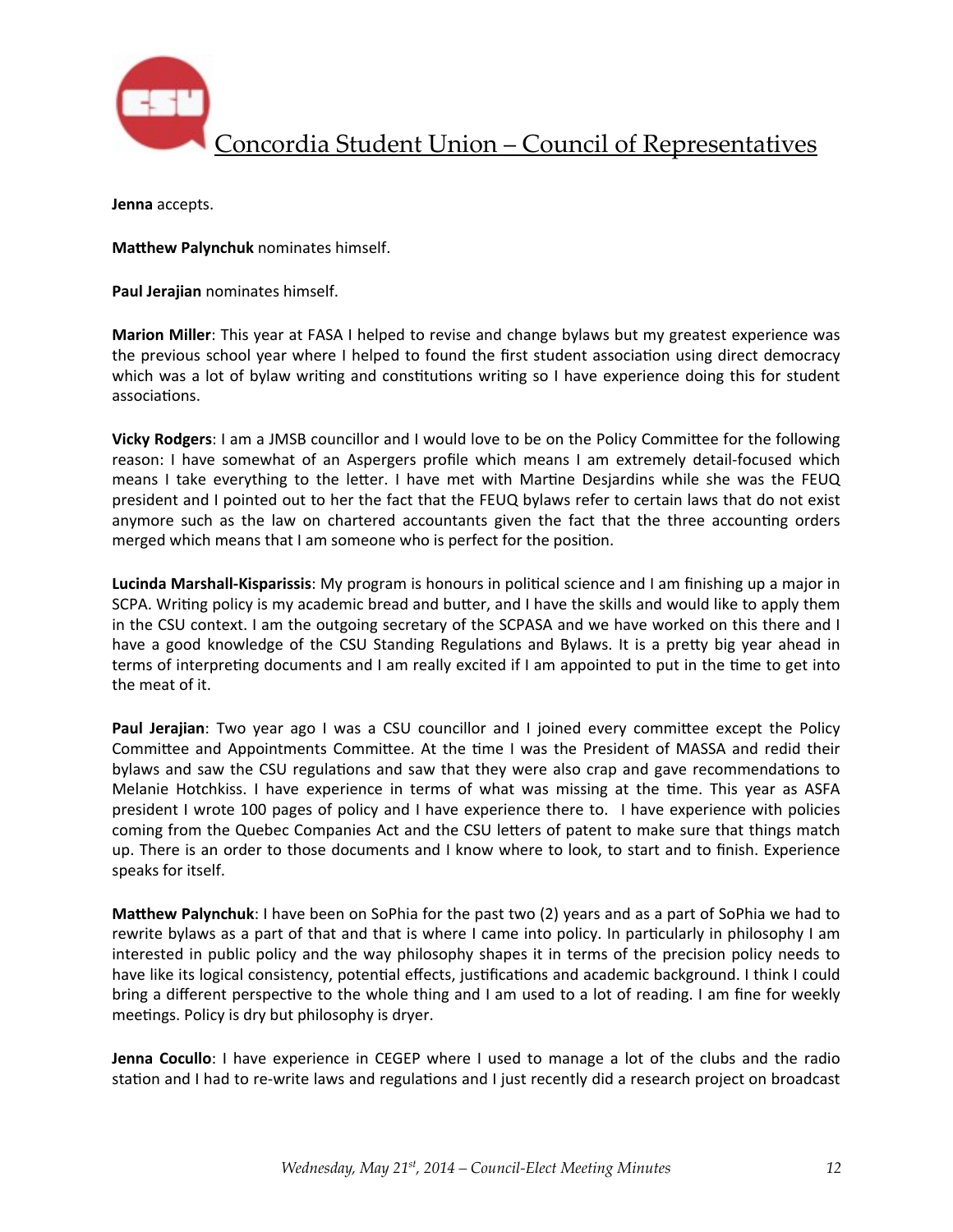

media where I had to read a lot of material. I am versed in this and do not have a time commitment issue so I am available to meet.

**Nicholas Pidiktakis** motivates for **Paul** – it is self-evident.

**Charles Bourassa** motivates for Matthew – having taken philosophy classes and knowing some of the members on the executive and seeing the work they did on the bylaws like the non-discrimination clause they worked on, this is the only non-discrimination clause present in MA bylaws. I think that is something which should be worked on here at the CSU and implemented.

**Jeremy Blinkhorn** motivates for Marion – she was instrumental in the FASA bylaw drafting and she had no reason to help out, she was doing it just because she liked to do it. They had weekly meetings and she was very detail-oriented.

**Rami Yahia** motivates for Marion and Matthew – at Council training they showed great reasoning and were very detail-oriented.

**Chloe Williams** motivates for Lucinda and Jenna – having worked with Lucinda, she has attention to detail and I do not know anyone who loves policy more. This is the same with **Jenna**.

**Jeremy Tessier** motivates for Lucinda, Marion and Matt - Lucinda is self-evident and she chaired our General Assembly in the Geography Department. As for Marion and Matt I would like to echo what **Jeremy** said. They seem like interesting people.

**Alanna Stacey** motivates for **Paul, Marion** and Jenna – I sat on Paul's ASFA Policy Committee over the summer and got the emails at 4 am. He is meticulous and has the biggest wealth of knowledge. I am motivating for Marion because her background is very impressive not only in drafting but creating policies, and **Jenna** because she will be able to bring fresh and new ideas to what is happening.

**Benjamin Prunty** motivates for **Jenna** – she was helpful, dependable and I was extremely impressed with her beyond what I hoped for because when volunteers are as helpful as she is that is awesome. I am motivating for Matthew because he has a well-developed critical approach and is extremely intelligent and Lucinda has a detail-oriented approach that we need. As for Marion, I have heard only good things.

**Kyle Arseneau** motivates for **Paul** – he is someone who has sat though the engineering bylaws and seen the horrors of the ECA bylaws and some other councils. An important thing is knowing what you are doing and the only way is having done this before.

*A vote by roll call takes place.*

Paul Jerajian, Lucinda Marshall-Kisparissis and Marion Miller are appointed to the Policy Committee.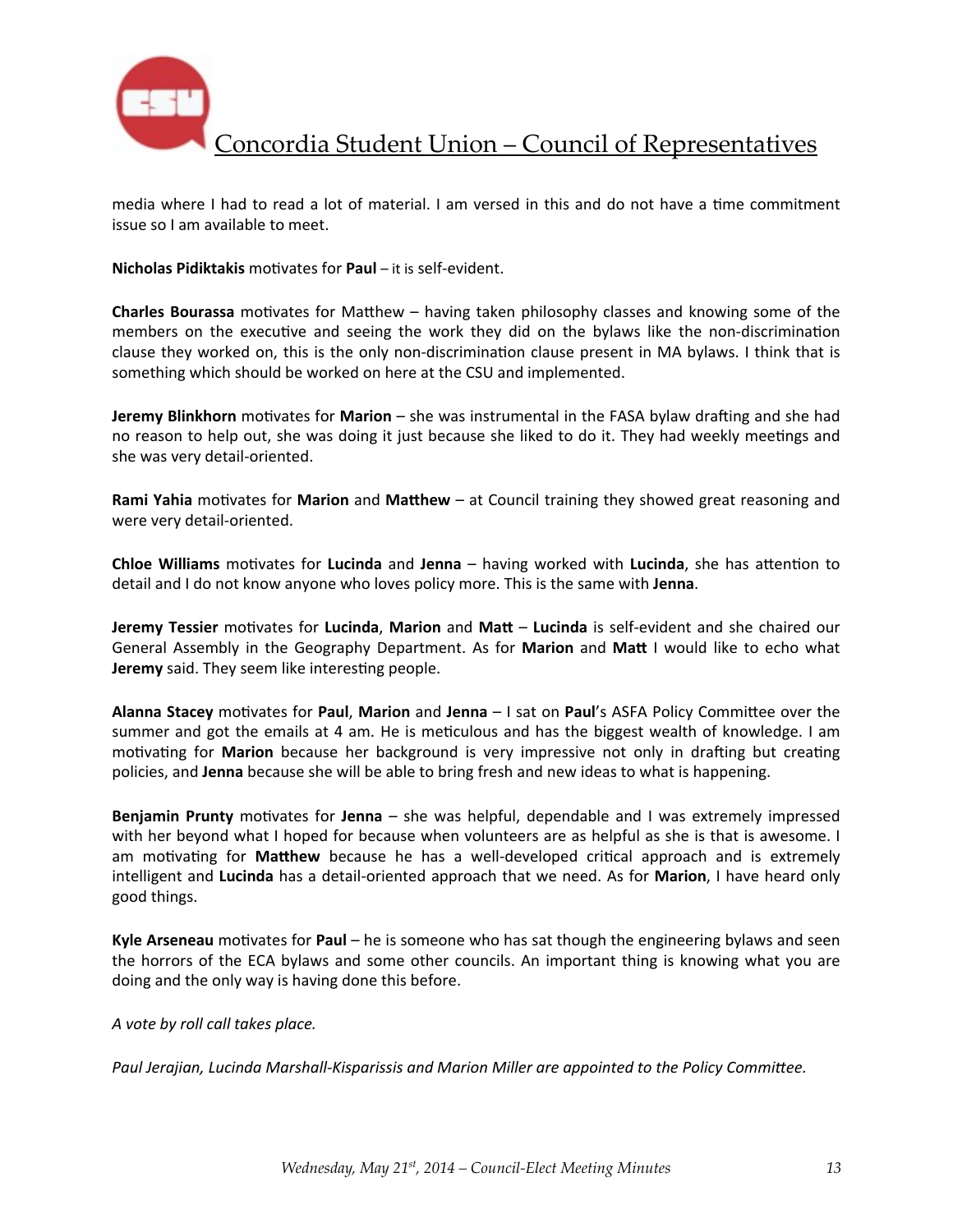

**Paul Jerajian** moves to appoint both Jenna and Matthew to the Policy Committee, additionally to the three members with the highest votes notwithstanding Standing Regulation 17a. Seconded by **Rami Yahia**.

**Benjamin Prunty**: Just a quick caution, as much as I motivated for both of them, I guess we could break from the norm. I am fine with it and it is alright, but just a move away from the norm.

**Nicholas Pidiktakis:** I just wanted to say that there is some precedence for this in terms of appointing more than one student-at-large in terms of the changing of the committee composition for the Sustainability Committee.

**Charles Bourassa**: I just want to gage how **Terry** feels about this.

**Terry Wilkings:** I have no problem with this.

**Chuck Wilson**: I just wanted to point out if you do not, but any number of people can be voted on a committee as non-voting members.

**Michael Richardson**: Having sat on Policy Committee it is difficult to get quorum so I echo what Terry said. When it comes to Bylaws and Standing Regulations, the more the merrier and it helps a lot. In terms of voting and non-voting members, this is ratified by Council so even if there is a disagreement, Council can overturn it.

**VOTE**

In favour: 14 Opposed: 0 Abstentions: 10 (Jenna, Lucinda, Vicky, Alanna, Nicholaos, James, Matthew)

*Motion carries.* 

Jenna Cocullo and Matthew Palynchuk are appointed to the Policy Committee.

### **Finance Committee**

Heather Nagy: I would like to meet once every week or two. This committee is a lot of work and it would be great if people would consider the overlap between being a signing officer and sitting on the Finance Committee. I am not sure if the Newtown regulations might change the committee's composition, however. 

**Lucinda Marshall-Kisparissis** nominates Marcus Peters in absentia.

**Michael Richardson** nominates **Paul Jerajian**. Paul accepts.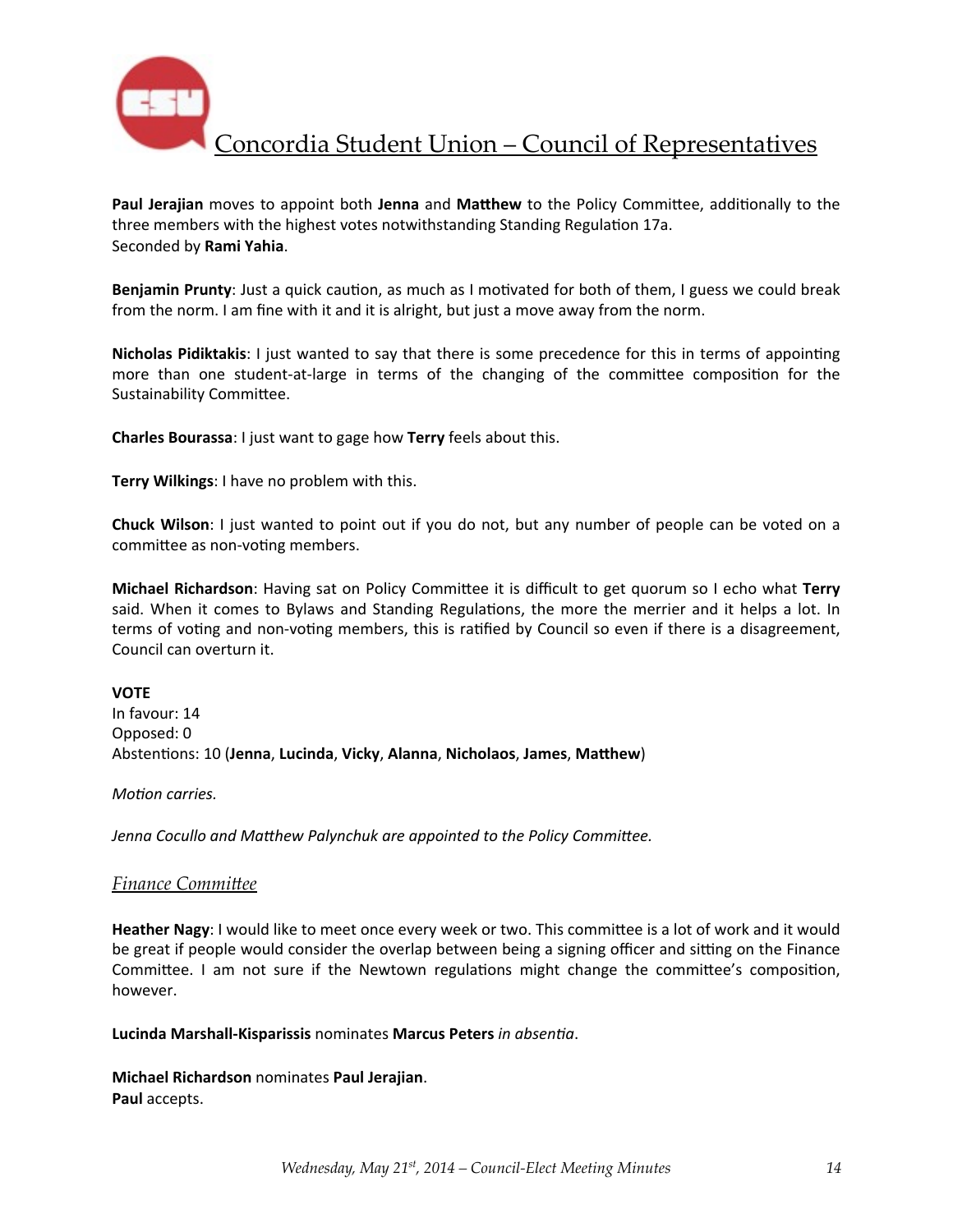

**Kyle Arseneau** nominates **Michael Richardson** and **Anita Sarkissian**. **Michael** accepts. **Anita** accepts.

**Nicholas Pidiktakis** nominates **James Tyler Vaccaro** and **Kabir Bindra**. **James** accepts. **Kabir** accepts.

**Chuck Wilson**: Currently the Finance Committee deals with SPFs but the changes coming forward next week at our Council is that SPFs will be moved to the Student Life Committee and the other thing is that the Finance Committee will be required to meet every week as part of the changes from the Newtown report.

**Chloe Williams: Marcus** apologizes for not being here and his interest in the Finance Committee stems from working with the No Campaign and he hopes to reach an intimate understanding of the way finance matters are handled in the CSU. He hopes to promote efficiency and transparency and has a good working relationship with the committee chair through the Peoples Potato.

**Paul Jerajian**: If I have two strengths they are policy and finances. I specialize in finance, I am good with numbers and math and I revamped ASFA's entire financial policy. I was on the Finance Committee for the CSU not this year but last year as a councillor, I was a signing officer and I witnessed the Newtown party. I have a lot of experience and passion for finance.

**Michael Richardson**: I am on the Finance Committee currently. I am good with numbers and I major in accounting and minor in finance. I work in corporate finance through a non-profit organization. I know and am familiar with how finances for NPOs work and have seen a lot of issues we have seen on the Finance Committee. Financial policy at the CSU is lacking and I would like to work with **Heather** on that to make sure that the money goes to the right places.

Anita Sarkissian: I was last fiscal year's VP Finance for the Engineering and Computer Science Association (ECA) and successfully budgeted and managed \$500 000. I was in charge of thirteen (13) associations bank accounts along with my own, and worked with **Chuck** on the financial overhaul which was huge. In all, I have a lot of experience in finance and with NPOs.

**James Tyler Vaccaro**: I have a close experience with the CSU's finances having worked through the Clubs portfolio managing \$250 000 and overseeing every financial transactions. I have worked with the current VP Finance and **Chuck** on different financial policies which pertain to clubs and I have a lot of time to spend on finance things.

**Terry Wilkings** nominates **Rami Yahia**. **Rami** accepts.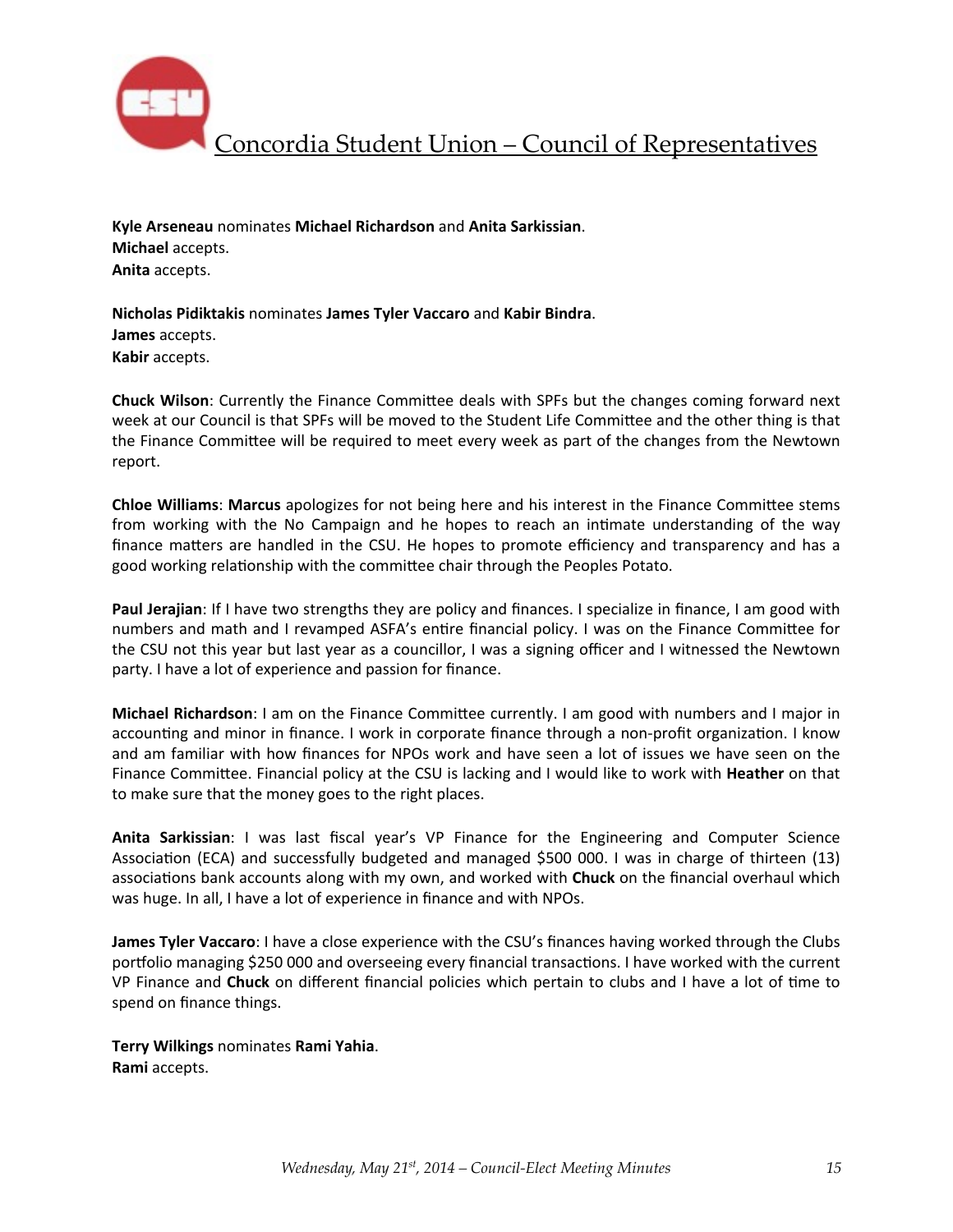

**Rami Yahia**: I managed a small family business with my parents, we own an import-export company and I did a few trade shows such as the Montreal Gift Show and I started my own small business. I know how to do finance work on a smaller scale.

**Lucinda Marshall-Kisparissis** motivates Marcus – he is an intense person and whatever he puts his mind to he will do meticulously and passionately. I would trust him wholeheartedly in bringing in a fresh perspective to the Finance Committee. A lot of candidates come from backgrounds which do finance and math but he brings a good attitude to the kind of order the committee deserves.

**Nicholas Pidiktakis** motivates for **Michael**, Paul and James – Michael for the sake of institutional memory as he sat on it since last November and is very professional. For **Paul**, he has brought structure and restraint to ASFA and has massively overhauled its entire financial structure. For James I worked with him on the PSSA and he had an excellent handle on financial structure and was instrumental in making sure the clubs got necessary funding.

**Chloe Williams** motivates for Marcus – I have worked with him on the Vote No campaign and I agree with **Lucinda**.

Kabir Bindra: I care a lot about finance and it is something that is great to have people passionate or who want to put in the time and effort to learn but experience in numbers beats all passion and motivation You need that experience in order to progress in a Finance Committee – **James**, Michael, **Anita** and Paul have this. I have spoken and worked with them and they all have vast experience in finance and I highly urge Council to appoint these four (4).

**Kyle Arseneau:** As a director of finance for the ECA, whatever you are going to do for your committee, **Anita** did by herself at the ECA. For **Michael** that is his Bachelors degree and **Paul** is the same thing, it is in his degree. James I worked with on the Clubs & Space Committee and we did more work financially than the Finance Committee.

Alanna Stacey motivates for Anita, James and Michael – Michael provided a wealth of information in applied finances. Anita is one of the most hard-working people I have ever met and what she did with the ECA was incredible. For James, echoing what Kyle said, for CUSACorp and Clubs & Space Committee, **James** did an incredible job for a Political Science major.

**Terry Wilkings** motivates for Marcus, Rami, Michael and James – for these people this is because it is important for institutional memory and I think **Michael** would do a good job, but it is dangerous if it becomes technocratic in the Finance Committee. It is nice to have people trained in finances but having people like **Rami** on the committee is good because James is not a JMSB student but through his involvement at the CSU he gained competencies in finance and this propelled him to be involved. This is a great opportunity for those who might not have the opportunity to do so usually. It is important for people like **Rami** and **Marcus** to bring a layman's perspective to the committee. What the Finance Committee does will come to Council but we need it to be digestible.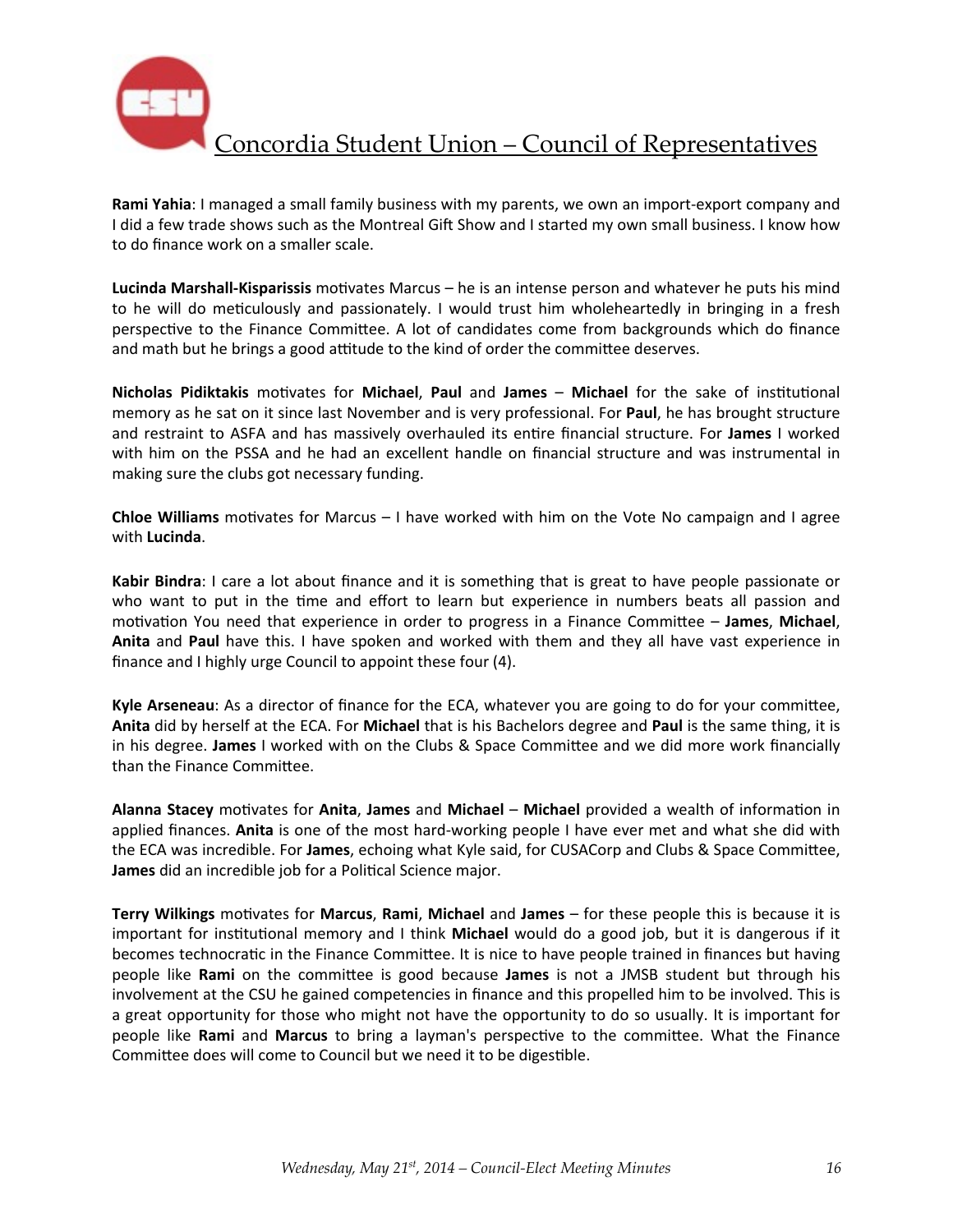

Anthony Garoufalis-Auger motivates for Marcus – he is very meticulous, hard-working and would bring great ideas to the Finance Committee. He is good with computers as well and interested in these innovations and can bring a fresh perspective.

**Matthew Palynchuk**: I like some of **Terry'**s points about having this mixed group insofar as it is not super numbers-oriented but has people on other committees and those involved in the CSU.

**Chuck Wilson**: From my experience with the CSU and finances, a good Finance Committee would have knowledge of finances, knowledge of the CSU as an institution and its history and practices, and good knowledge of policy. Only with all of those things would you have a good Finance Committee.

**Benjamin Prunty**: The choice that we have is very difficult and I do not want to motivate for anyone in particular, but both the financial expertise and diversity in the sense of perspective in terms of gender and in other senses is important as well. I am always hesitant to have a Finance Committee exclusively focused on financial experience.

#### *A vote by roll call takes place.*

*Marcus Peters, Michael Richardson, Anita Sarkissian and James Tyler Vaccaro are appointed to the Finance Committee.* 

### **Student Life Committee**

**Charles Bourassa**: Primary goal of this committee is to organize social and academic events for students, but in terms of summer projects the committee will be working on Orientation. Anyone interested can volunteer. In terms of longterm projects, the committee will be working with the External & Campaigns Committee for speakers series to ensure their success. The committee will look at SPFs and you need to be available to meet twice a month on a two-week rotation.

**Chuck Wilson**: It is not currently held that the Student Life Committee deals with Special Project Funding (SPF) but they will be soon. There will likely be a recommendation that the Student Life Committee's four (4) councillor spots will be from each of the four (4) different faculties for the purpose of SPF evaluation.

**Charles Bourassa**: This is potential representation from each faculty but does not have to be this way.

### **Gemma Acco** nominates **Alanna Stacey** and **John Talbot** in absentia. **Alanna** accepts.

**Paul Jerajian** nominates **Emma Wilson**. **Emma** accepts.

**Benjamin Prunty** nominates **Nicholaos Mouzourakis**.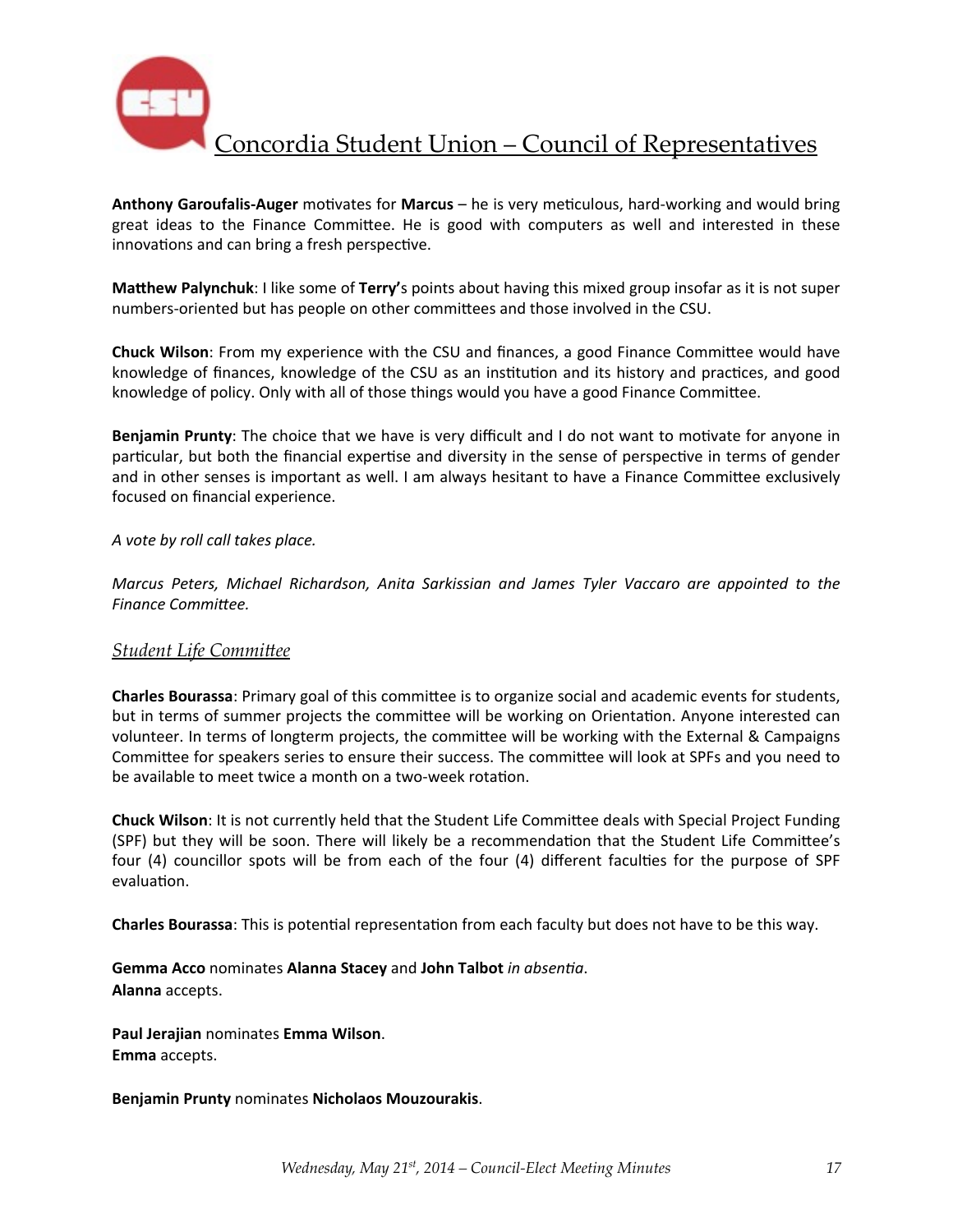

**Nicholaos** accepts.

**Vicky Rodgers** nominates herself.

**Charles Bourassa** nominates **Emily Fisher**. **Emily** accepts.

**Alanna Stacey**: I sat on this committee last year and I have had a great time helping the current VP Student Life Katrina Caruso organize, plan and execute events. I am a big event attender in the Concordia community and I like to get to know a lot of people, link them together and grow ideas. I have dealt with the SPFs which have come in to the Student Life Committee and am used to allocating money and I also sit on the Clubs & Space Committee. I have experience in getting to know the faculties and I also sat on the ASFA Social Committee. I have had a hand in planning events in relation to the CSU, the faculties and planning events for my association as I was an executive of the PSSA.

**Emma Wilson**: In terms of diverse representation, this is the first time Fine Arts will be represented so just to be able to get that complete diverse representation is important. The Fine Arts kids have a terrible reputation in terms of the CSU and with the help of FASA, us and CSU could be come close.

**Nicholaos Mouzourakis**: The majority of my events experience comes from being president of TKE. We organize a lot of charity events like the TKE Bachelor-Bachelorette and an angry panda party. Being part of the Student Life Comm I would be able to invite and bring the CSU together with a lot of the Greek community here at Concordia.

**Vicky Rodgers**: The reason I want to be on this committee is the fact that my frosh ended up at the Jewish General Hospital which means that I drank too much beer. When I read the end of year report written by the current VP Student Life she basically mentioned that she wanted to move away from alcohol-focused events towards having something else, and I would have to agree with that. During high school I was on the prom committee and my kind of personality was to ask if things were on budget. I am rigorous and count down all of the party people to stay focused so that all of the events work and we stay on budget.

**Emily Fisher**: I have organized events in the past such as my high school prom and its after-party. I have been a camp counsellor and the head of a new program being outdoor survival. I organized new camping trips with children and used to work for a promotional company advertising events. I can organize and mobilize.

**Michael Richardson** motivates for four (4) people – **Emma** because, as she pointed out, Fine Arts was not represented on Council last year and it would be pretty cool to have someone from Fine Arts as the only faculty association to have a dry frosh. This could implement good standards. **Nicholaos** is also from different faculty so this is diverse representation in terms of things like Orientation. Third, Alanna because she is awesome and she knows these things inside and out. Finally, Vicky because she will offer a different perspective in terms of JMSB and a dryer frosh as well.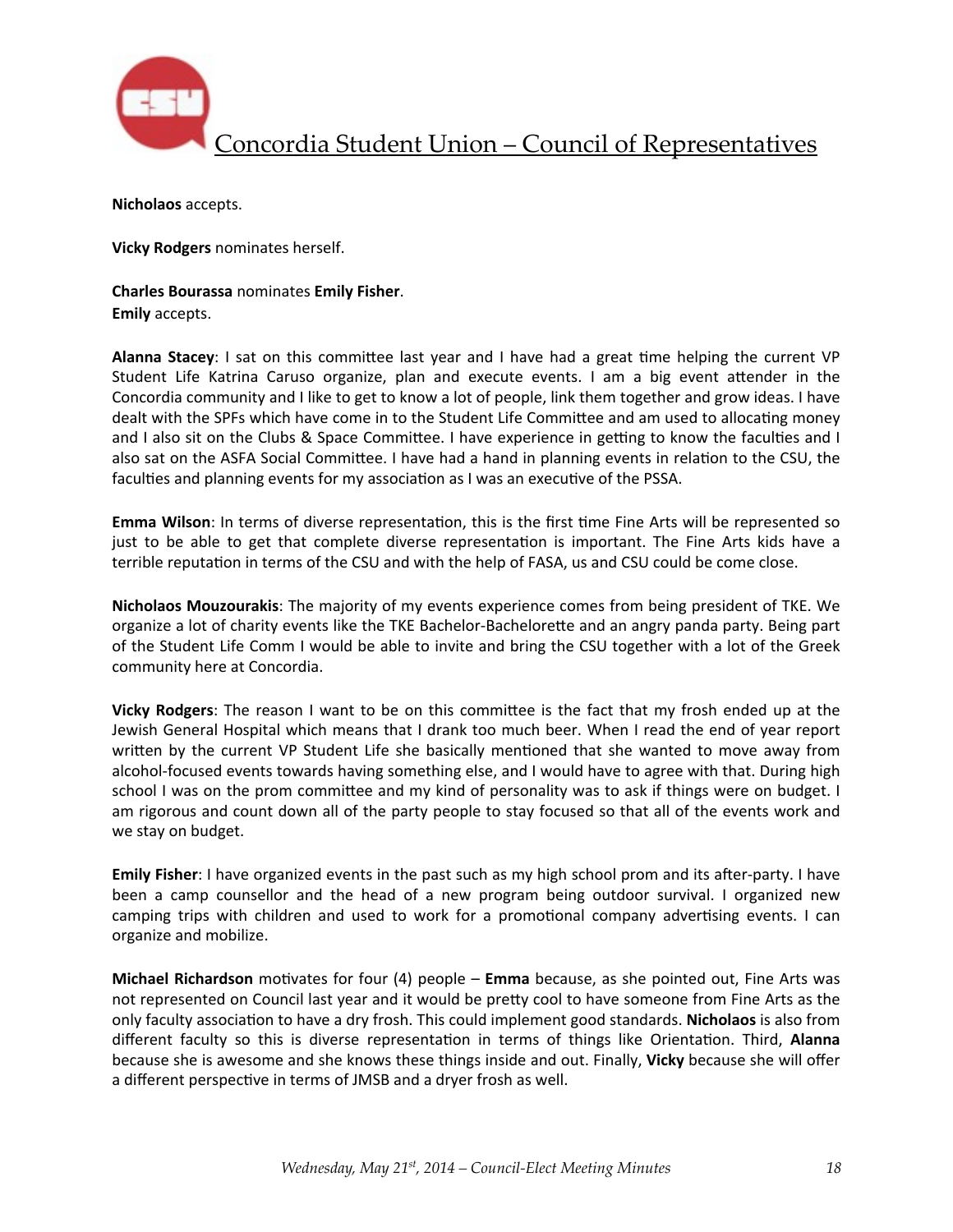

**Jeremy Blinkhorn** motivates for Emma - having a Fine Arts representative on the Student Life Committee would be great. **Katrina** brought it back last year and this should continue.

**Nicholas Pidiktakis** motivates for **Vicky** and **Emma** – one of the main concerns with many events is that there is so much alcohol and I think that as someone who tends to abstain a lot, there should be a lot of events where less alcohol is served. We should keep these events is cordial and dry. I motivate for Alanna because of institutional memory and many of the PSSA events were awesome. I motivate for **Nicholaos** because I sit with him on the TKE executive and he shows exemplary leadership as president. We could use an ENCS representative and doubly so a rep from the Greek community.

**Marion Miller** motivates for **Emma** and **Vicky** – I have seen her enormous enthusiasm to represent JMSB students. 

**Charles Bourassa** motivates for Emma – she reached out to me in a frantic way in terms of questions about this committee and she has shown that she is down with the committee.

**Jenna Cocullo** motivates for **John** and **Alanna** – **John** because ever since his team took over SASU there has been a lot more awesome events going on and everyone in the program has gotten involved. Alanna because she is a super awesome person and for the Council training she had a lot of ideas. I also motivate for committee representation from JMSB because it is the Student Life Committee and we should have representation from all faculties.

**Paul Jerajian**: In the CSU there is so much participation in committees and I will motivate for four (4) people by accident – those not on committees yet because I think everyone should be on a committee. I do not think that the Student Life Committee has a steep learning curve and it is something you can get involved in. I am motivating for **Emma, Nicholaos, Vicky** and **Emily** – they are not on a committee yet and are from four (4) different faculties so this works out.

**Benjamin Prunty:** I second Marion's motivation for Vicky, however I think that everyone on the committee together would make an awesome Student Life Committee and mobilizing for events would be good.

**Jeremy Tessier** motivates for **Emily**, John and Alanna – Emily ran a great campaign and clearly she can mobilize. She is successful, professional and is managing a cafe. She is very fun, inclusive and easy to talk to. **John** is really outgoing and I have been to some of his events. I am motivating for Alanna for institutional memory and I was a councillor with her at ASFA.

**Matthew Palynchuk**: I will make a general motivation – there are two candidates who are encouraging dry events and there are a number of women on this committee who happen to be running on dry Orientation mandates and alcohol and gender issues. I just want to motivate for the women on Council advocating for dry events. ASFA is currently working on a sexual assault workshop and this is very important.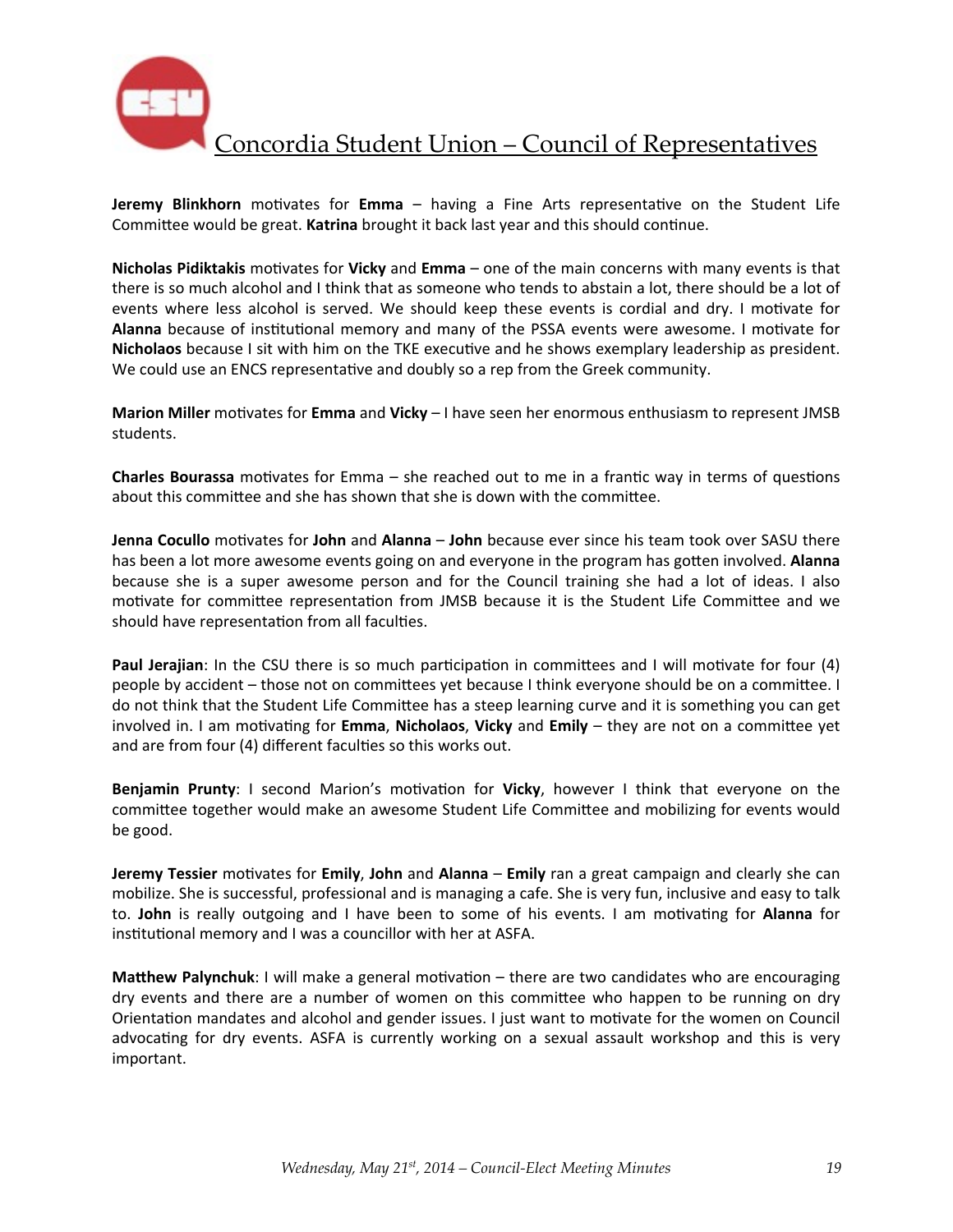

**Rami Yahia** motivates for **Emma** and **Emily** – I had a short discussion with them at Council training and they were they were really outgoing and what the Student Life Committee should be all about.

#### *A vote by roll call takes place.*

*Emily Fisher, Nicholaos Mouzourakis, Vicky Rodgers and Emma Wilson are appointed to the Student Life* Committee.

#### *External & Campaigns Committee*

Anthony Garoufalis-Auger: We will be present at FEUQ conferences, outreach to potential allies at McGill and Dawson. Members of the comm will be expected to attend one meeting per month though I plan on meeting once a week, to help participate in initiatives which might come out of it – events, discussions, actions organized by the CSU and which will be planned throughout the summertime.

**Michael Richardson** nominates **Vicky Rodgers**. **Vicky** accepts.

**Lucinda Marshall-Kisparissis** nominates **Chloe Williams**. **Chloe** accepts.

**Terry Wilkings** nominates **Thomas Radcliffe**. **Thomas** accepts.

**Chloe Williams** nominates **Marcus Peters** and **Jenna Cocullo**.

**Vicky Rodgers**: I would love to be on the External & Campaigns Committee. First of all, I am a Code Morin nerd and I lived under the Code Morin for about two years. I know its ins and outs and I would be like a fish in water. Two years ago I asked the FEUQ to show me their financial statements and it took me one month to be able to see them myself which was really long and ridiculous to wait such a long time to see them. Third, I am someone who wants to bring diversity of opinions when it comes to CSU speakers series.

**Chloe Williams**: I have been involved in many campaigns with the Concordia Food Coalition as well as the Vote No campaign and would love to become more involved with other student organizations such as McGill and Dawson.

**Jenna Cocullo**: I have a lot of experience not so much with campaigns but organizing events from CEGEP and university. I had to get in touch with external bodies and clubs and raise funds and not be shy to talk to those outside of the university. I attended the McGill, University of Laval and Université de Montréal film festival and I work a lot in the media and with the media, and have no problem keeping up with current events. I would be a good fit for the position.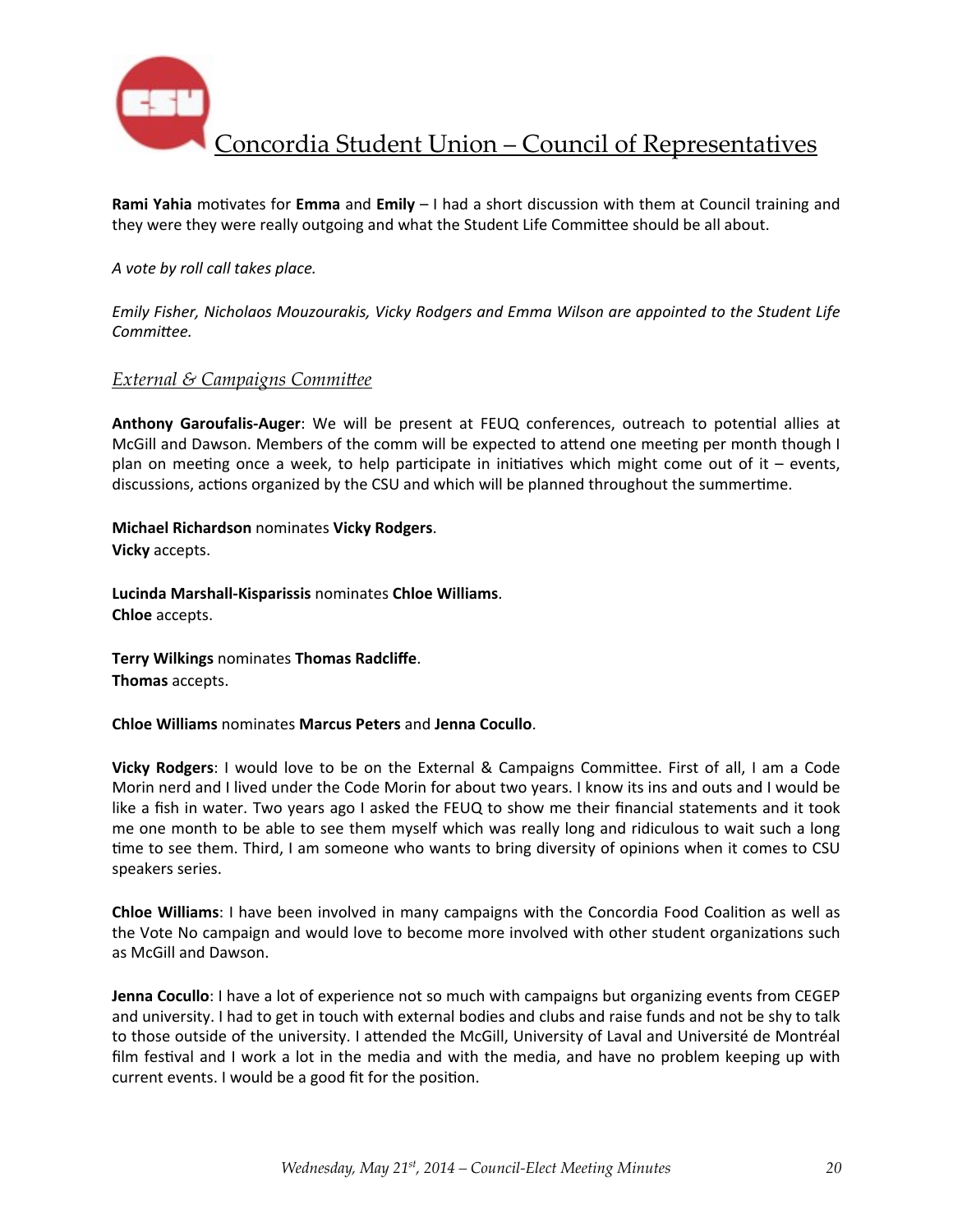

**Marcus Peters**: I am deeply involved in Divest Concordia and its former and current heads. I have distributed posters and flyers for this and other causes. I have a deep interest in the potential for campaign speakers and motivating student body.

**Nicholas Pidiktakis** motivates for **Chloe** and Vicky I have just met Chloe but I can tell how passionate she is for a multitude of campaigns, specifically for the CFC. I am motivating for Vicky because having a diverse opinion is of paramount importance and we need a diversity of speakers from all walks of life and wings of the political spectrum. She personifies a wing which is incredibly underrepresented at Concordia.

**Lucinda Marshall-Kisparissis** motivates for **Chloe** – in terms of someone with a good grasp of macro stuff, she is the go-to. I have seen her work with the CFC and the No Committee. She has a healthy sense of perspective where Concordia fits in with all of these structures. As for Marcus, he is dedicated and intense. 

**Terry Wilkings** motivates for **Chloe**, **Thomas**, Marcus and Jenna – I am not motivating for Vicky because she is on Student Life Committee and I understand there will already be collaboration between the two so this allows for other councillors to be involved. I feel that it would be most effective if your participation in this committee would be through the Student Life Committee and there exists a lot of exciting opportunities for cross-pollination.

**Jenna Cocullo** motivates for **Chloe** because she is super passionate about what she believes in, and even her professors wonder why she is always making class announcements. She would be a perfect fit for this and I have worked with her for the Transitions Conference.

**Vicky Rodgers:** If I can add something to motivate my candidacy for the External & Campaigns Committee, I basically understand that **Chloe, Thomas, Marcus** and Jenna have experience towards the campaigns part of the committee which is great, however there is the external side which means FEUQ representation. I would love to be there because I know the Code Morin inside and out and I am familiar with the FEUQ bylaws and Standing Regulations which means that I would absolutely adore being on the CSU delegation for any FEUQ meeting.

**Chloe Williams** motivates for **Marcus** – I have worked with him but also I have seen the dedication he has put towards Divest Concordia and his ability to go forward with campaigns, and that is a really strong assets for someone joining the External & Campaigns Committee.

**Jeremy Tessier** motivates for *Chloe* and *Thomas* – *Chloe* is motivated and I have seen her in action and to echo what everyone else said, she is capable. Thomas I worked with together in the Geography Department and he is great at networking and would be great for this.

*A vote by roll call takes place.*

*Jenna Cocullo, Marcus Peters, Thomas Radcliffe and Chloe Williams are appointed to the External &* Campaigns Committee.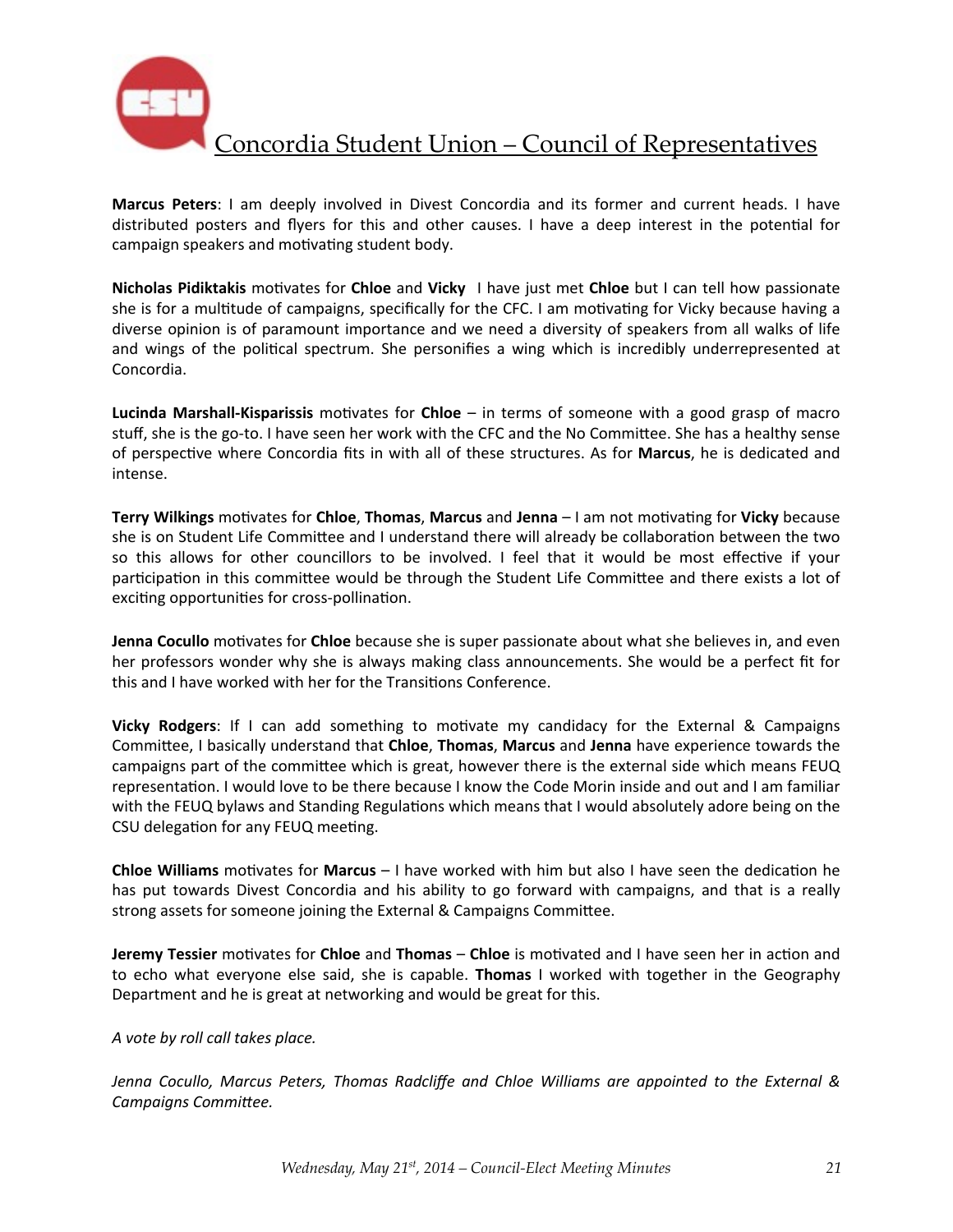

Alanna Stacey: I would just like the committee to provide Vicky with as much detail as possible about the FEUQ to provide her with one of those seats for Concordia at the FEUQ meetings.

#### **Sustainability Committee**

**Jessica Cabana**: At the June Regular Council meeting we will discuss the possibility of taking over the mandate of the Referendum Oversight Committee. They are looking to open up a co-op in the Java U space in the Hall building. I encourage people with a strong sense of social justice, food sovereignty and environmental passion to apply. The committee will meet at least once a month but I expect every once every two (2) weeks.

**Jeremy Blinkhorn** nominates **Emily Fisher** and himself. **Emily** accepts.

**Chloe Williams** nominates **Jeremy Tessier**. **Jeremy T.** accepts.

**Terry Wilkings** nominates **Thomas Radcliffe**. **Thomas** accepts.

**Vicky Rodgers** nominates herself

**Jenna Cocullo** nominates herself.

**Emily Fisher**: As far as sustainability goes, this is important to me and is one of my values not just within Concordia but in general. Food systems are important and one thing I am interested in is the food co-op. I have helped open three (3) restaurants and I have managed a restaurant overseeing forty (40) staff members and I think I would be very qualified.

**Jeremy Blinkhorn**: I am a Fine Arts major and my practice is lots of sustainability. I have sat on SAF and other initiatives and have been a part of the hiring process for people who have been part of SAF.

**Jeremy Tessier**: I have had a lot of really good experience working in cafes and could provide some valuable input. I was on the Sustainability Committee for ASFA and have been working on an ASFArelated project with **Jessica Cabana** so I knew some of the details of these project and would like to move forward with them.

**Thomas Radcliffe**: I am not a big fan of the word sustainability but this committee directly relates to what I have studied, what I plan on doing after school, and as far as the restaurant thing goes, I have been working in restaurants for twelve (12) years now on three different continents.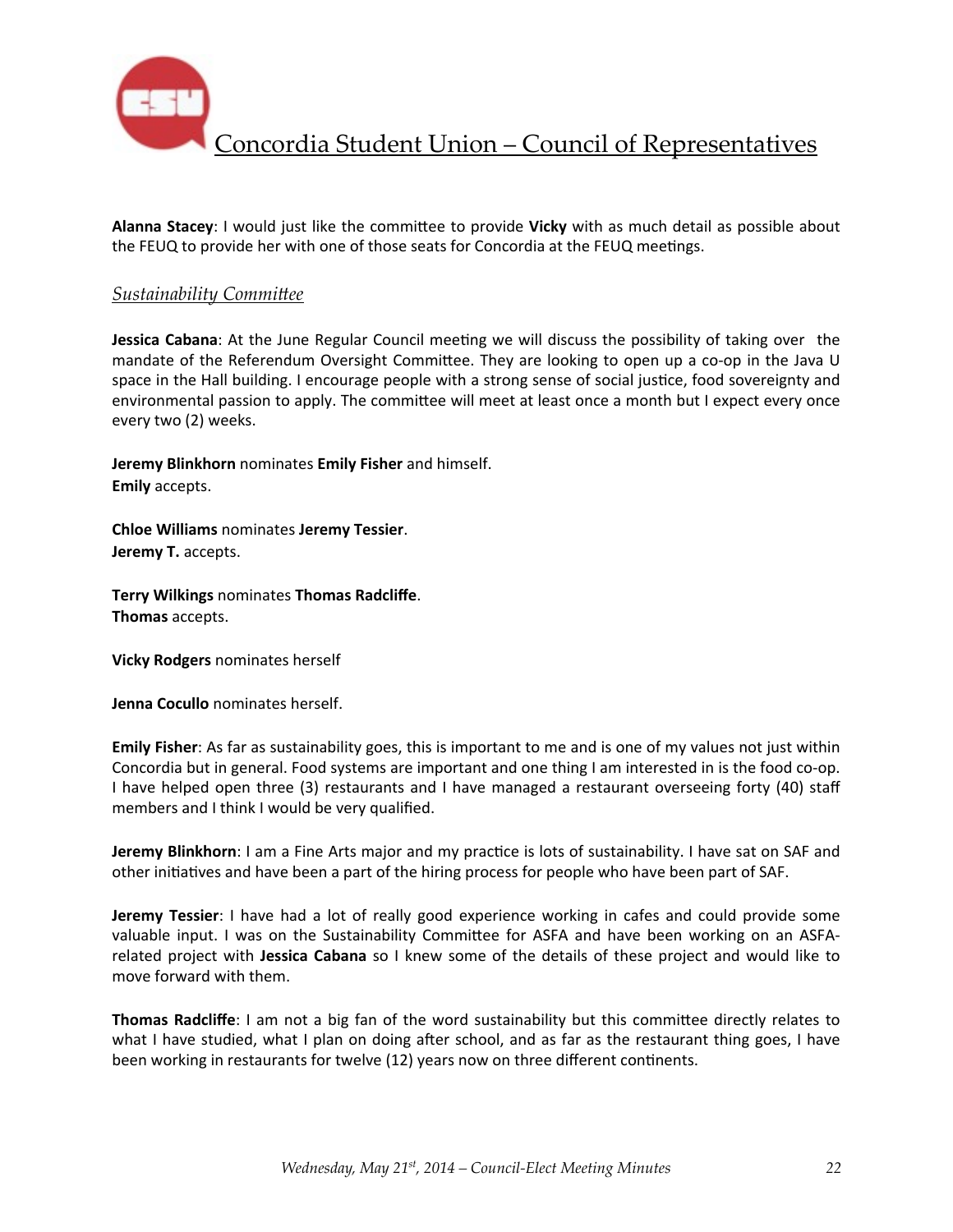

**Vicky Rodgers**: I would appreciate being part of this committee for a couple of reasons – under the CASA umbrella there is a group called the JSG which works towards achieving sustainable aspects into business life, and on top of that I am what you would call a green capitalist. Through the free market and technological innovations we can achieve a greener more environmentally friendly world. Customers want to have sustainable products and I think that we should deliver that.

**Jenna Cocullo**: My experience in Concordia was with the Concordia Food Coalition and I have started to go to most of their meetings and the Transitions conference, and not just focused on food sustainability but also social sustainability. At FIFEQ we focused on social sustainability and I am currently filming a show on volunteerism and sustainable local businesses.

**Nicholas Pidiktakis** motivates for **Vicky** – I believe we need a diversity of opinion on sustainability and tackling issues of climate change and global warning by having someone who is a passionate advocate of free market solutions. As a general comment in terms of moving forward with the co-op cafes in democratizing and reclaiming the food system, keep in mind the G-lounge cafe has been around for more than thirty (30) years, so if the Sustainability Committee could keep them on their radar that would be appreciated.

**Lucinda Marshall-Kisparissis** motivates for **Emil.** – **Emily** is a professional and meticulous in her managerial experience and how she tackles student projects and student life. Sustainability is her passion and for someone this well organized and with this much attention to detail they will pursue it.

**Jessica Cabana** motivates for **Emily** – she is one of the first people who came to me asking questions, she is super passionate and voiced a lot of interest. **Thomas** has been there for a lot of work I have done on sustainability and was super helpful. I worked with **Jeremy Tessier** last year and I encourage him being on the committee as he is diligent and engaged. **Jenna** worked with **Ben** a lot and I have only heard positive compliments.

Terry Wilkings: It is important to take into account what students have expressed in terms of how they would like to see sustainability initiatives be taken away from the market mechanism because they would like to see a co-op. A big part of that is when you marketize the distribution of a good, it leads to a lot of externalities which is a factor in causing global warning and climate change. I am not sure if taking the approach of looking at the way projects have been developing and derogating from that is a good idea and I am wondering how the candidates would like incorporate the resolutions which have been passed over the last General Elections?

**Emily Fisher:** I like the idea, I agree.

**Jeremy Blinkhorn**: The resolutions are basically what the students have said.

**Jeremy Tessier**: It is important to have student space and important because they have voted for socially responsible entities on campus and that is really great. I am fully aware of the history of Reggie's and their problems and I think that one should be very careful to not repeat those mistakes.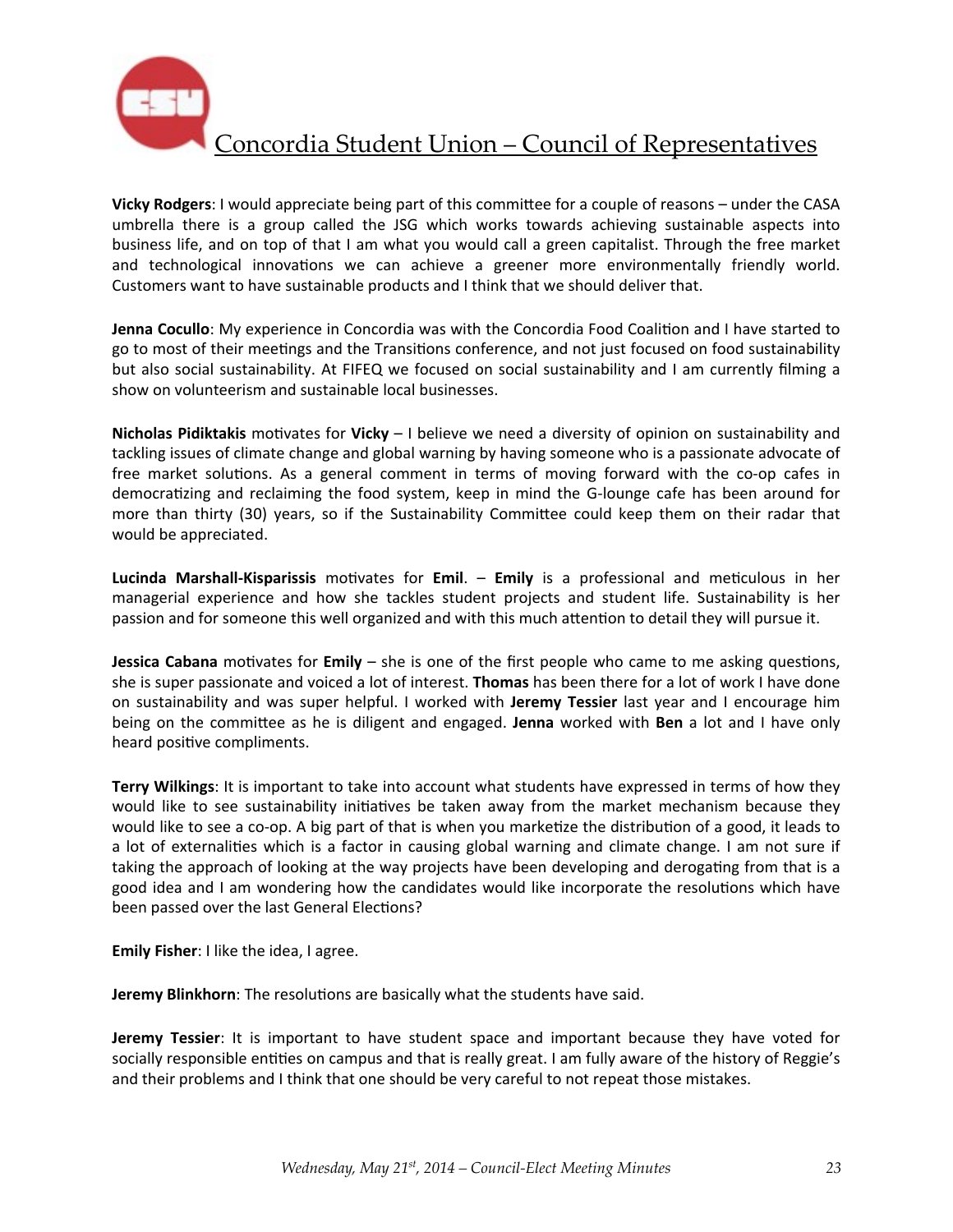

**Thomas Radcliffe**: As far as the cafe goes, this is tied to sustainability in not having long supply chain.

**Vicky Rodgers**: The way I see it is that students asked us to kick out Java U, and second of all basically have a student-run cafe or restaurant on campus. Students wanted it and they are the main customers of all of these cafes and restaurants so we have to start with what kind of things students want. We should ask them what kind of food they want and if they have allergies, intolerances or vegetarian preferences and make a massive survey to ask them what they want in terms of menu selection.

**Jenna Cocullo**: I am down for using student space and asking them what else they want to use that space for like maybe opening up second-hand store which is an idea I want to pursue next year.

**Vicky Rodgers**: In terms of the free-market approach **Terry** was criticizing, I would love to mention the fact that an American entrepreneur named Rogers who is a proud capitalist made a fortune selling solar panels. That is a good green initiative heading towards the free market and there are customers looking to have energy-source certified appliances. These are things I look for as a customer and it is not forced on me. You need at least one business student who has knowledge about how to run a business to open a new businesses on campus.

*A vote by roll call takes place.*

Jeremy Blinkhorn, Emily Fisher, Thomas Radcliffe and Jeremy Tessier are appointed to the Sustainability Committee.

#### **Loyola Committee**

**Gabriel Velasco**: This committee is responsible for advising the CSU on how best to serve the students at Loyola. We are going to be working heavily on the the Hive cafe, on finishing its construction, on governance models and implementation, and on offices. The heavier workload will be in the summer and hopefully in September when it will open we will have space for creativity. If you do not study at Loyola this is alright, but I will be trying to having meetings at Loyola.

**Lucinda Marshall-Kisparissis** nominates herself.

**Nicholas Pidiktakis** nominates **Nicholaos Mouzourakis**. **Nicholaos** accepts.

**Jenna Cocullo** nominates herself.

**Vicky Rodgers** nominates herself.

**Lucinda Marshall-Kisparissis**: I do not study at Loyola but I work at Loyola so I do have that perspective as to the differences in services and connectivity in terms of student space between Loyola and downtown. I have a personal vested interest not just because I am at Loyola, but because I have seen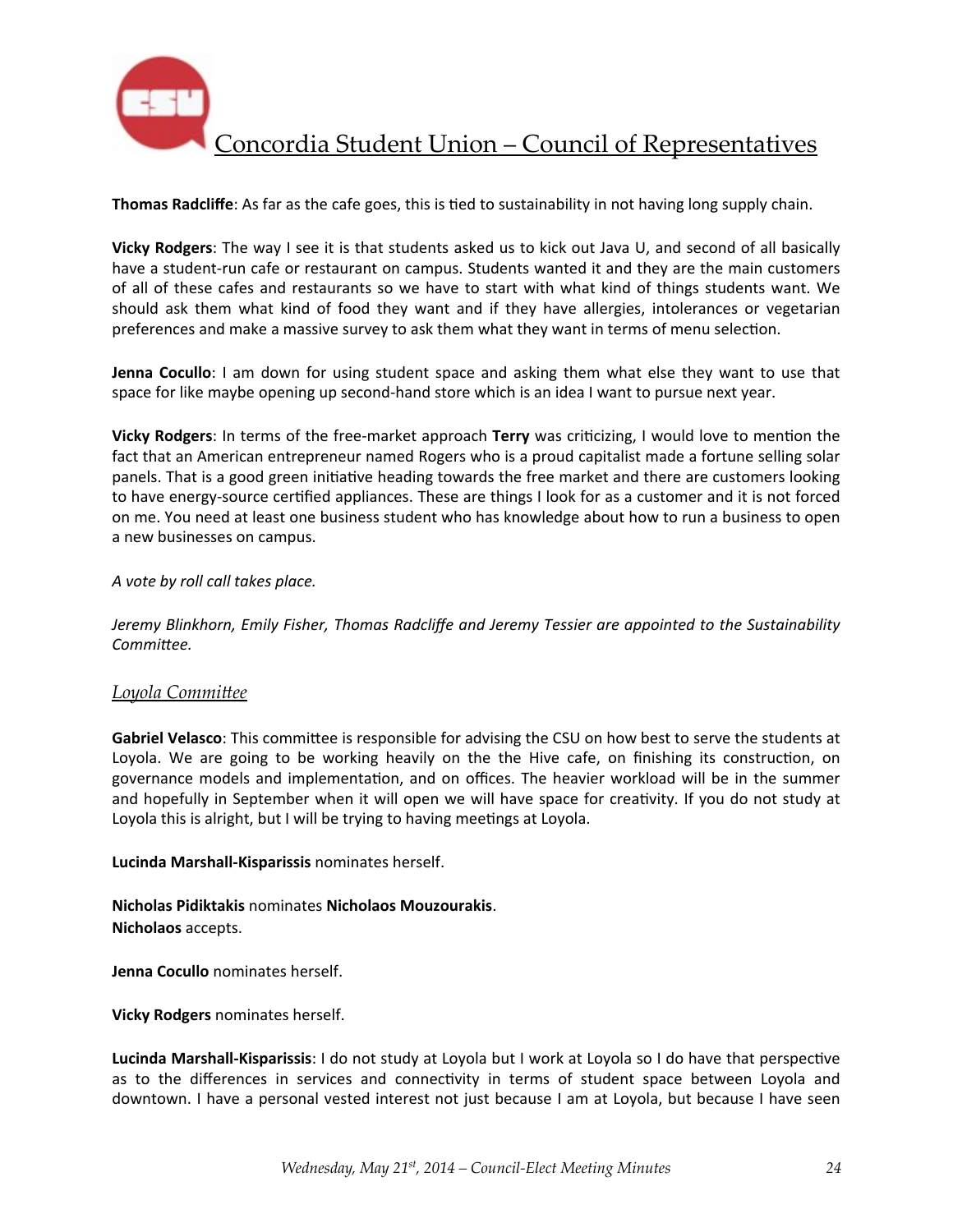

the dearth in terms of student space and the Hive project which I am so excited for. I work at a fee levy at Loyola as well.

**Nicholaos Mouzourakis**: As President of TKE this puts me on the Inter-Fraternity Council (IFC) which runs the G-lounge. My motivation for joining would be to act as a liaison between the IFC and the Loyola Committee in charge of the Hive to facilitate cooperation. I also take business classes at Loyola.

**Jenna Cocullo**: I am in communications at Loyola and I am always in the CJ building which only has about fifty people in it at a time and I really want to encourage students to come to Loyola. It has so much potential and I am super familiar with it and want to help the committee.

**Vicky Rodgers**: I have been to Loyola a couple of times and the first time I wanted Loyola to adopt me because I finally found quiet library spots. There is something wonderful called the G-Lounge which has wonderful specials and is the best cafe. It tastes good, is student run and I believe the G-Lounge should come downtown because I want my JMSB classmates to know about it.

**Jeremy Blinkhorn** moves to appoint Jenna Cocullo, Lucinda Marshall-Kisparissis, Nicholaos Mouzourakis and Vicky Rodgers to the Loyola Committee omnibus. Seconded by **Paul Jerajian**.

# **VOTE**

In favour: 10 Opposed: 0 Abstentions: 3 (Lucinda, Jenna, Vicky)

#### *Motion carries.*

Jenna Cocullo, Lucinda Marshall-Kisparissis, Nicholaos Mouzourakis and Vicky Rodgers are appointed to the Loyola Committee.

**Paul Jerajian** moves that **Terry Ngala** be allowed first choosing rights on any Standing Committee, upon the approval of Council, as a voting member notwithstanding Standing Regulation 17. Seconded by **Alanna Stacey**.

#### **VOTE**

In favour: 9 Opposed: 1 Abstentions: 3 (James, Rami, Chloe)

*Motion carries.* 

## **d) Signing Officers**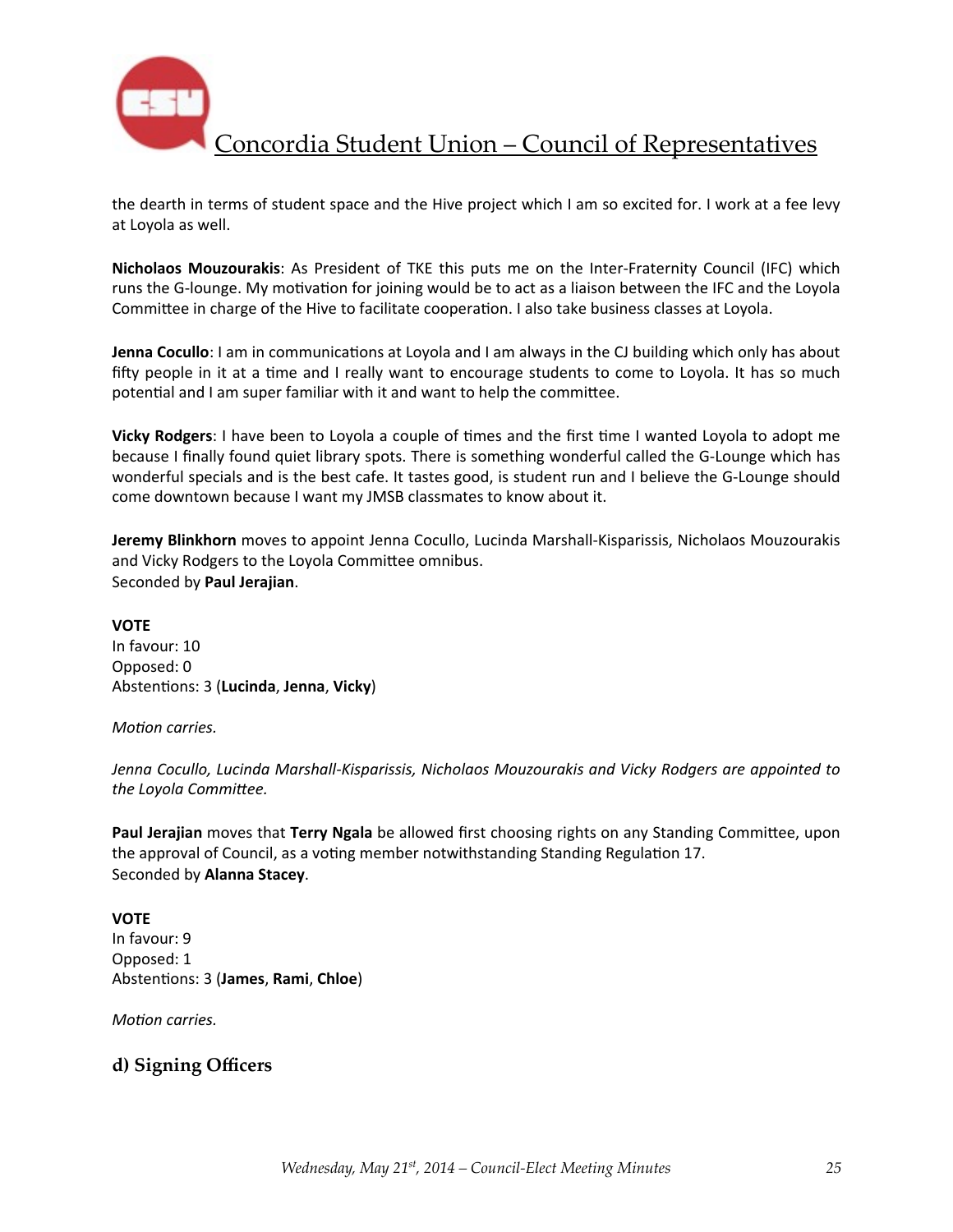

#### **Lucinda Marshall-Kisparissis** nominates **John Talbot**.

**Chuck Wilson**: I am a signing officer right now and you have to sign all checks and there are changes coming so that the President and two (2) councillors will be signing officers. There is a one (1)-hour weekly meeting with the General Manager to sign checks and contracts. This hour-long meeting exists in case you have any questions about the checks you are signing. This not only functions in an oversight capacity, but you will learn so much about the Union and you should be someone communicative and someone who will report to Council themselves if you find anything sketchy. This is something Council should want to entrust to someone they have a lot of faith and trust in.

**Nicholas Pidiktakis** nominates James Tyler Vaccaro and Paul Jerajian as the two signing officers of the CSU.

Seconded by **Alanna Stacey**.

#### **Jeremy Tessier** nominates **Lucinda Marshall-Kisparissis** and **Benjamin Prunty**.

#### **Charles Bourassa** nominates **Gemma Acco**.

**Chuck Wilson**: Going to the bank takes a week turnaround time any time there is a change in signing officers. What makes a good signing officer is someone who is neurotic and has attention to detail and is interested in the CSU and the things that the Union does.

**Paul Jerajian**: I sign checks for a living at ASFA. I average about fifty per day, I go over them and I am the only one who does them. I report when I see something strange in them I have a knack at spotting these kinds of things especially when I am familiar with the budget. I am always on campus and available often.

**James Tyler Vaccaro**: An important part of the VP Clubs & Internal's job is going through all of the requisitions which come in from clubs. I review hundreds of these requisitions coming in and I am also very acutely aware of our accounting practices and the variety of accounts that we have. You must designate account codes to things you buy and the person who is acting as a signing officer must look in to see that such that budgets are respected as per Council's will. I have a working relationship with the General Manager and am open and comfortable going to executives and asking them if there are questions.

**Lucinda Marshall-Kisparissis**: I am a meticulous person, I am responsible and someone who does not really have a home life as I am always on campus. I know how to sign my name and look at stuff to see if it is alright.

**Benjamin Prunty**: I am the President-Elect of the CSU. I would appreciate being a signing officer as this is part of my job. I am happy to take the required due-diligence and I will always be around.

**Gemma Acco**: Seeing as this has to deal with money, it is really important and should have a high level of scrutiny. I am also on campus and I have a DEC as a paralegal and have worked in a law firm. I am no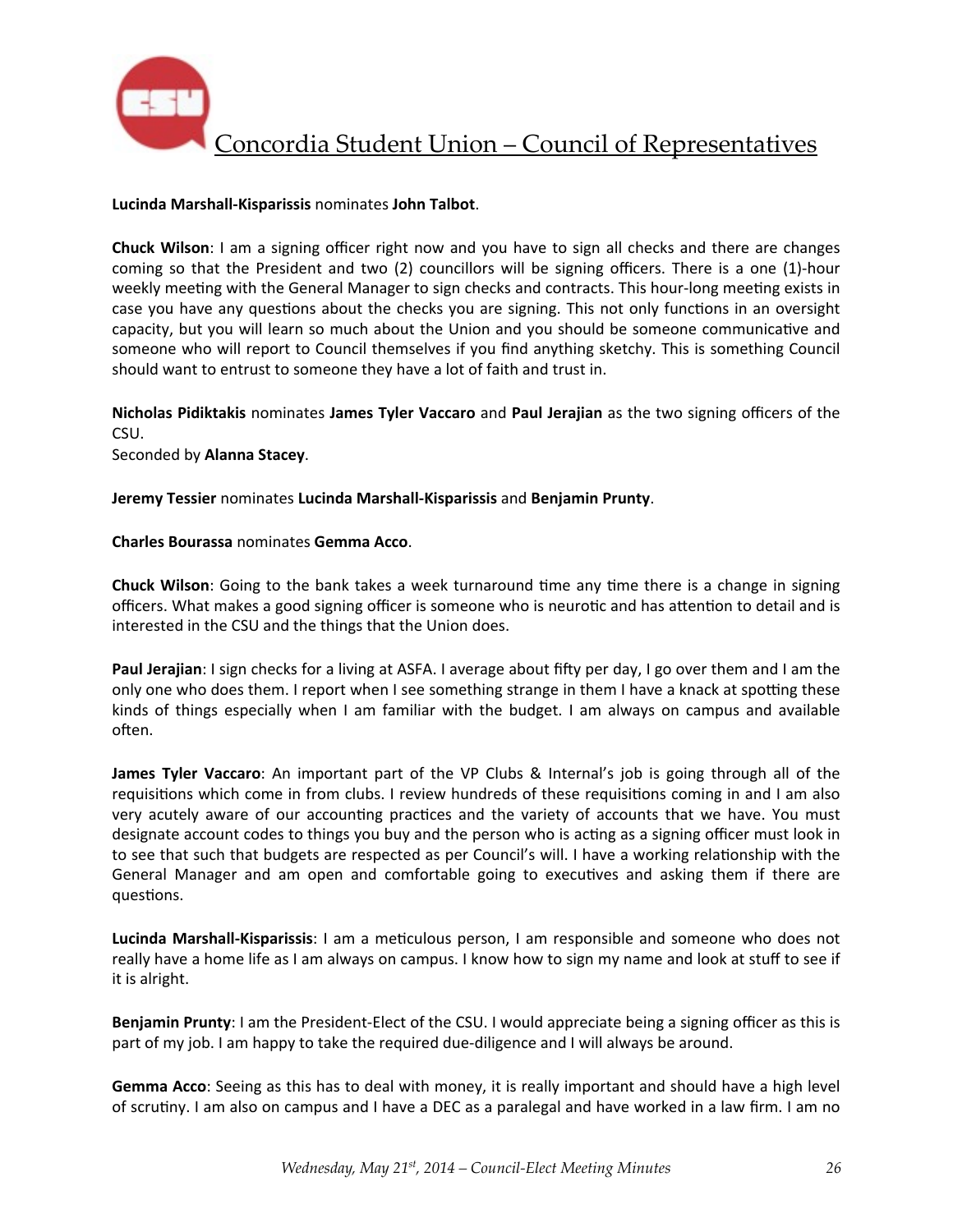

stranger to looking things over and making sure they are fine before sending them off. I am a signing officer for my own smaller association too.

**Marcus Peters**: The best way to complement my position in the Finance Committee is by your permitting me to be a signing officer to promote the transparency of the Finance Committee and to allow the CSU to operate with increased efficiency.

**Jeremy Blinkhorn** motivates for **Lucinda** – she is very detail-oriented and she can call us on anything that would happen. **Paul** would be a great candidate as well.

**Nicholas Pidiktakis** motivates for James and Paul – Paul's level of meticulousness borders on neuroses. He definitely was meticulous in terms of bylaw and Annex reform and will apply the same level of intensity in all financial dealings. When James helped to manage the budget of PSSA, like Paul, he was incredibly detail-oriented and it would be a huge loss given that he has institutional memory as the VP Clubs & internal. Both would be excellent financial gatekeepers in the CSU moving forward.

**Paul Jerajian** motivates for **Ben** – you need an executive as a signing officer. It will ruin your lives if you do not.

**Charles Bourassa** motivates for **Gemma** – she has the paralegal experience and will be around campus often.

**Terry Wilkings** motivates for **Marcus** and Lucinda – Chuck brought up a good point. Being a signing officer great way to learn about the CSU and all four (4) candidates are CSU veterans and should give up the opportunity for others to learn more about how the CSU operates. I believe people should vote for **Marcus** and **Lucinda**. This is a great opportunity for those two individuals to do so. I appreciate the passion other individuals have shown but right now they have had their opportunity to learn and we should try to maximize the number of people aware of the operations of the CSU.

**Benjamin Prunty** motivates for having an executive signing officer.

**Alanna Stacey** motivates against using this to learn about the CSU – you need someone to always be there, who knows what is going on and is going to put their name down and will be 100% accountable. With that, I would like to motivate for James, Paul and Ben. Ben speaks for itself, and James and Paul are meticulous with details. They are knowledgeable and always here and if ever there is an emergency you know they will be there.

**Jessica Cabana** motivate for Marcus and Ben – Ben is president, he is there all the time, and Marcus will be on the Finance Committee and aware of all transactions.

**Charles Bourassa**: For the nominees working off campus, how many class hours do you have on the downtown campus to gage you time availability?

**Paul Jerajian**: I work 8h00 to 18h00 three (3) days a week but I can fake being sick any time I want.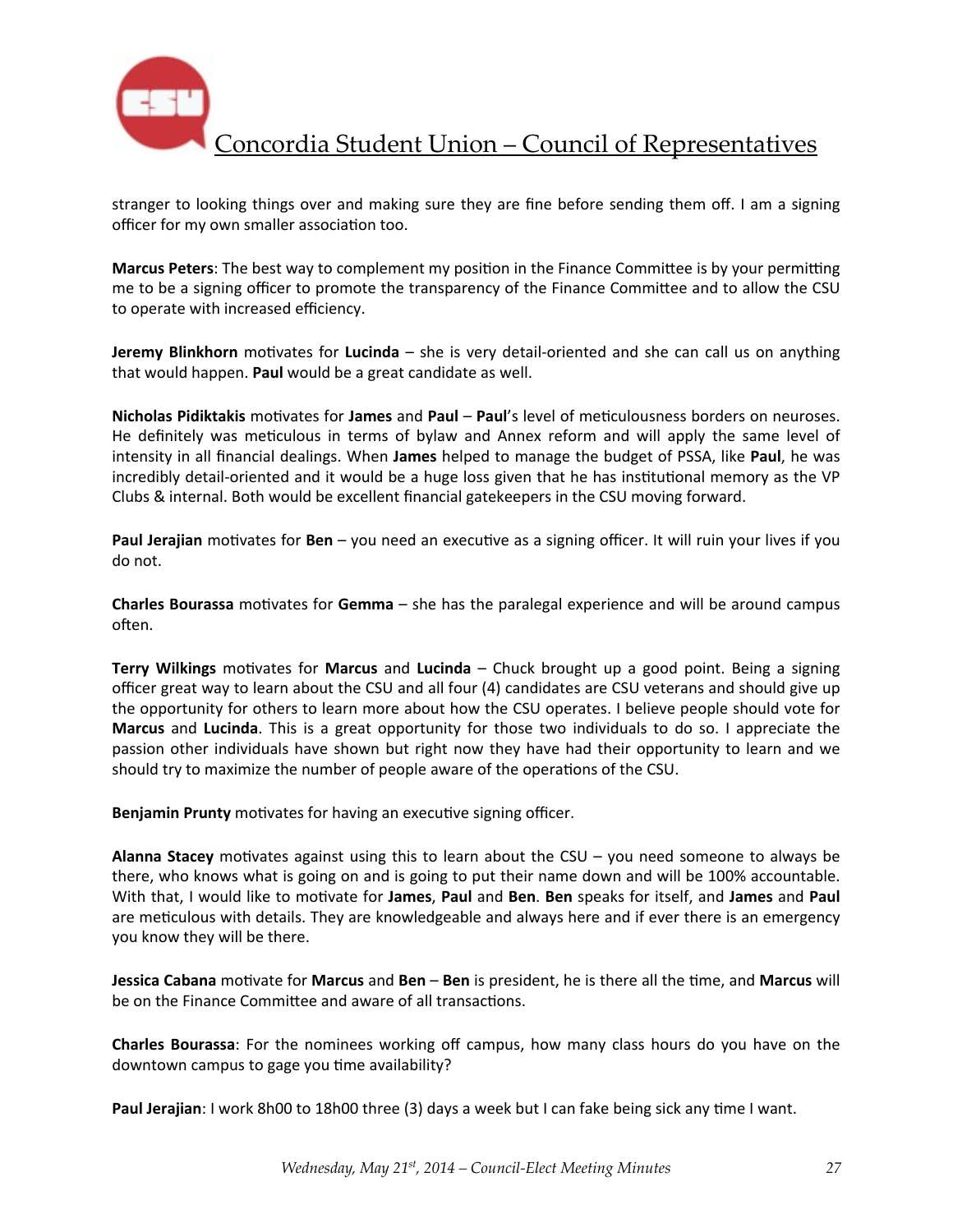

**James Tyler Vaccaro:** I am unemployed as of May 31<sup>st</sup>.

**Lucinda Marshall-Kisparissis**: Both semesters I am taking twelve (12) credits downtown. I work at Loyola but most of my job is in my inbox so I am usually downtown.

**Gemma Acco**: I am unemployed and will remain so until I am done. I am taking four (4) classes which are all electives and am generally on campus from 9h00 to midnight every day. I have no classes at Loyola.

**Terry Wilkings:** The individual who wrote the Newtown report is recommending the learning opportunity coming out of being a signing officer and I hope that people take that into serious consideration. Everyone started not knowing everything about the CSU and there will be a General Manager overseeing everything.

Alanna Stacey: We do not have to appoint all three today.

*A vote by roll call takes place.*

Gemma Acco, Lucinda Marshall-Kisparissis and Benjamin Prunty are appointed as the CSU's signing *officers..*

## **7. RETURNING BUSINESS**

### **a) Hive Café Solidarity Cooperative Motions**

#### **Benjamin Prunty**:

WHEREAS the CSU has been mandated, as per the 2013-2014 by-elections referendum results, to install or help found a cooperative cafe to be established in the location on the mezzanine of the hall building;

WHEREAS the CSU Sustainability Committee (2013-2014) has unanimously recommended that we use the funds remaining in the 2013-2014 Green Initiatives budget-line;

WHEREAS the CSU executive has been mandated to found the Hive Cafe Solidarity Cooperative;

WHEREAS both projects are at a point where professionals of the qualifications outlined in the job descriptions in question are required;

WHEREAS roughly \$56 400 in non-CSU funds have already been committed to the Hive Cafe Solidarity Cooperative, and an additional \$15 000 is expected from CDEC, and we are waiting to hear back about considerably more still (we applied for a \$75 000 food-systems grant) from another grant application that looks promising;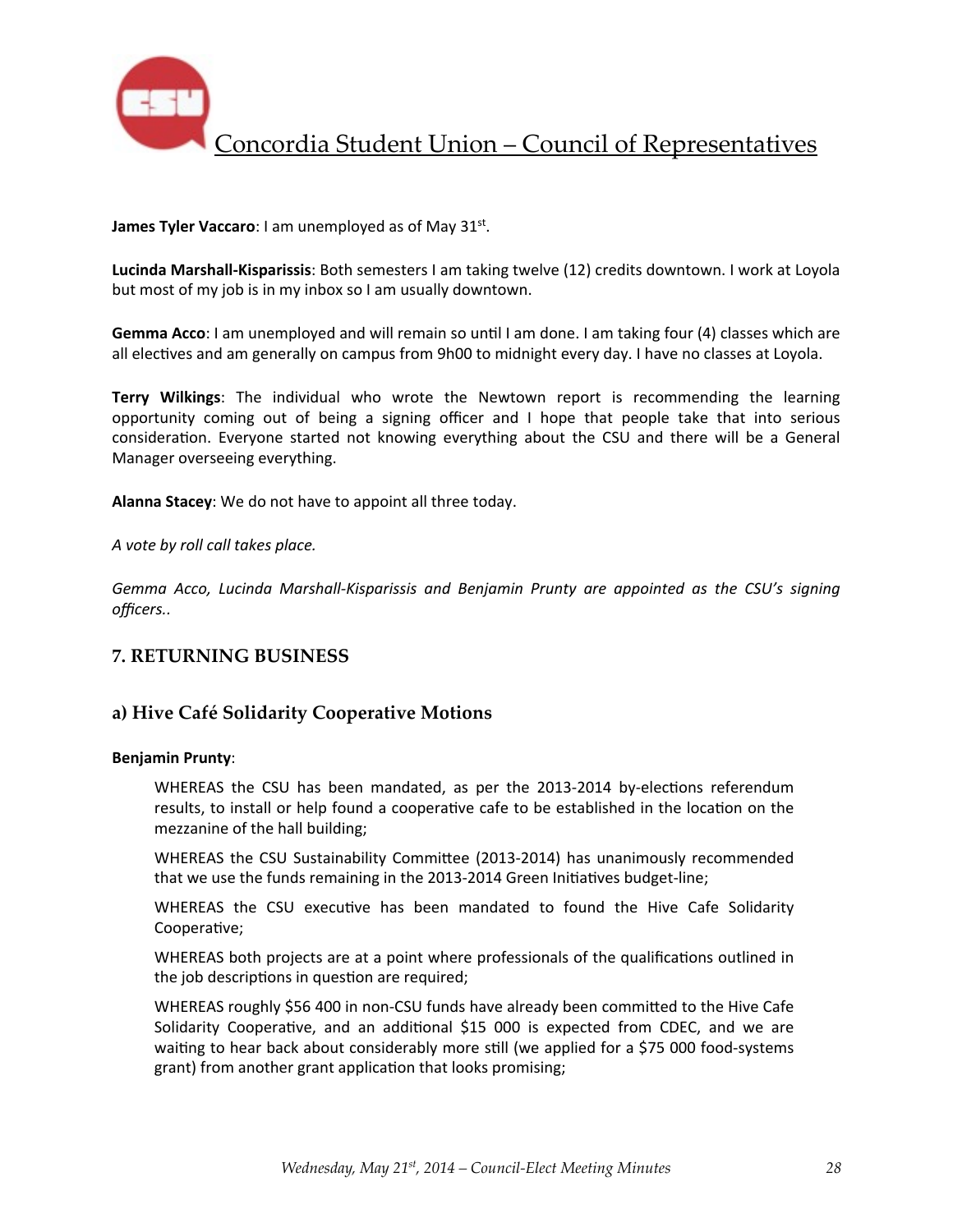

WHEREAS both cafes were positively received election issues, and major promises of the Community Matters team, in the recent annual General Elections;

WHEREAS it is the recommendation of the previous VP Loyola that we should have hired a professional at the beginning of the year, last year, for the Hive Cafe Solidarity Cooperative, and both cooperative projects require comparable expertise;

WHEREAS the two positions in question could feasibly work alongside the professional consultant which is being provided by CDEC, for a total of \$15 000, or 150 hours, to professionalize both the Hive Cafe Solidarity Cooperative plans, as well as the plans for the Mezz Cafe Cooperative, thus moving both projects ahead without requiring a significant amount of the executive's time:

WHEREAS these positions would liaise with the Executive, and Council if needed via committee;

BIRT the CSU approve the funding for the following positions for the Hive Cafe Solidarity Cooperative:

- Hive Café Solidarity Cooperative Project Coordinator/General Manager
- Mezz Café Solidarity Cooperative Project Coordinator/General Manager

WHEREAS students were asked the following referendum question during the most recent CSU general elections:

"**Special By-Law I Petition** -- The Student Space, Accessible Education & Legal *Contingency Fund has been accumulating large amounts of student money for ten (10) years.* The appropriate use of these funds as outlined in the by-laws is open to *interpretation.* Do you as a member of the Concordia Student Union approve of the use *of a portion of this fund for the creation and expansion of predominantly student-run food systems projects on campus?"*

and students approved of it (2172 in favor, 334 against, 42 abstain); WHEREAS the amounts are of such an amount so as to not significantly reduced the fund;

BIRT the expenses for the following positions be sent to the Student Space, Accessible Education & Legal Contingency Fund committee for full reimbursement therefrom:

- Hive Café Solidarity Cooperative Project Coordinator/General Manager
- Mezz Café Solidarity Cooperative Project Coordinator/General Manager

**Benjamin Prunty**: I am very excited to move forward on these projects and have talked about these two projects to every single person I spoke to during my campaign. I mentioned in my opening spiel that there is a history of student support through our voting structure and there have been four (4) votes that could be translated into support for these projects. The projects and plans behind them have been financially endorsed by SAF for \$12 500, CCSL for \$38 900 and CDEC for \$15 000, and they are giving us a lot of positive feedback. These organizations have seen quite a bit of the plan and are comfortable providing funding for it. The job descriptions were written through considerable consultation with the General Manager, Campaigns Coordinator and CDEC. These motions would work very well as an omnibus.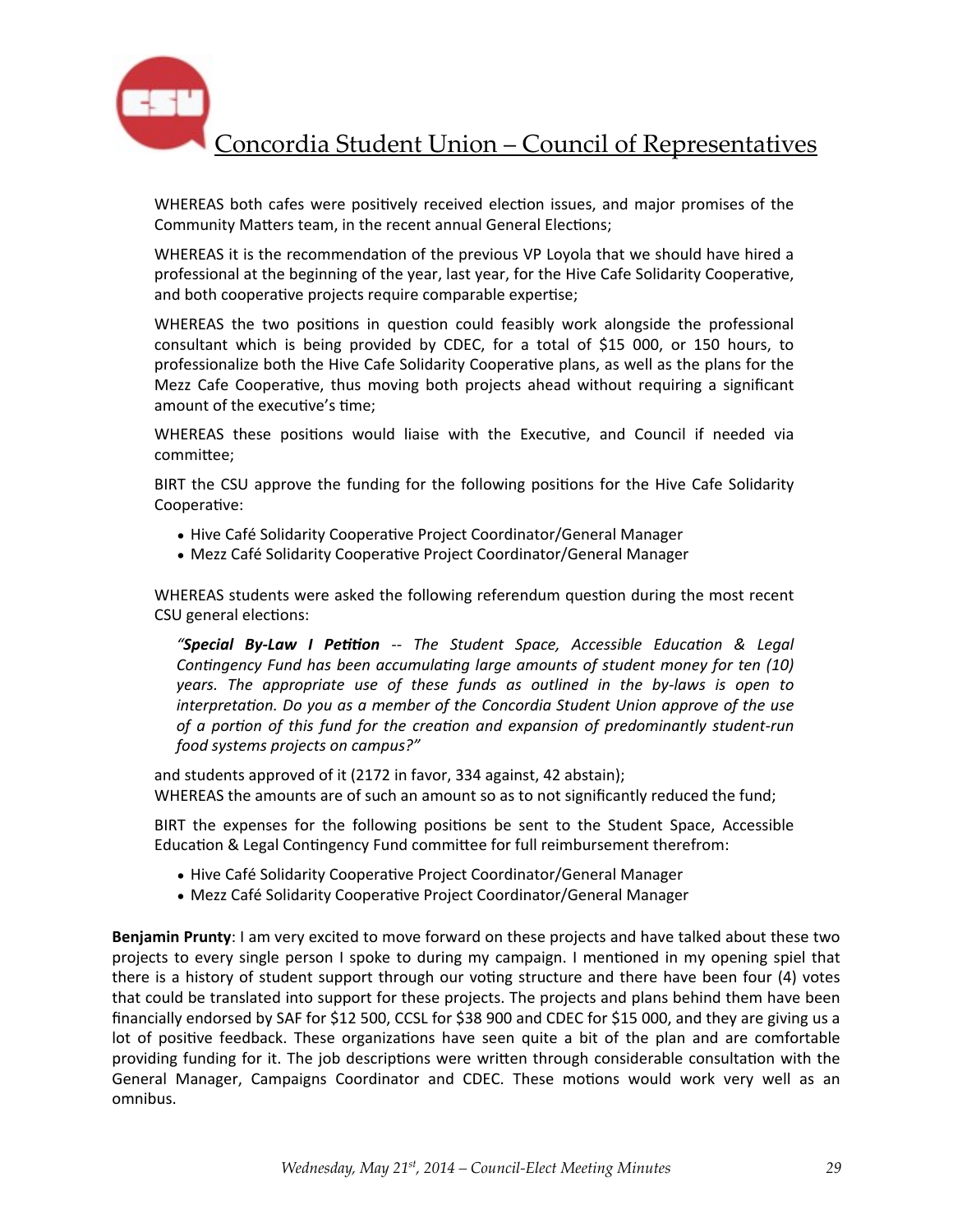

**Vicky Rodgers**: It is currently 2h25 and this question is extremely important, and on personal basis I do not have enough awareness and concentration level in terms of being able to properly debate this motion. If I can try to set up my own perspective on this, it is that with the Student Space, Accessible Education and Legal Contingency Fund I believe that we should be extremely careful with the drawing of funds from it given that we are being sued by the CFS for several millions of dollars. The fund should have more than enough money to pay the settlement in case we lose this kind of lawsuit which means that we should be extremely prudent and financially conservative in terms of drawing money from an account like this one. We should not make a habit out of withdrawing money from this fund.

**Chuck Wilson:** How much is the CFS suing us for?

**Benjamin Prunty:** It is hovering around \$3.5 million.

**James Tyler Vaccaro**: I had a conversation with the outgoing VP Finance about his conversation with the incoming VP finance about our accounting practices. As for the job descriptions and breakdowns of these job descriptions, I feel as though the project manager position is being posted with the intention of this person becoming the cafe manager and this puts a large burden in terms of the requirements for skill sets that we will be searching for in one individual. I think it would be a better option to move forward with the project manager but having the jobs split as a project manager and a cafe manager independently. The tasks included in the cafe manager portion of it are things like purchasing food and all that should not be in that position. We are lumping a lot of tasks into one person's hands. People more specialized should be operating the cafe.

**Gabriel Velasco**: If you read the actual job description it does split it up into two different salaries for the project manager position and the Hive. The contract is divided into two – one for the beginning project manager and one for the cafe manager.

**James Tyler Vaccaro:** Are we looking to hire two people?

**Gabriel Velasco**: It depends. There will be two (2) separate job postings.

**Benjamin Prunty**: The executive would be liaising for the tasks. There is one position related to construction and the executive will liaise with this person and when it comes to construction we will work hand-in-hand with them. We have two (2) executives fully committed to this and I would appreciate a vote of confidence as this is something I stand 100% behind and it is what I ran on in the past three (3) elections.

**Jeremy Blinkhorn** calls the question. Seconded by **Nicholaos Mouzourakis**.

**VOTE** In favour: 7 Opposed: 2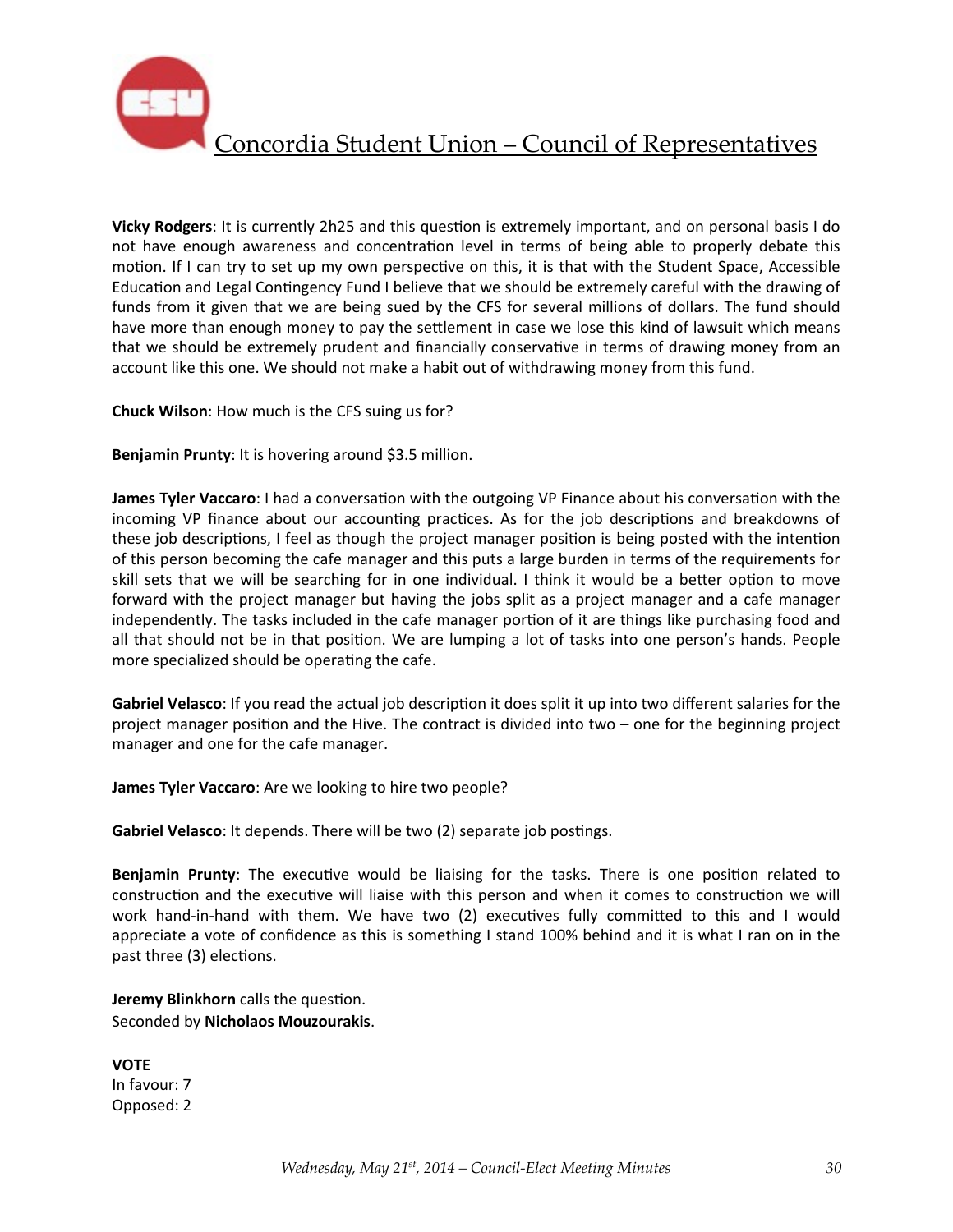

#### Abstentions: 2 (Alanna, Gemma)

**Question** is called.

#### **VOTE**

In favour: 9 Opposed: 0 Abstentions: 4 (Vicky, James, Paul, Alanna)

#### *Motion carries.*

#### **James Tyler Vaccaro**:

BIRT the financial officer transfer all remaining funds from the Green Initiatives expense budget lines on May  $31<sup>st</sup>$ , 2014 to be a current asset listed as a pre-paid expense for green initiatives;

BIRT that the motion be sent to FYE '14 CSU Financial Committee for approval as the transfer may be over \$10 000 in value.

#### Seconded by **Heather Nagy**.

**James Tyler Vaccaro**: We are transferring funds allocated for this year's budget to expenses to be spent for next year's budget. The expenses supposed to take place need to take place and this has to be approved this year to be transferred into next year.

Benjamin Prunty: I disagree with this motion. Moving forward should not be through this process and this is just the CSU funding something. It is not required to go back to the Finance Committee if the CSU has already approved this.

**Scott Carr**: Isn't point of this motion to transfer funds from from fiscal year ending '14 to fiscal year ending '15 which you cannot do any other way?

#### **James Tyler Vaccaro: Yes.**

**Heather Nagy**: To me this seems like an accounting procedure which is going to be done because of the motion put forward before deliberated on. I do not understand why this has to come through Council if this is what the Finance Committee does.

**Benjamin Prunty** calls the question. Seconded by **Nicholaos Mouzourakis**.

**VOTE** In favour: 9 Opposed: 0 Abstentions: 2 (James, Paul)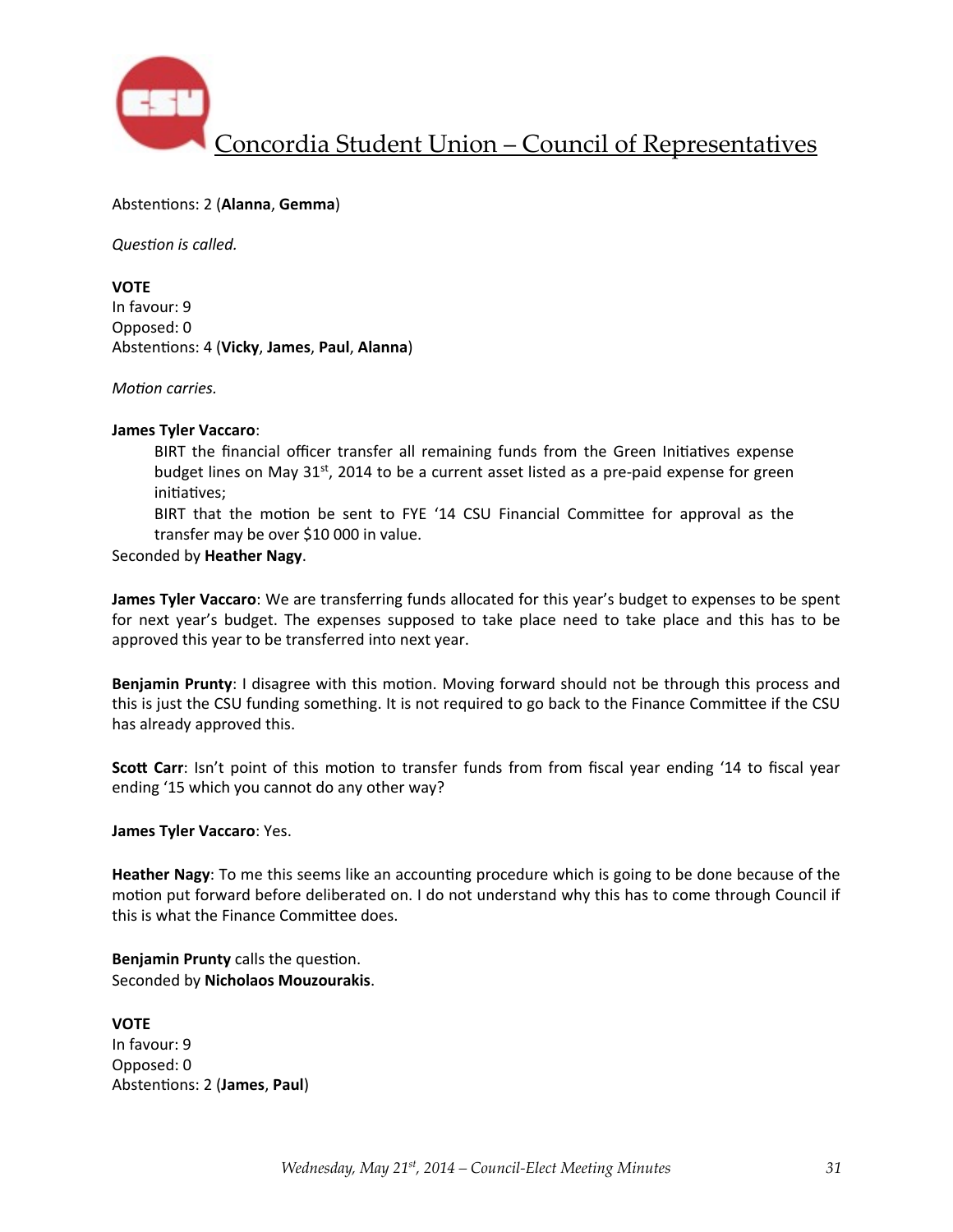

**Question** is called.

**VOTE** In favour: 4 Opposed: 3 Abstentions: 4 (Chloe, Jenna, Rami, Lucinda, Emily)

#### *Motion carries.*

**Benjamin Prunty**: This project has been the topic of considerable discussion. It could have moved ahead much quicker and has involved multiple levels of the campus community. I am extremely reluctant to send this to committee over and over again.

## **8. NEW BUSINESS – SUBSTANTIVE**

## a) Setting the time of Regular Meetings

Alanna Stacey: We are having a middle-ground issue between 15h00 and 18h00. Why not go between 16h30 and 17h00? Having long late meetings is what we signed up for and 15h00 is too early so, maybe 17h00.

Paul Jerajian moves that meetings be held on Wednesdays at 18h30. Seconded by **Alanna Stacey**.

**Paul Jerajian**: For the June meeting we are doing convenience vs accessibility. If it goes late, that is what we signed up for.

**Vicky Rodgers**: There is this notion that you cannot give consent if you do not have full mental capacity. I can testify that I see many exhausted faces and I am not sure that the best and most efficient decisions will be made if the meeting will end at 5h00 or 6h00. This is why I strongly doubt that starting at 18h00 or 18h30pm would be productive.

**Charles Bourassa** amends the motion to state the exception being the June  $11<sup>th</sup>$  meeting which will start at 15h00.

Seconded by **Vicky Rodgers**.

**Charles Bourassa**: Starting the meeting early and having more people there throughout the day and people not having to leave throughout the meeting is something we should try out just once. People have time to go and get work off.

**Gemma Acco**: Regardless of what time the meeting starts, interviews should be held around 19h00 when most candidates are available.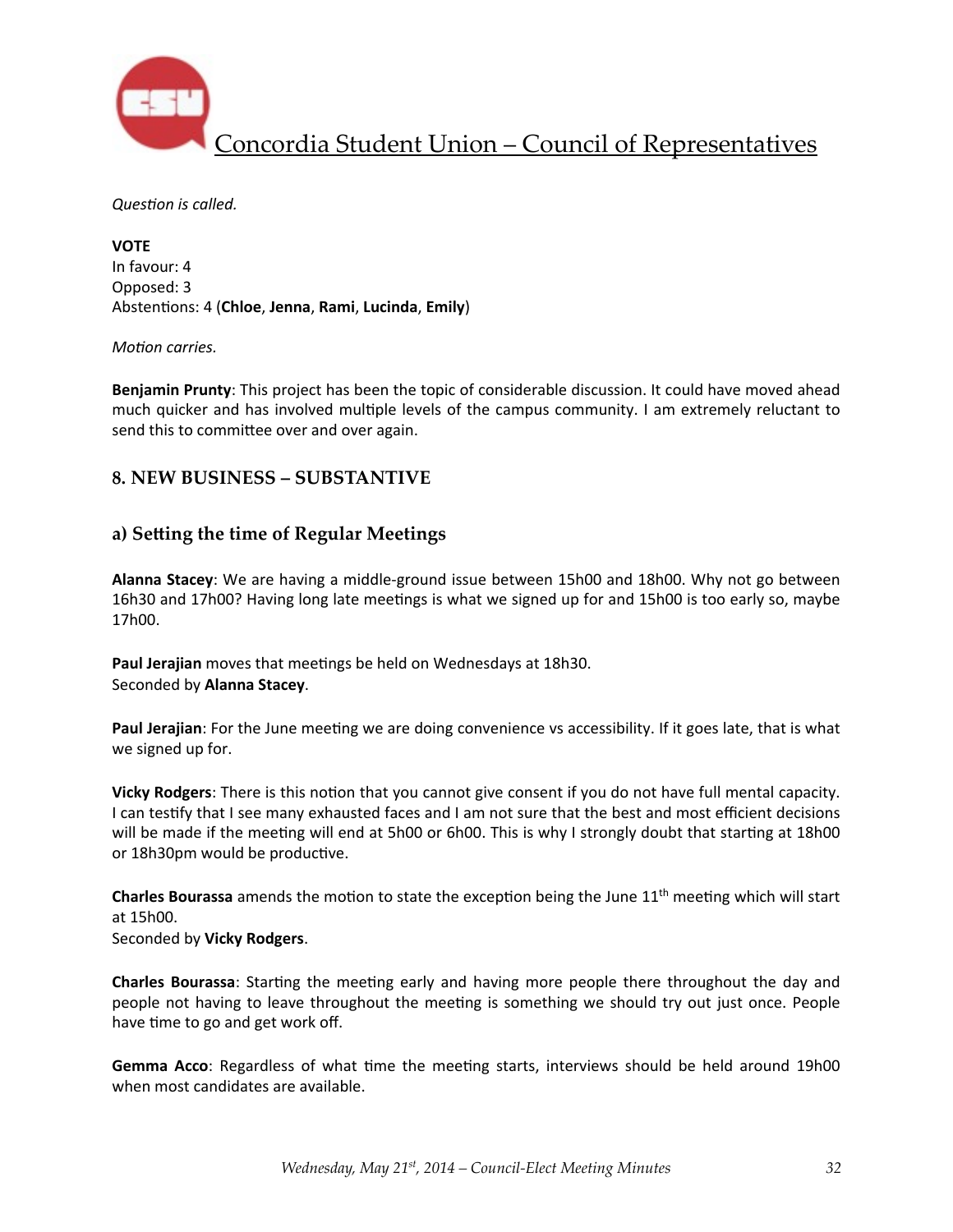

Terry Wilkings: Most people are not mentally taking part in this meeting but are physically here right now. If we start the meeting earlier, this is a great way to accommodate both. I do not know if being here at 15h00 is the bet way to make really important decisions, but if we start earlier for one day it is a great way to move forward effectively.

**Jeremy Tessier** calls the question. Seconded by **Rami Yahia**.

**VOTE** In favour: 9 Opposed: 0 Abstentions: 3 (James, Paul, Jenna)

**Question** is called.

**VOTE** In favour: 5 Opposed: 7 Abstentions: 3 (Gemma, Angelica)

Amendment is rejected.

**Vicky Rodgers** calls the question. Seconded by **Nicholaos Mouzourakis**.

#### **VOTE**

In favour: 15 Opposed: 0 Abstentions: 0

**Question** is called.

## **VOTE**

In favour: 14 Opposed: 1 Abstentions: 0

*Motion carries.* 

## **b) Council Retreat and Training**

**Benjamin Prunty**: Council retreat took place in September last year and I assume it would take place at the same time. The training already happened and a lot of you were there but I am open to additional training. The process is still ongoing.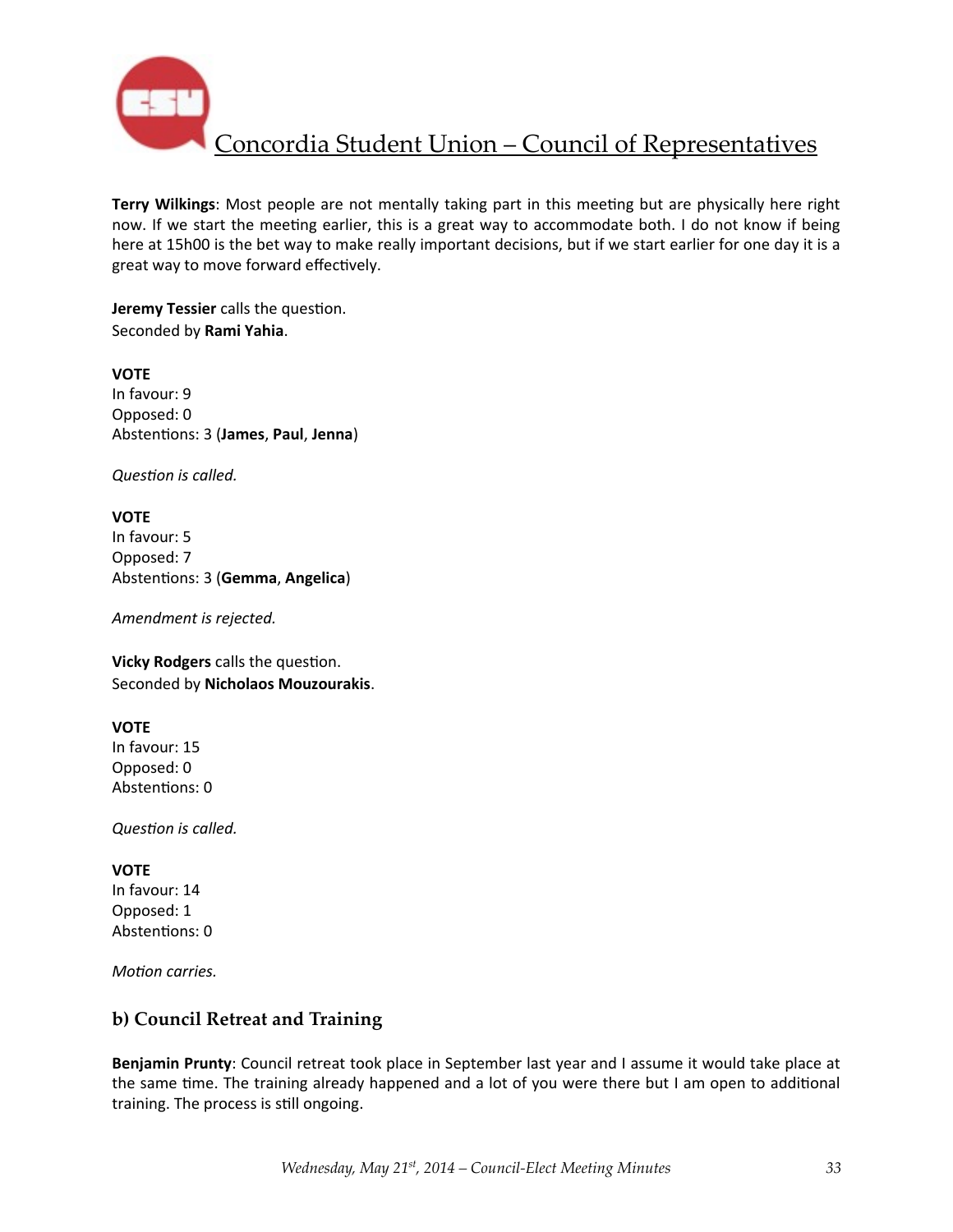

**Terry Wilkings** moves that Council approve that the annual Council Retreat take place at the earliest possible time following Orientation notwithstanding Standing Regulation 325. Seconded by **Jeremy Tessier**.

**Terry Wilkings:** You would have to carry the motion notwithstanding Standing Regulation 325 which states that the retreat must take place before September  $1^{st}$ . We will be hosting the FEUQ at the end of August for a 3 to 4 day congress so logistically it would be difficult for the executive to attend this retreat and it would be difficult to hold the retreat before them. We worked diligently to hold training sessions before this meeting.

Lucinda Marshall-Kisparissis moves to table this agenda point to the June Regular Council meeting. Seconded by **Alanna Stacey**.

**VOTE** In favour: 10 Opposed: 0 Abstentions: 3 (Rami, Jeremy B., Angelica)

*Motion carries.* 

Lucinda Marshall-Kisparissis moves to suspend Robert's Rule. Seconded by **James Tyler Vaccaro**.

#### **VOTE**

In favour: 12 Opposed: 0 Abstentions: 0

*Motion carries.* 

**James Tyler Vaccaro** moves to move the *9. f) CJLO Motion* to be the next point on the agenda. Seconded by **Rami Yahia**.

#### **VOTE**

In favour: 11 Opposed: 0 Abstentions: 1 (Nicholaos)

*Motion carries.* 

**Paul Jerajian** moves to reinstate Robert's Rules. Seconded by **James Tyler Vaccaro**.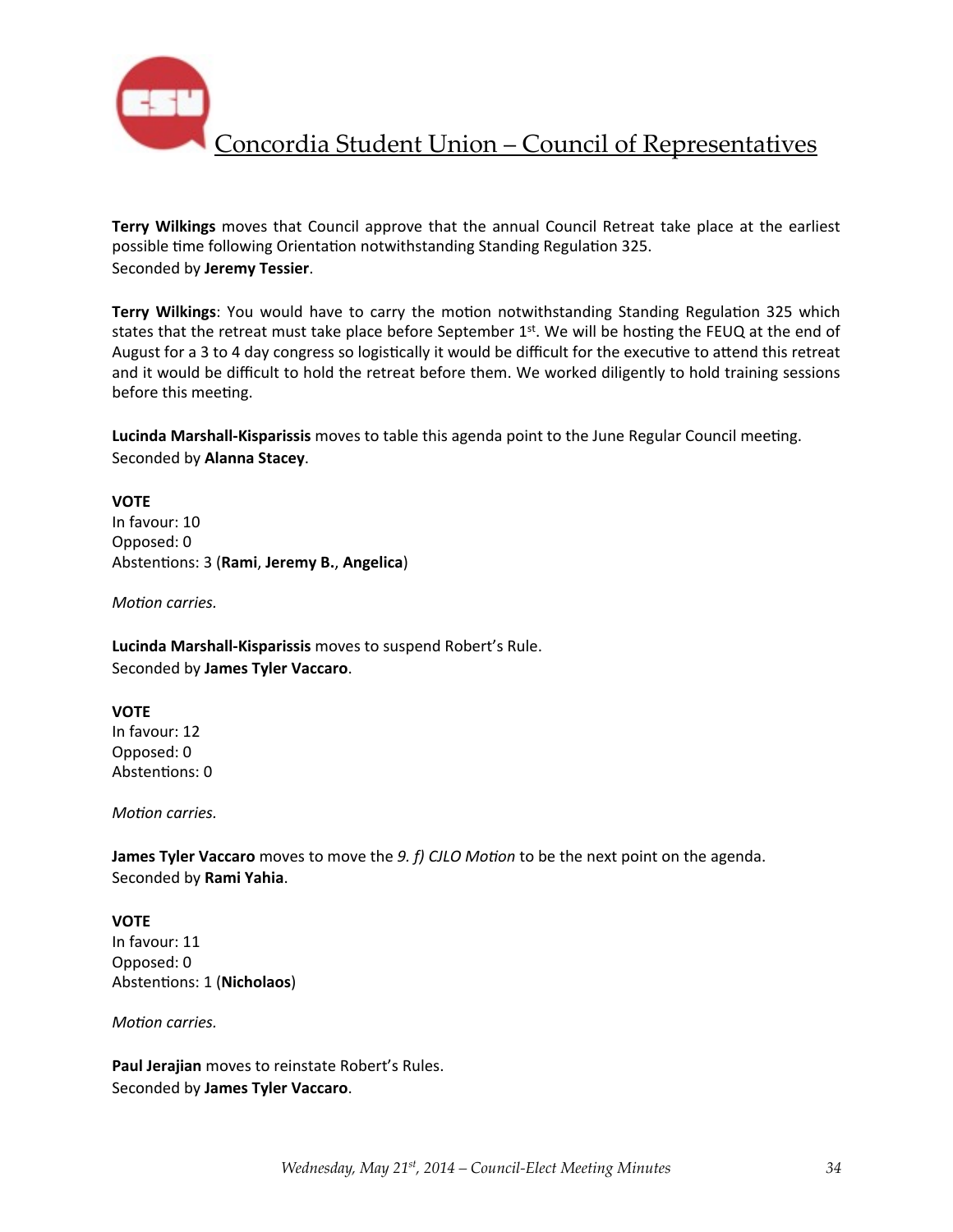

**VOTE** In favour: 12 Opposed: 0 Abstentions: 1

*Motion carries.* 

## **f) CJLO Motion**

Lucinda Marshall-Kisparissis: I am on the executive team of CJLO and Council would like me to abstain from the motion.

WHEREAS the Concordia Student Broadcasting Corporation (CSBC) has submitted an application to the Canadian Radiotelevision and Telecommunications Commission (CRTC) in order to place a 100-watt FM-repeater on the roof of Concordia's Hall Building, with the proposed signal of 107.9 FM;

WHEREAS this FM-repeater is sought in order to have a viable on-air signal for CJLO  $-$ Concordia's campus and community radio station  $-$  on Concordia's Sir George Williams campus, which currently has poor reception of CJLO's existing AM signal;

WHEREAS the CSBC has a mandate to serve the entire Concordia undergraduate student body located on both campus, in consideration of its fee levy status and of its mission;

WHEREAS the CSBC's application to the CRTC is currently open for public comment, and that these comments will have bearing on the CRTC's ultimate decision;

BE IT RESOLVED THAT the Concordia Student Union publicly endorse the Concordia Student Broadcasting Corporation's application for an FM-repeater on top of Concordia's Hall Building;

BE IT FURTHER RESOLVED THAT the Concordia Student Union submit a comment of support to the CRTC in regards to this application, before the deadline of May 26 2014;

BE IT FURTHER RESOLVED THAT the Concordia Student Union disseminate their support for this application to their members, and encourage their members to submit comments of support.

Seconded by **Paul Jerajian**.

**Lucinda Marshall-Kisparissis:** We applied for this transmitter because the AM signals cannot breach Concordia's downtown campus. CJLO applied for the AM license seven (7) years ago so by two experts in radio, this was the best solution. Essentially it is just asking for support that this is a good thing as it serves the Concordia student body.

**VOTE** In favour: 13 Opposed: 0 Abstentions: 1 (**Lucinda**)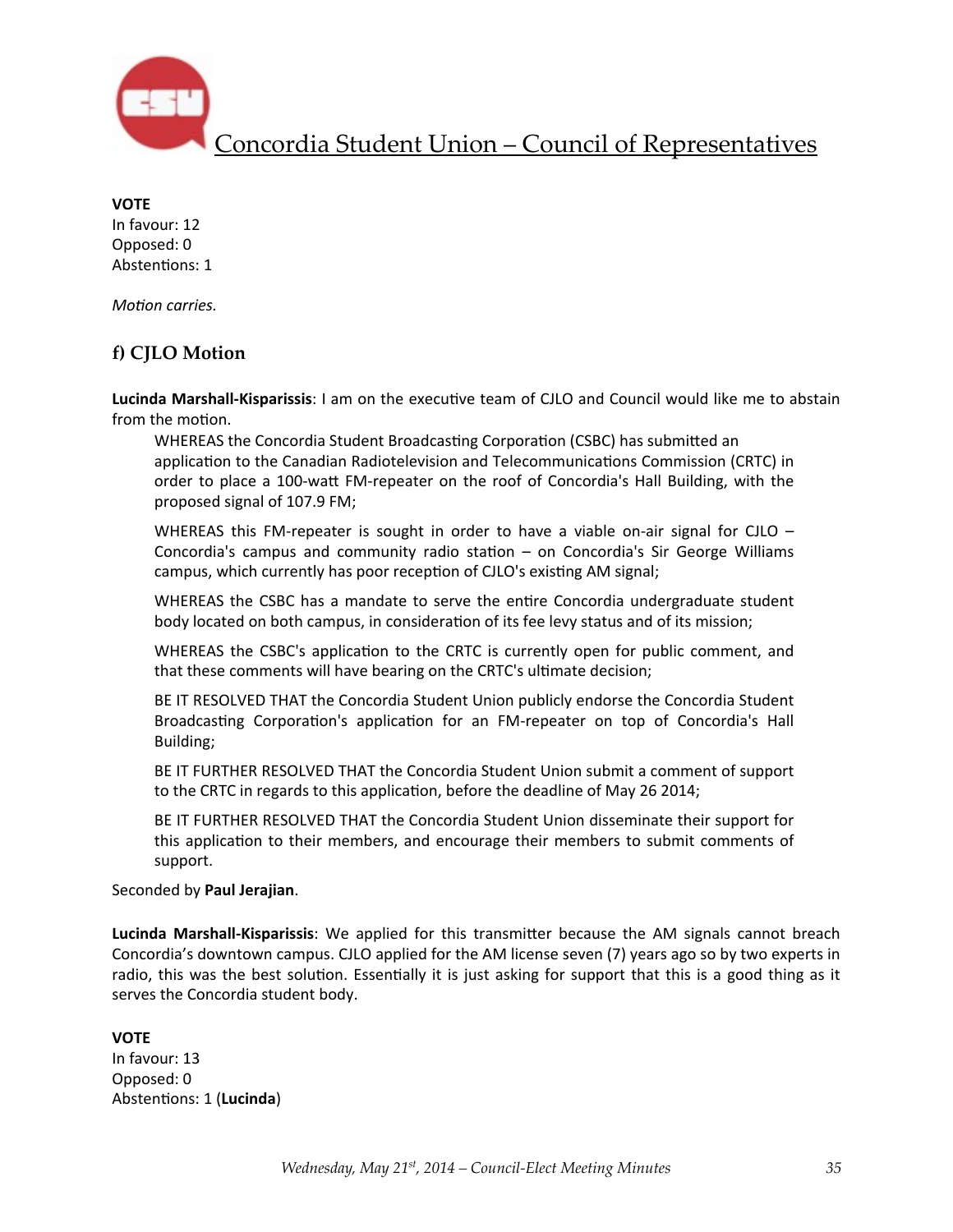

*Motion carries.* 

**Jeremy Blinkhorn** moves to limit discussion for each subsequent agenda point to five (5) minutes. Seconded by **Rami Yahia**.

**VOTE** In favour: 9 Opposed: 1 Abstentions: 3

*Motion carries.* 

## **c) Executive Retreat Motion**

**Benjamin Prunty:** moves to approve \$1 500 for the executive retreat. Seconded by **Alanna Stacey**.

**Benjamin Prunty**: This is 250\$ more than last year. It seems more expensive even though we are going back to the same place. I am not sure how we did it last year looking at the numbers, but we are very likely going to be borrowing cars, though it is possible that someone will want to be reimbursed for gas. \$1 500 is easy for us to work with.

Alanna Stacey: Is there a budget for the event?

**Benjamin Prunty**: Lodging is \$1 000. We are choosing two (2) full days and we are looking into starting to use CommunAuto for travel. We are trying to figure out if this is cheaper so we are hoping that we might be able to cut some costs. Food is budgeted at 250\$ and alcohol will not be expensed. The costs come from gas, food and lodging, but the vast majority is lodging.

Paul Jerajian: Is this retreat necessary? Can it be avoided by going to someone's house?

**James Tyler Vaccaro**: I did this wonderful retreat last year and it is not about the training but about getting to know the seven people you will be spending a really horrible year with. It is very key and important to be able to go away to some peace and quiet and actually enjoy each other's company.

**Charles Bourassa**: We have also been planning some things like visioning for the full year and what the big projects are that we want to focus on. We have put certain things off with the mindset of going up north. I feel like although we will get to know each other and bond, we really do plan on working.

Rami Yahia: I think it is necessary. Many clubs do this and it brings fruitful results.

**VOTE**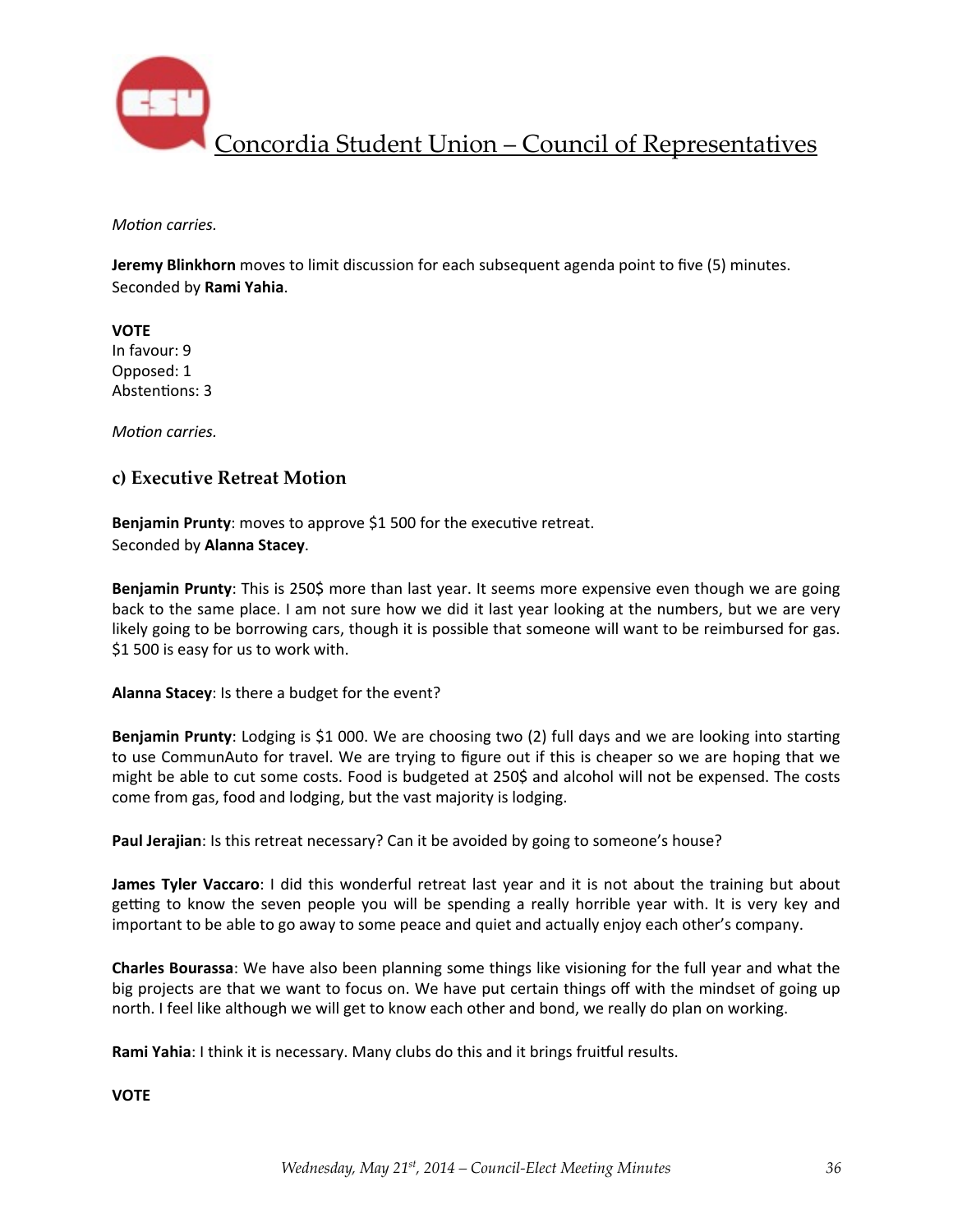

In favour: 9 Opposed: 1 (**Paul**) Abstentions: 3 (Alanna, Emily, Jeremy B.)

*Motion carries.* 

**Alanna Stacey**: Considering there is opposition to this happening I would request an informal report following the retreat to inform us of the things done and learned, and how to improve for next year along with the budget.

**Benjamin Prunty:** We will do that.

### **d) CSU Email Addresses and Council Communications**

Paul Jerajian moves to table this agenda point to the June Regular Council Meeeting. Seconded by **James Tyler Vaccaro**.

#### **VOTE**

In favour: 10 Opposed: 0 Abstentions: 1

*Motion carries.* 

Agenda point is tabled to the June Regular Council meeting.

### **e) Indigenous**

Agenda point is tabled to the June Regular Council meeting.

### **g) \$4 500 for researcher**

#### **Anthony Garoufalis-Auger**:

WHEREAS the CSU will be producing a variety of educational materials over the summer for their campaigns;

WHEREAS the CSU will be needing assistance in researching relevant information to help prepare for the FEUQ congresses;

WHEREAS the CSU has limited capacity to produce the kind of research required for the effective accomplishment of its external relations and campaigns;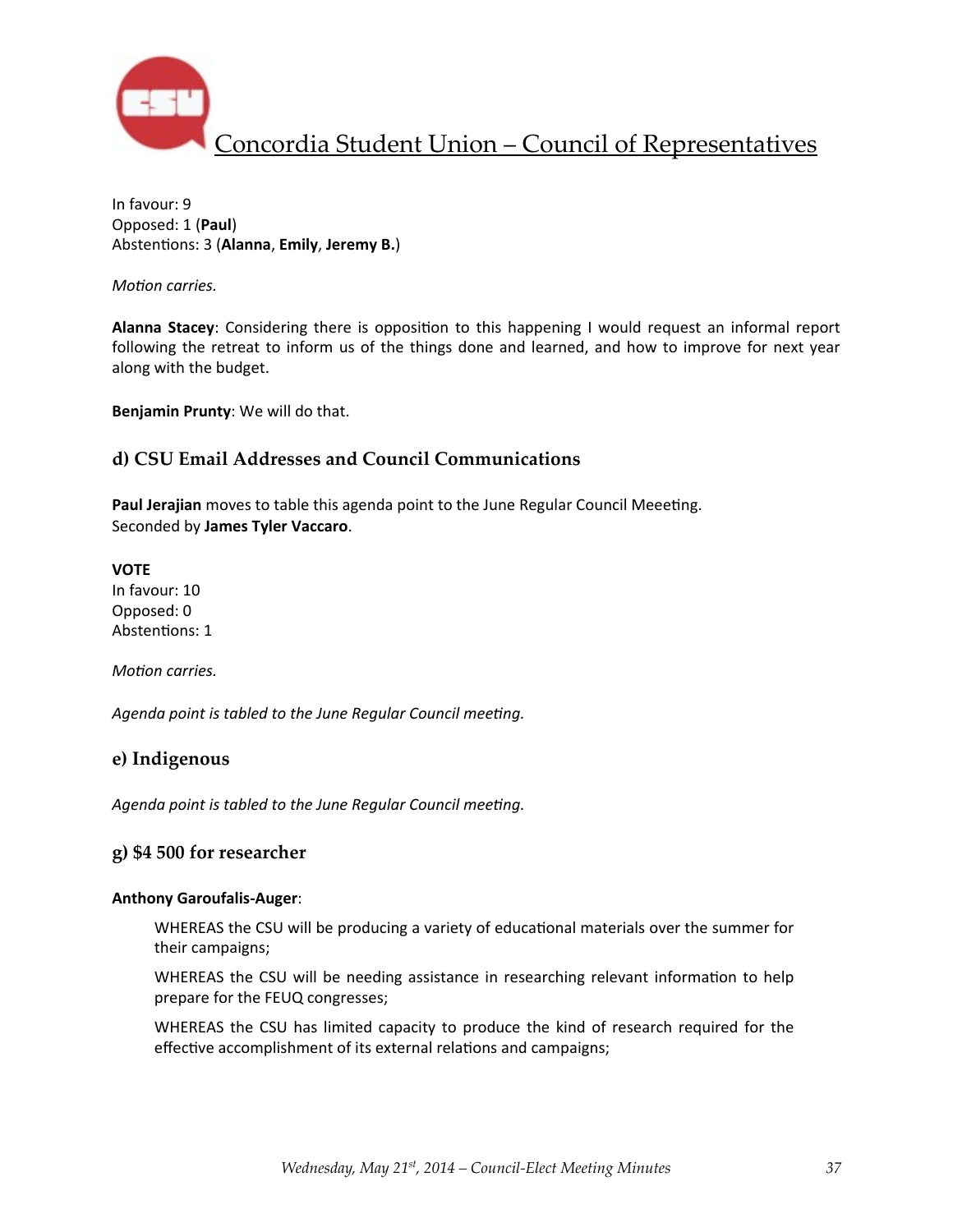

WHEREAS the creation of a temporary research position for the summer for 2014 that can begin in June is considered a priority based on discussions about HR needs for the CSU's external and campaigns portfolio;

BIRT that the CSU contract a part time campaigns researcher to assist in the External and Campaigns portfolio for a total cost of \$4000;

BIFRT that the researcher job description be finalized through the External & Campaigns Committee and be effective immediately following the approval therefrom.

Seconded by **Jeremy Blinkhorn**.

**Anthony Garoufalis-Auger**: The CSU has to produce quite a bit of research for different portfolios. Last year the CSU hired a researcher to prepare for the congress. Quite a lot of research is done in a lot of other universities and they have assistants to do this, They do things like research on academic affairs, and social and institutional affairs,and assistance would be helpful. The CSU was dependent on the researcher which was myself doing research for Divest Concordia and no one will be replacing me doing that type of research. We have another researcher looking onto alternative investments whose time will be running out. The original motion was \$4 500 and that can be changed. The second clause is that the job description is to be finalized through the External & Campaigns Committee and that they will do 25 hours for a top-tier salary at \$16.48 per hour. It is up to the External & Campaigns Committee to decide what the job description will be.

**James Tyler Vaccaro**: You allocated \$4 500 for the purpose of research so are we allocating it by honorarium or it is hourly?

**Benjamin Prunty**: The proper protocol will be followed and the External & Campaigns Committee will look at it.

**James Tyler Vaccaro**: Will the External & Campaigns Committee write the description and decide the number of hours and salary?

**Anthony Garoufalis-Auger:** Yes – the hours can be less and the salary can be less.

**James Tyler Vaccaro**: Is this contractual and not permanent?

**Anthony Garoufalis-Auger: Yes.** 

**James Tyler Vaccaro**: Have you spoken to CUPE rep?

**Anthony Garoufalis-Auger: No.** 

**VOTE** In favour: 7 Opposed: 2 (**Paul**)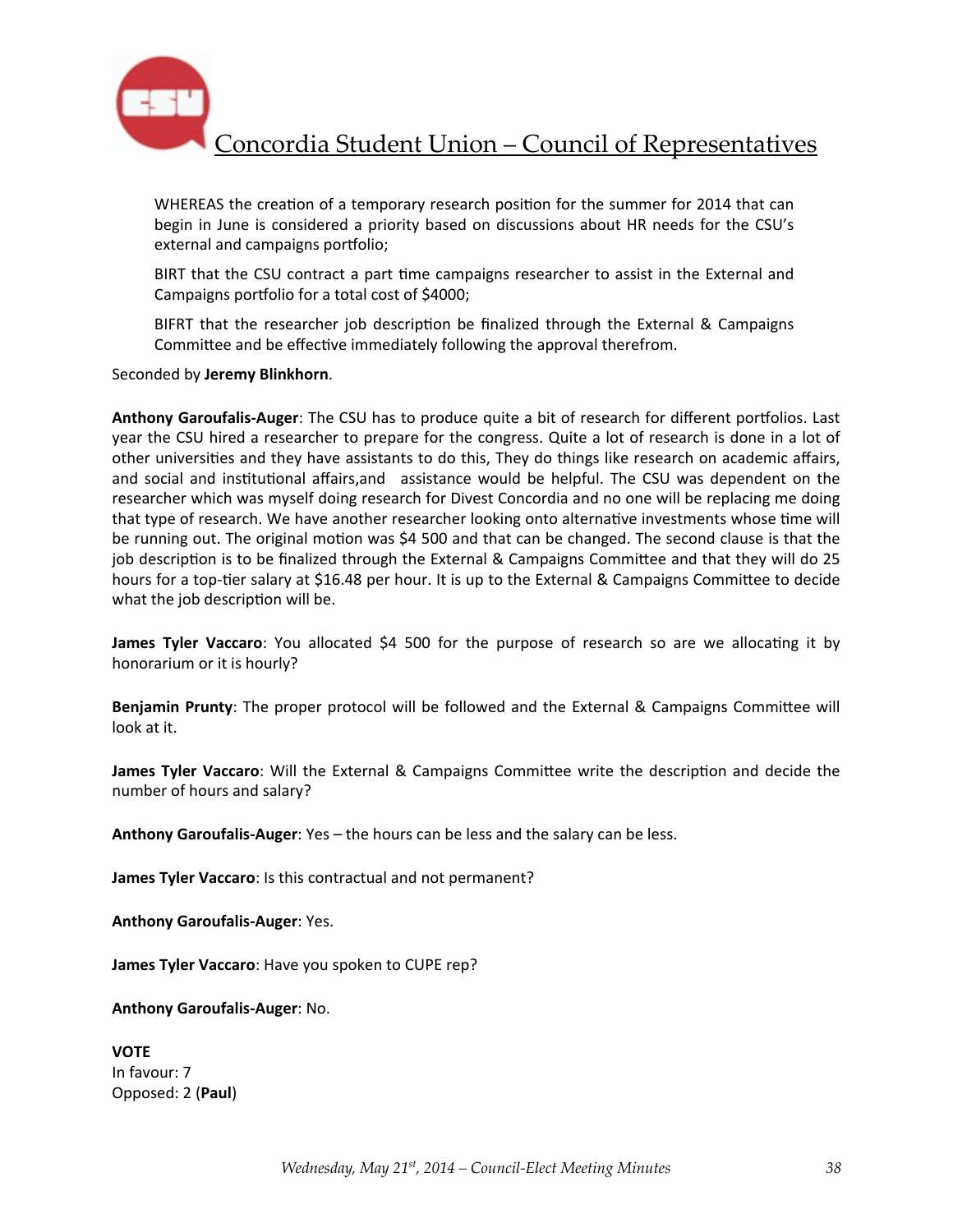

Abstentions: 2 (Nicholaos, Chloe)

*Motion carries.* 

### **h) Work Plans**

**Paul Jerajian** moves to mandate the executive to provide the work plans at the June Regular Council meeting.

Seconded by **James Tyler Vaccaro**.

**Paul Jerajian**: Work plans should be submitted with the budgets. It makes sense to see where the executives are headed and this can add to the value of the budget as we can see specific activities. There is no purpose for these to be due in September.

**Benjamin Prunty**: I do not see having our work plans completed by June 6<sup>th</sup>. Last year when I was writing my work plan one of the most successful events I had was developed halfway through the summer and it would have been completely different if I had written the plan earlier in the year. This timeline makes me think that the CSU has one extremely urgent task after another with extremely little break. I worry about rushing the creativity process and I disagree that these should be ready by June  $6<sup>th</sup>$ . For the purpose of increased transparency we could write what we are doing during the summer.

**Charles Bourassa**: This is being thrown on us right now when we are still in training and due eleven (11) days after we are done our training. Maybe this would have worked if we had started in the beginning of May. I have been working on Orientation since I have gotten into office and I have a huge application due June  $9<sup>th</sup>$  which is a huge undertaking, and to take time away from that would jeopardize Orientation pretty heavily as we receive \$40 000 from this fund. I like **Ben**'s idea of having the summer work plan and being transparent in that sense.

**Jeremy Blinkhorn** moves to amend the motion to be the creation of a tentative visioning framework including what the executive intends on doing during the summer.

Amendment is adopted by unanimous consent.

**Alanna Stacey** calls the question. Seconded by **Nicholaos Mouzourakis**.

**VOTE** In favour: 10 Opposed: 1 (**Paul**) Abstentions: 2 (James)

**Question** is called.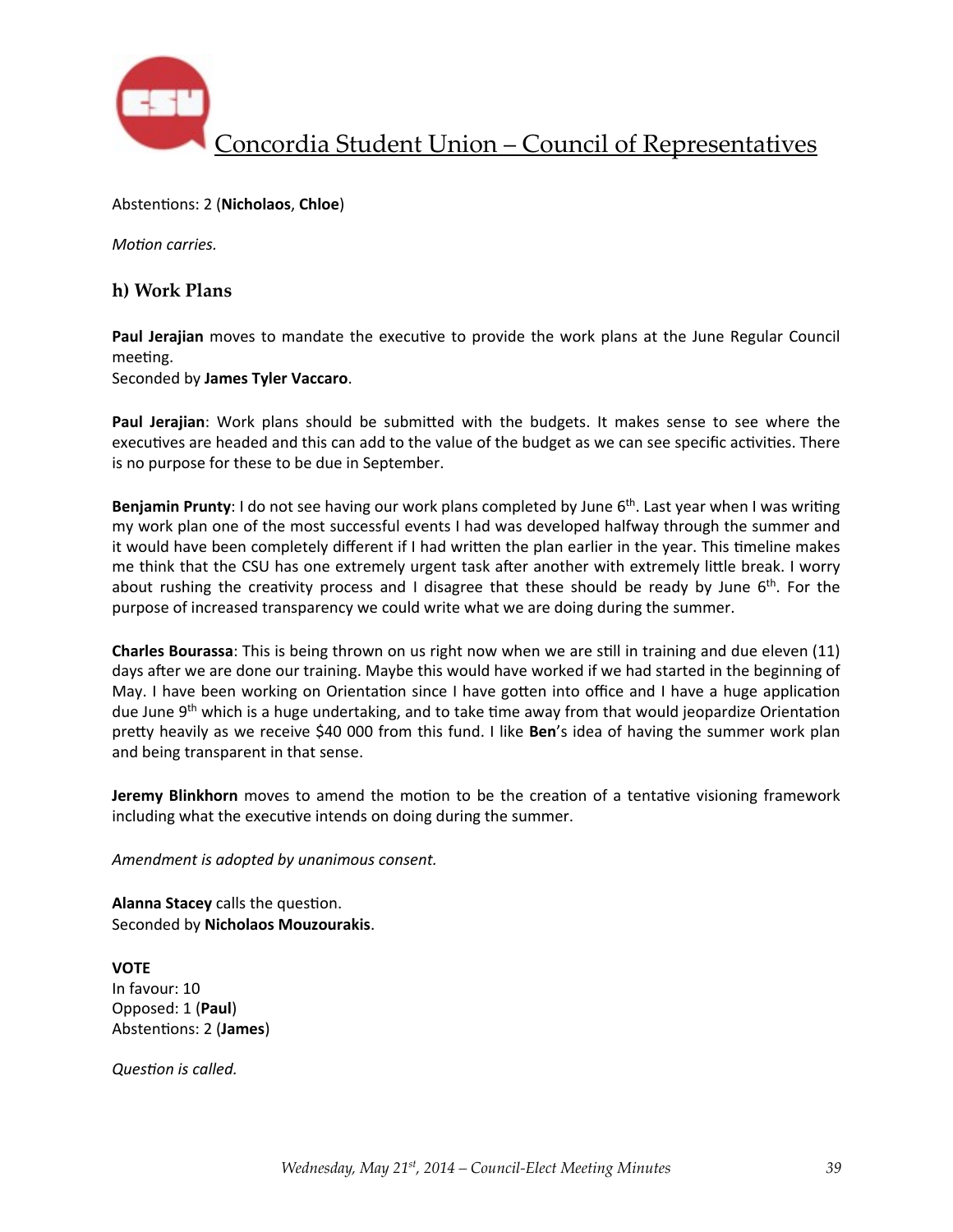

**VOTE** In favour: 13 Opposed: 0 Abstentions: 0

*Motion carries.* 

## **9. NEW BUSINESS – INFORMATIONAL**

*No New Business – Informational was considered at this meeting.* 

## **10. QUESTION PERIOD & BUSINESS ARISING**

**Paul Jerajian** moves to excuse Terry Ngala. Seconded by **Nicholaos Mouzourakis**.

**Terry Wilkings** moves to amend the motion to excuse John Talbot and Marcus Peters as well. Seconded by **Rami Yahia**.

**Terry Wilkings:** By sending their regrets that meant they knew they were not going to be able to attend the meeting. This is the first meeting of Council and implicitly, if someone submits their regrets, they knew in advance.

Alanna Stacey: Could we please have formal regrets sent to the Chair?

**Benjamin Prunty**: I take personal responsibility for this partially as I did not send notice that councillors had to send regrets.

**VOTE** In favour: 7 Opposed: 2 Abstentions: 3 (Alanna, Jeremy B.)

Amendment is adopted.

**Benjamin Prunty**: When I spoke to Terry, he said he had class until 21h00 but did not show up at this time like he said he would, but then I only just talked to him yesterday.

Paul Jerajian moves to split the motion to vote on each councillor individually. Seconded by **Jenna Cocullo**.

**VOTE** In favour: 5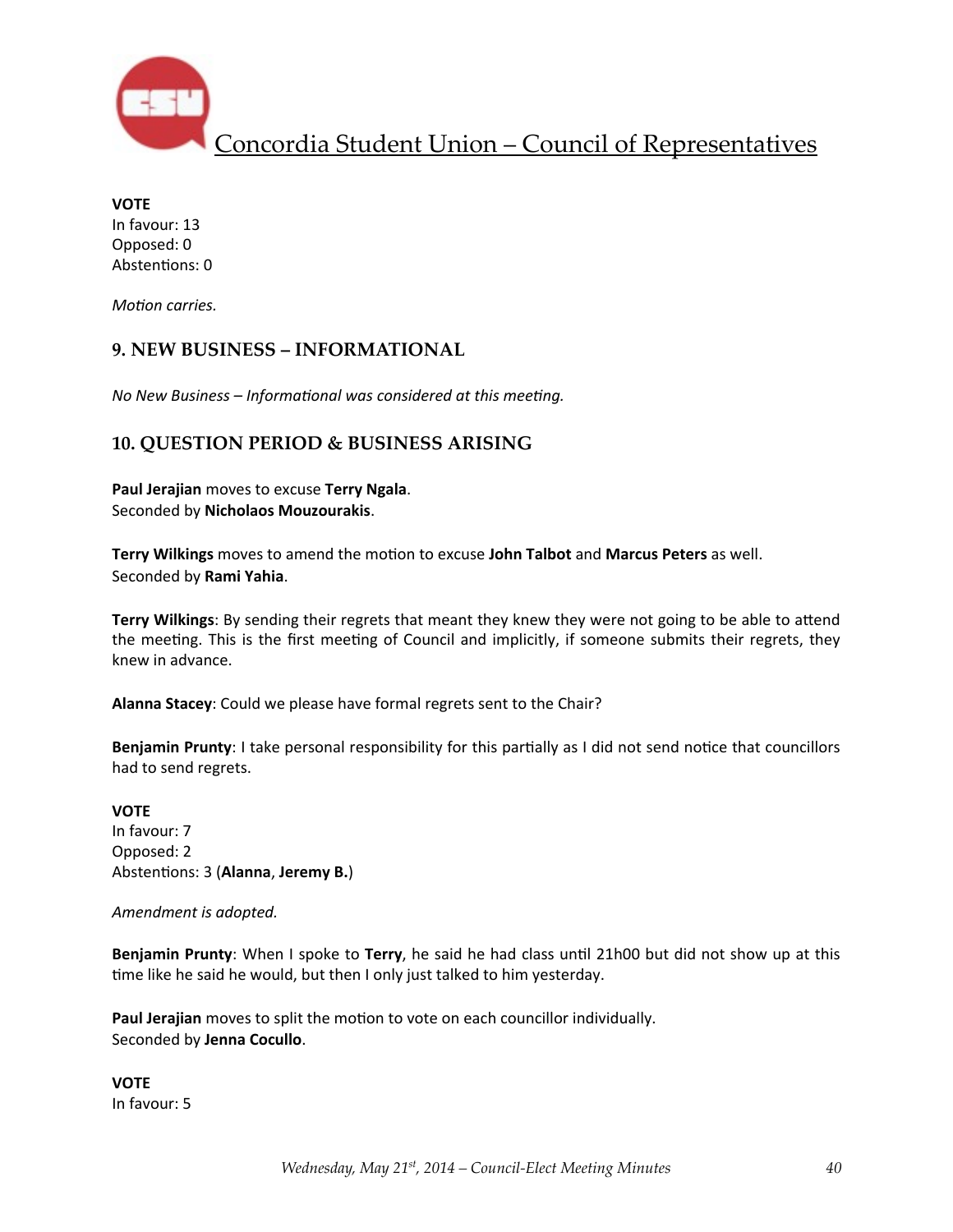

Opposed: 5 Abstentions: 0

*Motion* is rejected.

Paul Jerajian: John has been a councillor before and he knows he has to send regrets. We can be nice about it but this is one of the most important commitments you can make during the year.

Alanna Stacey: John is on vacation. People get excused for exams or appointments and this is not something which has been cleared in the past for CSU members.

**Benjamin Prunty**: It seems like John is asking Council to excuse him. He has no expectation for Council to do this so it would just be doing him a favour. We would also have to carry the motion notwithstanding Standing Regulation 66.

**Gemma Acco**: Seeing as there are only so many absences for Council, it is kind of important to touch on this and set a precedence.

**Gabriel Velasco** moves to amend the motion notwithstanding Standing Regulation 66. Seconded by **Terry Wilkings**.

Amendment is adopted by unanimous consent.

**Benjamin Prunty:** The absences policy is there for a reason.

**VOTE** In favour: 1 Opposed: 7 Abstentions: 3 (Gemma, Chloe)

*Motion* is rejected.

### **11. ANNOUNCEMENTS**

**James Tyler Vaccaro**: You have now finished your first Council meeting.

### **12. ADJOURNMENT**

**Alanna Stacey** moves to adjourn. Seconded by **Nicholaos Mouzourakis**.

**VOTE** In favour: 7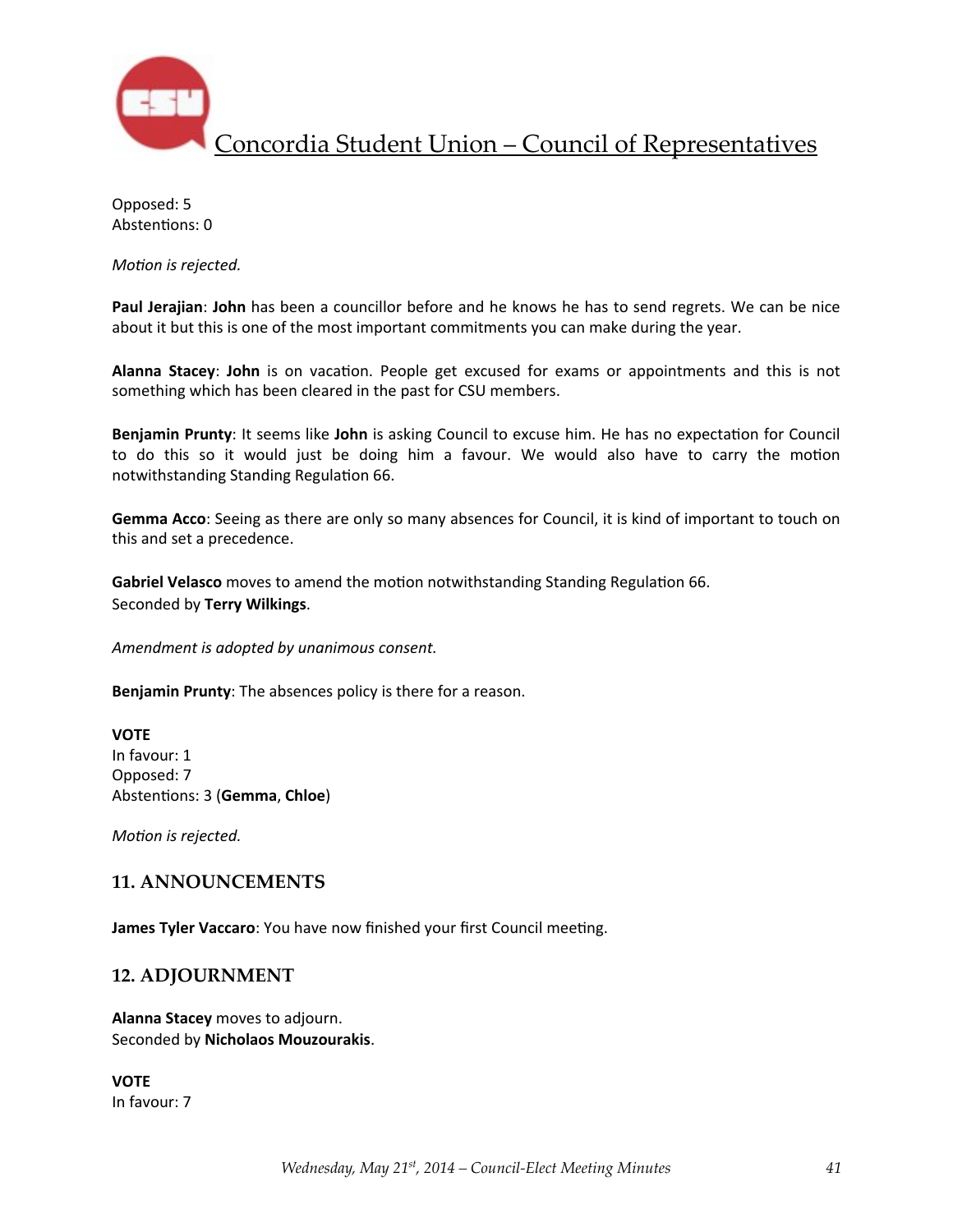

Opposed: 0 Abstentions: 0

*Motion carries.* 

*Meeting is adjourned at 3h51.*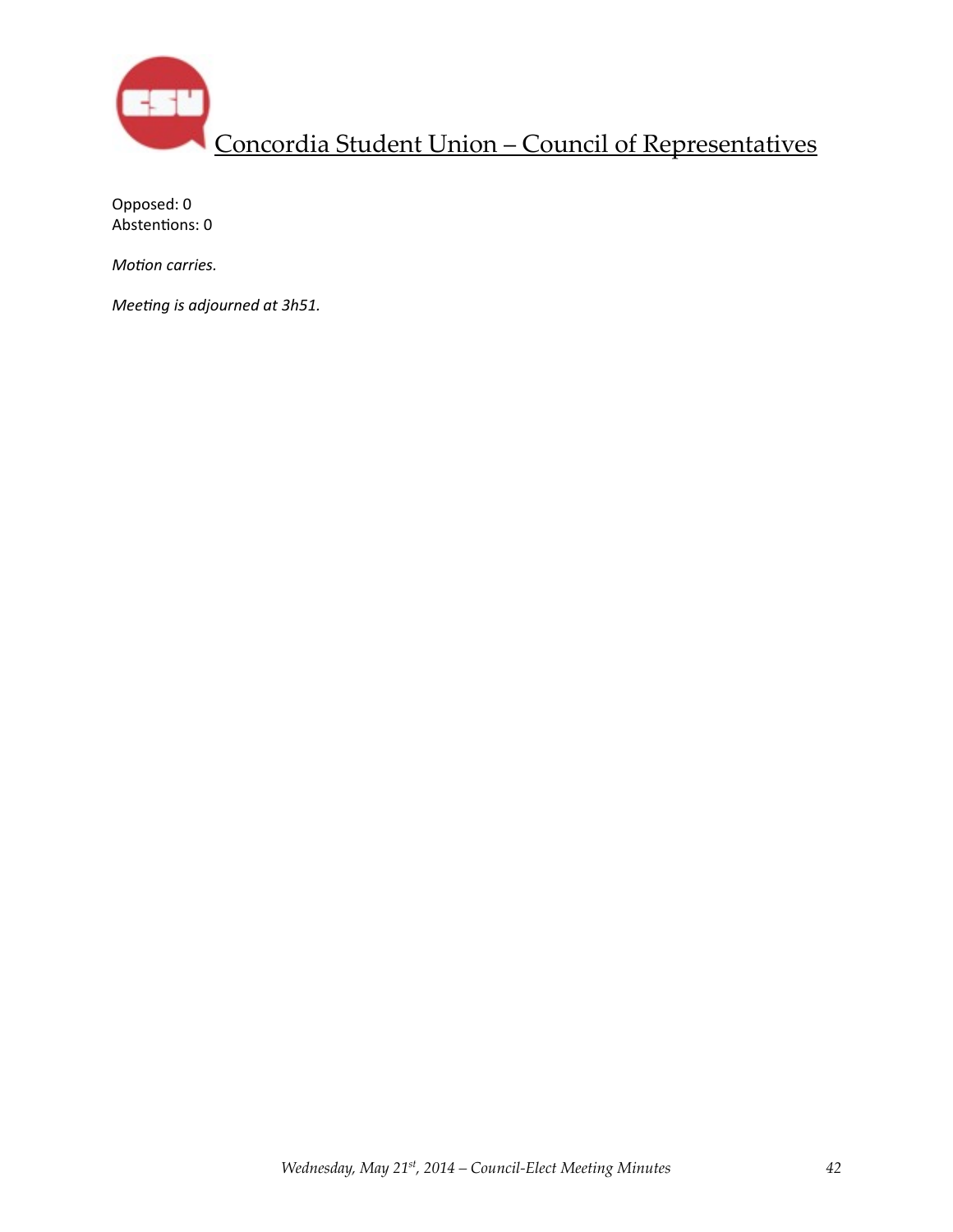

# **CSU Council-Elect Meeting Wednesday, May 21st, 2014 H-427, 18h30, S.G.W Campus**

# **Summary of Motions Carried**

# **3. APPROVAL OF THE AGENDA**

A motion was carried to table agenda points 6. d) Councillors to University Senate, 6. f) Concordia Council *on Student Life (CCSL)* and 6. g) Library Services Fund Committee to the June Regular Council Meeting.

*– Michael Richardson (Vicky Rodgers)*

# **6. APPOINTMENTS**

## **a) Council Chair**

A motion was carried to extend the Council Chair job posting to June  $6<sup>th</sup>$ , 2014.

*– Charles Bourassa (Alanna Stacey)*

A motion was carried to re-invite both candidates for the Council Chair position back for a second interview with a new round of questions drafted by the Appointments Committee.

*– Charles Bourassa (Alanna Stacey*

A motion was carried to take minutes in closed session and have the closed session minutes distributed in a separate document.

*– James Tyler Vaccaro (Michael Richardson)*

## **b) Council Secretary**

A motion was carried to appoint Caitlin Robinson as Council Secretary for the 2014-2015 year.

*– Following a vote by roll call*

## **c) Councillors to Standing Commibees of Council**

## *Clubs & Space Committee*

A motion was carried to appoint Angelica Novielli, Alanna Stacey, John Talbot and Rami Yahia to the Clubs & Space Committee.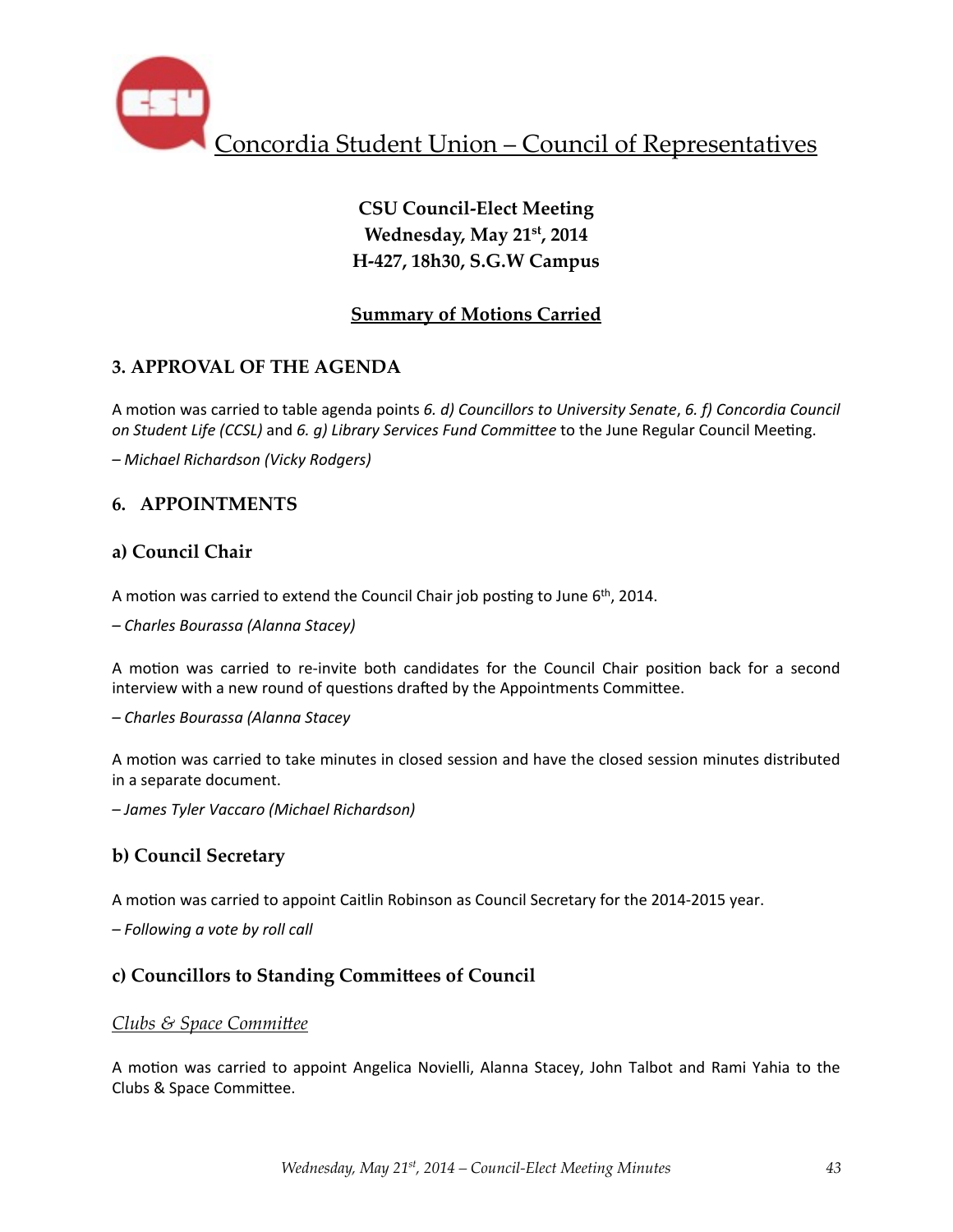

*– Following a vote by roll call*

## *Appointments Committee*

A motion was carried to appoint Gemma Acco, Jeremy Blinkhorn, Virginia Law and Jeremy Tessier to the Appointments Committee.

*– James Tyler Vaccaro (Michael Richardson)*

### **Policy Committee**

A motion was carried to appoint Paul Jerajian, Lucinda Marshall-Kisparissis and Marion Miller to the Policy Committee.

*– Following a vote by roll call*

A motion was carried to appoint Jenna Cocullo and Matthew Palynchuk to the Policy Committee, in addition to the three members with the highest votes, notwithstanding Standing Regulation 17a.

*– Paul Jerajian (Rami Yahia)*

#### **Finance Committee**

A motion was carried to appoint Marcus Peters, Michael Richardson, Anita Sarkissian and James Tyler Vaccaro to the Finance Committee.

*– Following a vote by roll call*

#### **Student Life Committee**

A motion was carried to appoint Emily Fisher, Nicholaos Mouzourakis, Vicky Rodgers and Emma Wilson to the Student Life Committee.

*– Following a vote by roll call*

#### *External & Campaigns Committee*

A motion was carried to appoint Jenna Cocullo, Marcus Peters, Thomas Radcliffe and Chloe Williams to the External & Campaigns Committee.

*– Following a vote by roll call*

**Sustainability Committee**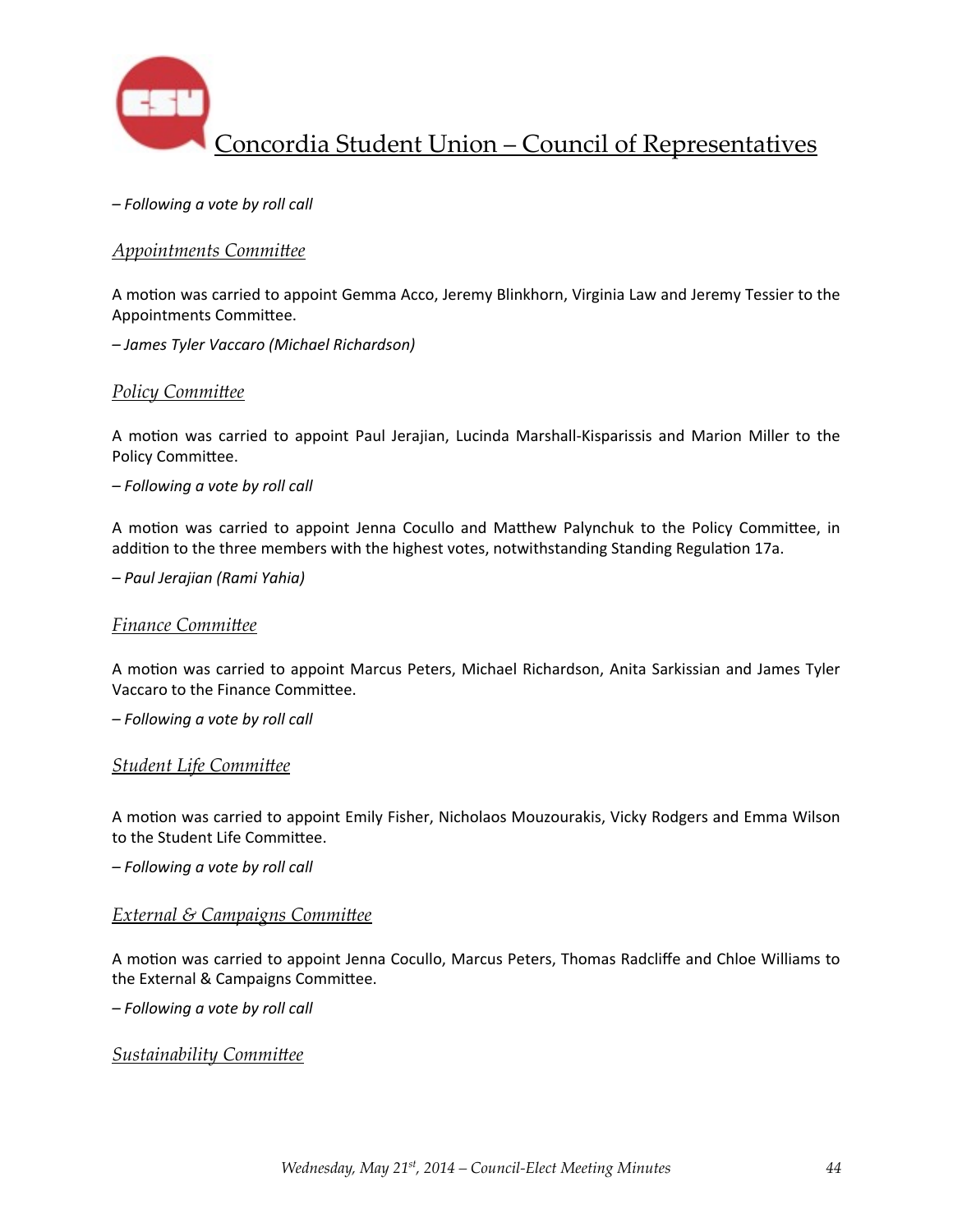

A motion was carried to appoint Jeremy Blinkhorn, Emily Fisher, Thomas Radcliffe and Jeremy Tessier to the Sustainability Committee.

*– Following a vote by roll call*

#### Loyola Committee

A motion was carried to appoint Jenna Cocullo, Lucinda Marshall-Kisparissis, Nicholaos Mouzourakis and Vicky Rodgers to the Loyola Committee.

*– Jeremy Blinkhorn (Paul Jerajian)*

A motion was carried to allow Terry Ngala first choosing rights on any Standing Committee as a voting member, upon the approval of Council, notwithstanding Standing Regulation 17.

*– Paul Jerajian (Alanna Stacey)*

### **d) Signing Officers**

A motion was carried to appoint Gemma Acco, Lucinda Marshall-Kisparissis and Benjamin Prunty as the CSU's signing officers.

*– Following a vote by roll call*

### **7. RETURNING BUSINESS**

## **a) Hive Café Solidarity Cooperative Motions**

The following motion was carried:

WHEREAS the CSU has been mandated, as per the 2013-2014 by-elections referendum results, to install or help found a cooperative cafe to be established in the location on the mezzanine of the hall building;

WHEREAS the CSU Sustainability Committee (2013-2014) has unanimously recommended that we use the funds remaining in the 2013-2014 Green Initiatives budget-line;

WHEREAS the CSU executive has been mandated to found the Hive Cafe Solidarity Cooperative;

WHEREAS both projects are at a point where professionals of the qualifications outlined in the job descriptions in question are required;

WHEREAS roughly \$56 400 in non-CSU funds have already been committed to the Hive Cafe Solidarity Cooperative, and an additional \$15 000 is expected from CDEC, and we are waiting to hear back about considerably more still (we applied for a \$75 000 food-systems grant) from another grant application that looks promising;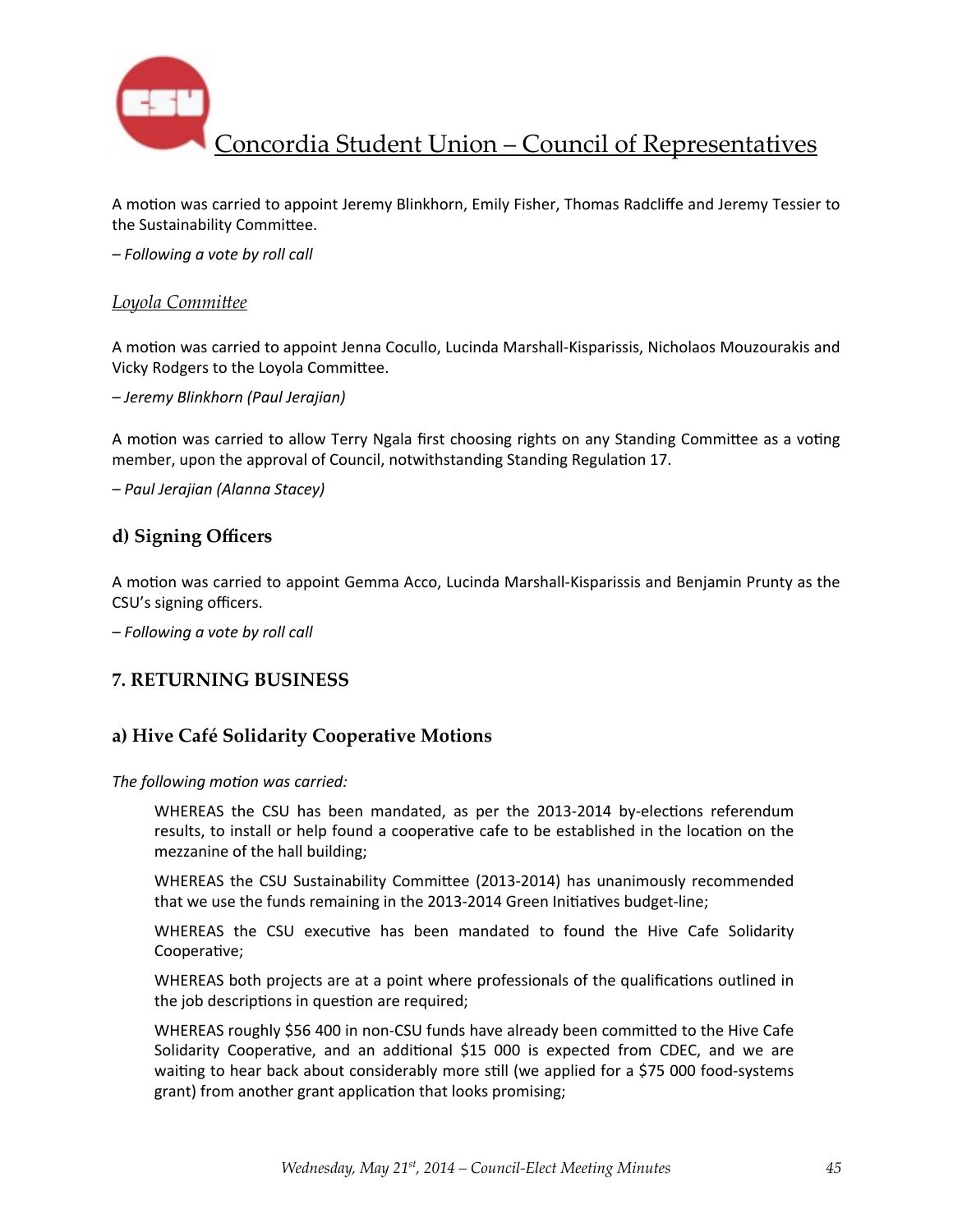

WHEREAS both cafes were positively received election issues, and major promises of the Community Matters team, in the recent annual General Elections;

WHEREAS it is the recommendation of the previous VP Loyola that we should have hired a professional at the beginning of the year, last year, for the Hive Cafe Solidarity Cooperative, and both cooperative projects require comparable expertise;

WHEREAS the two positions in question could feasibly work alongside the professional consultant which is being provided by CDEC, for a total of \$15 000, or 150 hours, to professionalize both the Hive Cafe Solidarity Cooperative plans, as well as the plans for the Mezz Cafe Cooperative, thus moving both projects ahead without requiring a significant amount of the executive's time:

WHEREAS these positions would liaise with the Executive, and Council if needed via committee;

BIRT the CSU approve the funding for the following positions for the Hive Cafe Solidarity Cooperative:

- Hive Café Solidarity Cooperative Project Coordinator/General Manager
- Mezz Café Solidarity Cooperative Project Coordinator/General Manager

WHEREAS students were asked the following referendum question during the most recent CSU general elections:

"**Special By-Law I Petition** -- The Student Space, Accessible Education & Legal *Contingency Fund has been accumulating large amounts of student money for ten (10) years.* The appropriate use of these funds as outlined in the by-laws is open to *interpretation.* Do you as a member of the Concordia Student Union approve of the use *of a portion of this fund for the creation and expansion of predominantly student-run food systems projects on campus?"*

and students approved of it (2172 in favor, 334 against, 42 abstain); WHEREAS the amounts are of such an amount so as to not significantly reduced the fund;

BIRT the expenses for the following positions be sent to the Student Space, Accessible Education & Legal Contingency Fund committee for full reimbursement therefrom:

- Hive Café Solidarity Cooperative Project Coordinator/General Manager
- Mezz Café Solidarity Cooperative Project Coordinator/General Manager
- *– Benjamin Prunty*

The following motion was carried:

BIRT the financial officer transfer all remaining funds from the Green Initiatives expense budget lines on May 31<sup>st</sup>, 2014 to be a current asset listed as a pre-paid expense for green initiatives:

BIRT that the motion be sent to FYE '14 CSU Financial Committee for approval as the transfer may be over \$10 000 in value.

*– James Tyler Vaccaro (Heather Nagy)*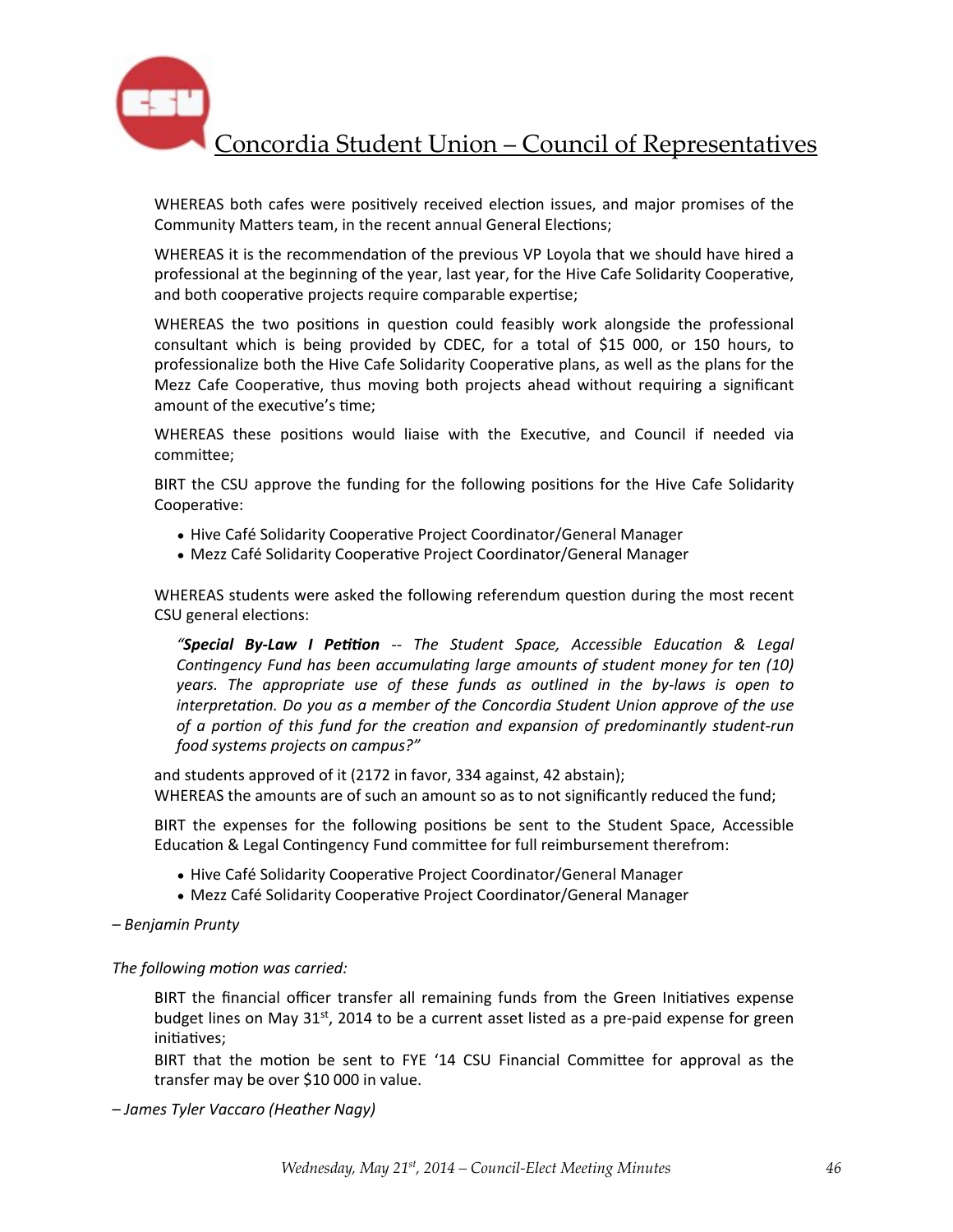

## **8. NEW BUSINESS – SUBSTANTIVE**

## a) Setting the time of Regular Meetings

A motion was carried to set CSU Regular meetings on Wednesdays at 18h30.

*– Paul Jerajian (Alanna Stacey)*

## **b) Council Retreat and Training**

A motion was carried to table this agenda point to the June Regular Council meeting.

– Lucinda Marshall-Kisparissis (Alanna Stacey)

## **f) CJLO Motion**

The following motion was carried:

WHEREAS the Concordia Student Broadcasting Corporation (CSBC) has submitted an application to the Canadian Radiotelevision and Telecommunications Commission (CRTC) in order to place a 100-watt FM-repeater on the roof of Concordia's Hall Building, with the proposed signal of 107.9 FM;

WHEREAS this FM-repeater is sought in order to have a viable on-air signal for CJLO  $-$ Concordia's campus and community radio station  $-$  on Concordia's Sir George Williams campus, which currently has poor reception of CJLO's existing AM signal;

WHEREAS the CSBC has a mandate to serve the entire Concordia undergraduate student body located on both campus, in consideration of its fee levy status and of its mission;

WHEREAS the CSBC's application to the CRTC is currently open for public comment, and that these comments will have bearing on the CRTC's ultimate decision;

BE IT RESOLVED THAT the Concordia Student Union publicly endorse the Concordia Student Broadcasting Corporation's application for an FM-repeater on top of Concordia's Hall Building;

BE IT FURTHER RESOLVED THAT the Concordia Student Union submit a comment of support to the CRTC in regards to this application, before the deadline of May 26 2014;

BE IT FURTHER RESOLVED THAT the Concordia Student Union disseminate their support for this application to their members, and encourage their members to submit comments of support.

*– Lucinda Marshall-Kisparissis (Paul Jerajian)*

### **c) Executive Retreat Motion**